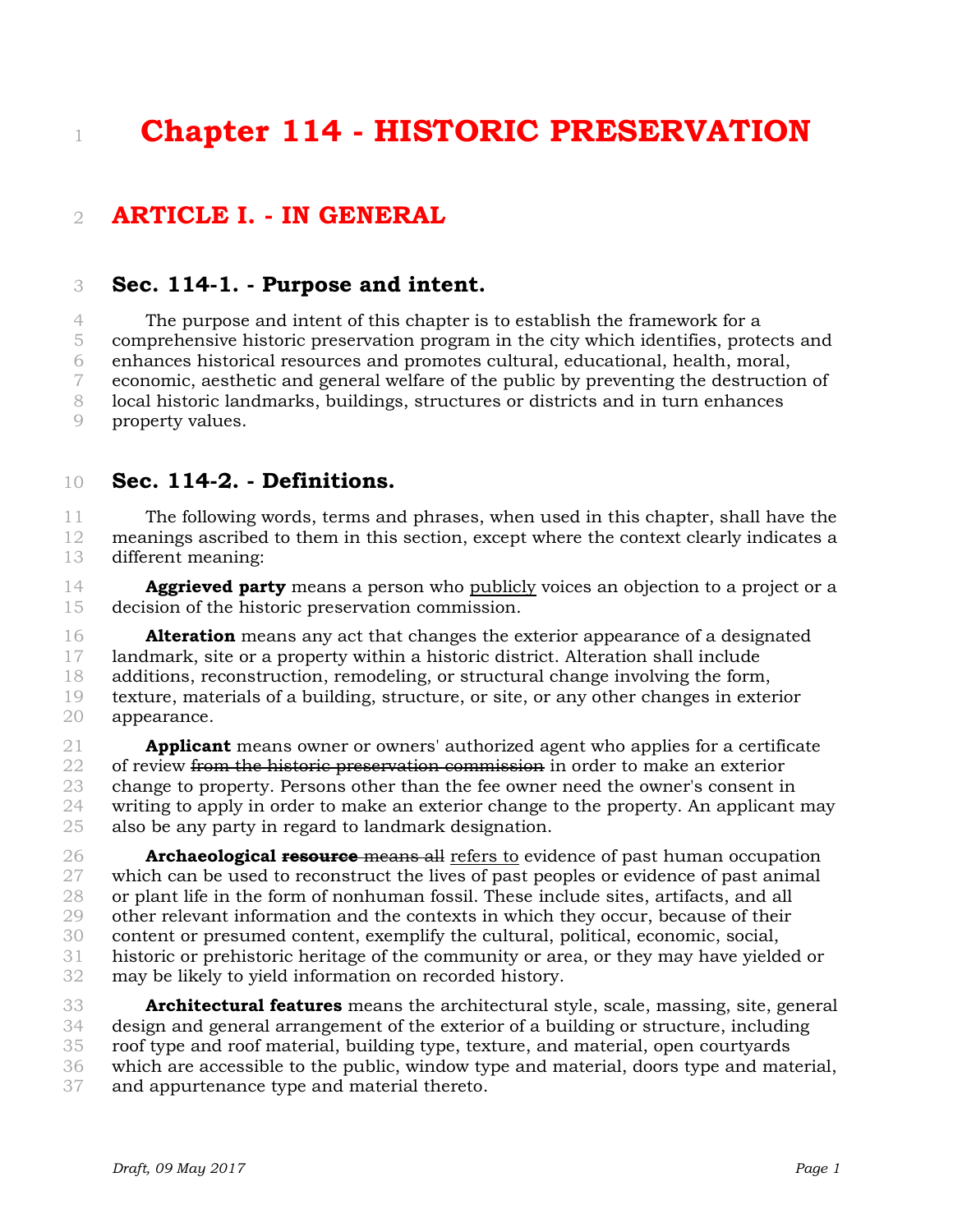**Architectural quality or importance** means the improvement or structure 2 portrays the environment of a group of people in an area of history characterized by a distinctive architectural style; it embodies those distinguishing characteristics of an architectural type, period or method; it is the work of an architect or master builder whose individual work has influenced the development of the area; or it contains elements of architectural design, detail, materials or craftsmanship which represents a significant innovation.

 **Assessed value** means total value of a tax parcel, including the structures, land and any other rights appurtenant thereto, as determined by the Lee County property appraiser and shown on the property tax bill sent to the owner of record by the county.

 **Building** means an enclosed structure or covered space created to shelter people or things, such as a house, commercial structure, church, motel, warehouse, or gazebo. Building may refer to a historically related complex such as a courthouse and 15 iail or a house and barn.

 **Certificate of review** means the approval of an application which must be 17 approved by the historic preservation commission or in some cases by the community 18 development director before making any for alteration, new construction, changes, relocation or demolition of any structure, building, or site designated as a local 20 historie landmark or located within a historic district. See section 114-71. The eertificate of review is not required for maintenance or basic repairs when same or in-22 kind materials are used and the appearance remains the same.

 **Certified local government** means a government meeting the requirements of the 24 National Historic Preservation Act Amendments of 1980 and the implementing 25 regulations of the United States Department of the Interior and the state. A government, which becomes certified, will review all nominations to the National 27 Register within its jurisdiction before reviews at the state and federal levels.

**CFR** means Code of Federal Regulations.

 **Conjectural feature** means an architectural feature replaced based on presumption of existence or guesswork instead of reliance on historical documentation 31 and physical evidence.

 **Contributing resource or property** means a building, structure, or site which is 33 at least 50 years old and contributes to the overall historic significance of a designated historic district and possesses historic integrity reflecting the character of a time or is capable of yielding important information about an historically significant period or independently meets the criteria for designation as a local historic landmark and/or district.

 **Decision or recommendation** means the executive action taken by the historic 39 preservation commission on an application for designation or for a certificate of review, regardless of whether that decision or recommendation is immediately reduced to 41 writing.

 **Demolition** means any act or process that destroys, wrecks, razes, removes or permanently impairs the structural integrity, in whole or in part, of a landmark, or building or structure in a designated historic district.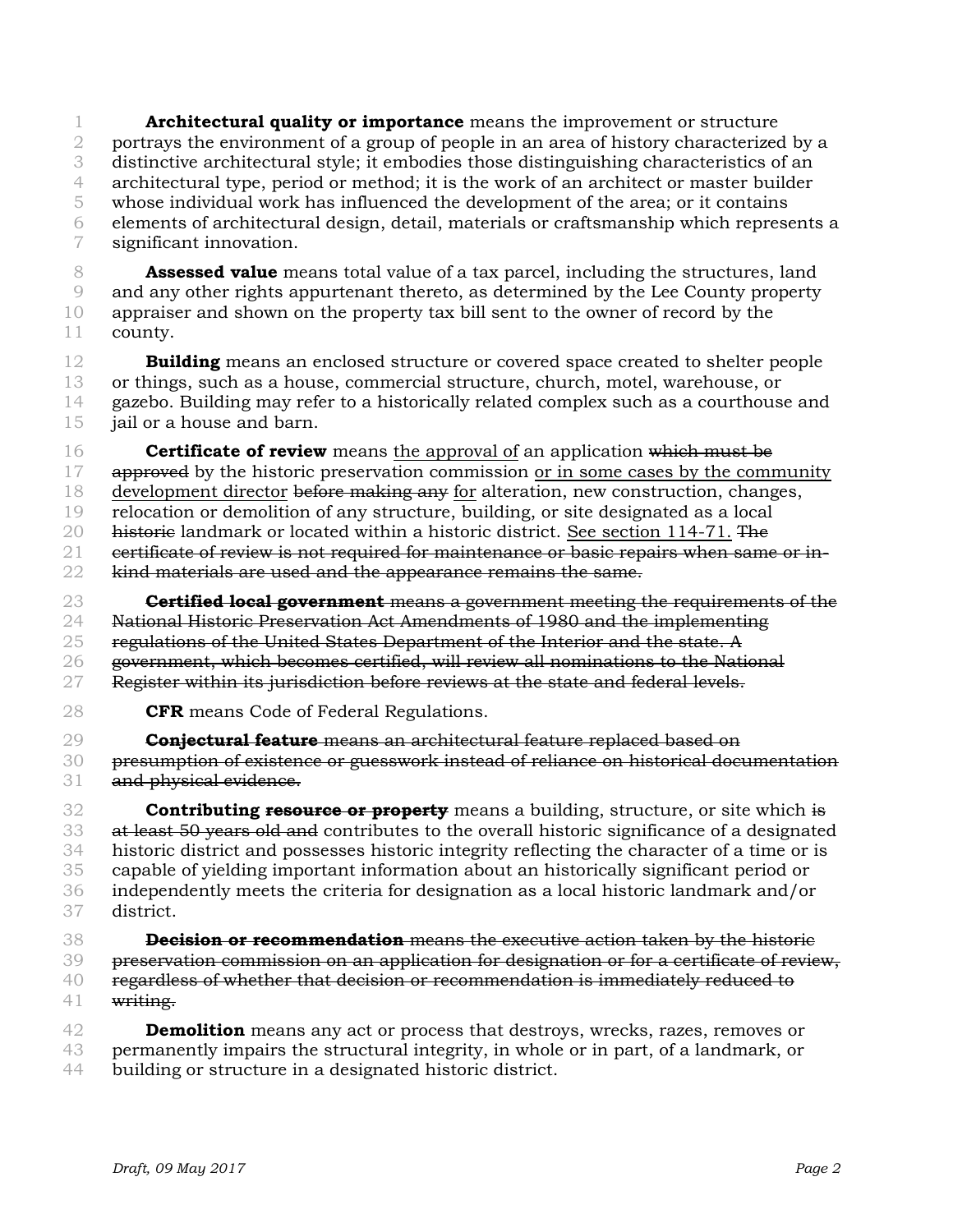**Demolition by neglect** means improper or inadequate maintenance of any designated historic landmark or building or structure in a designated historic district resource, which results in its substantial deterioration and threatens its continued preservation.

 **Design guidelines** means criteria and standards set forth in an illustrated manual a design guideline handbook which is prepared adopted, amended or replaced by the historic preservation commission and subsequently ratified and adopted by city 8 council to provide guidance and, which are tools to preserve the historic, cultural and architectural character of an area or a building, site or structure.

 **Designation** means an official act of the city council recognizing an historic 11 resource according to the procedures set forth in this chapter article, either by designating it as a local historic landmark, a landmark site, or as an historic district 13 by placing them upon the local register.

 **District** means an area designated defined as a historic district by the city council 15 with specific, state or federal authorities, which may contain within definable geographic boundaries and one or more landmarks having historical, cultural or archaeological significance, including their accessory buildings and natural resources. See section 114-3. A historic district may have within its boundaries other buildings or structures that, while not of such historical, cultural, architectural or 20 archaeological significance to be qualify as designated landmarks individually, 21 nevertheless are significant contribute to the overall visual setting of or characteristics 22 of the landmarks located within the district-; such buildings or structures are part of the historic district but are deemed "non-contributing."

**Exterior** means all outside surfaces of a building, structure, or site.

 **Florida master site file** means the state's archive of information on archaeological sites and historical structures. The site file provides information about 27 whether an area has been surveyed for historic resources, what sites are recorded in particular areas, and which evaluated sites are considered historically significant.

 **Historic preservation** means the act of conservation or recreating the remnants of past cultural systems and activities that is consistent with original or historical character. Such treatment may range from a pure restoration to adaptive use of the site but its historic significance is preserved.

 **Historic preservation commission** means a board of citizens appointed by city 34 council and confirmed by city council to administer the provisions of this chapter. See article II of this chapter.

 **Historic resource** property means any prehistoric or historic district, site, building, structure, object or other real or personal property of historical or archaeological value, including but not limited to monuments, abandoned ships, buildings, engineering works, treasure troves, artifacts, or other objects with intrinsic historical or archaeological value, or any part thereof, relating to the history, government, and culture of the state, region, or city. **Historical character or importance** means the site, improvement, and structure

 has character, interest or value as a part of the development, heritage or cultural characteristics of the community; is associated with the events that have made a significant contribution to the broad pattern of local history; is associated with the lives of persons significant to our past; exemplifies the cultural, political, economic,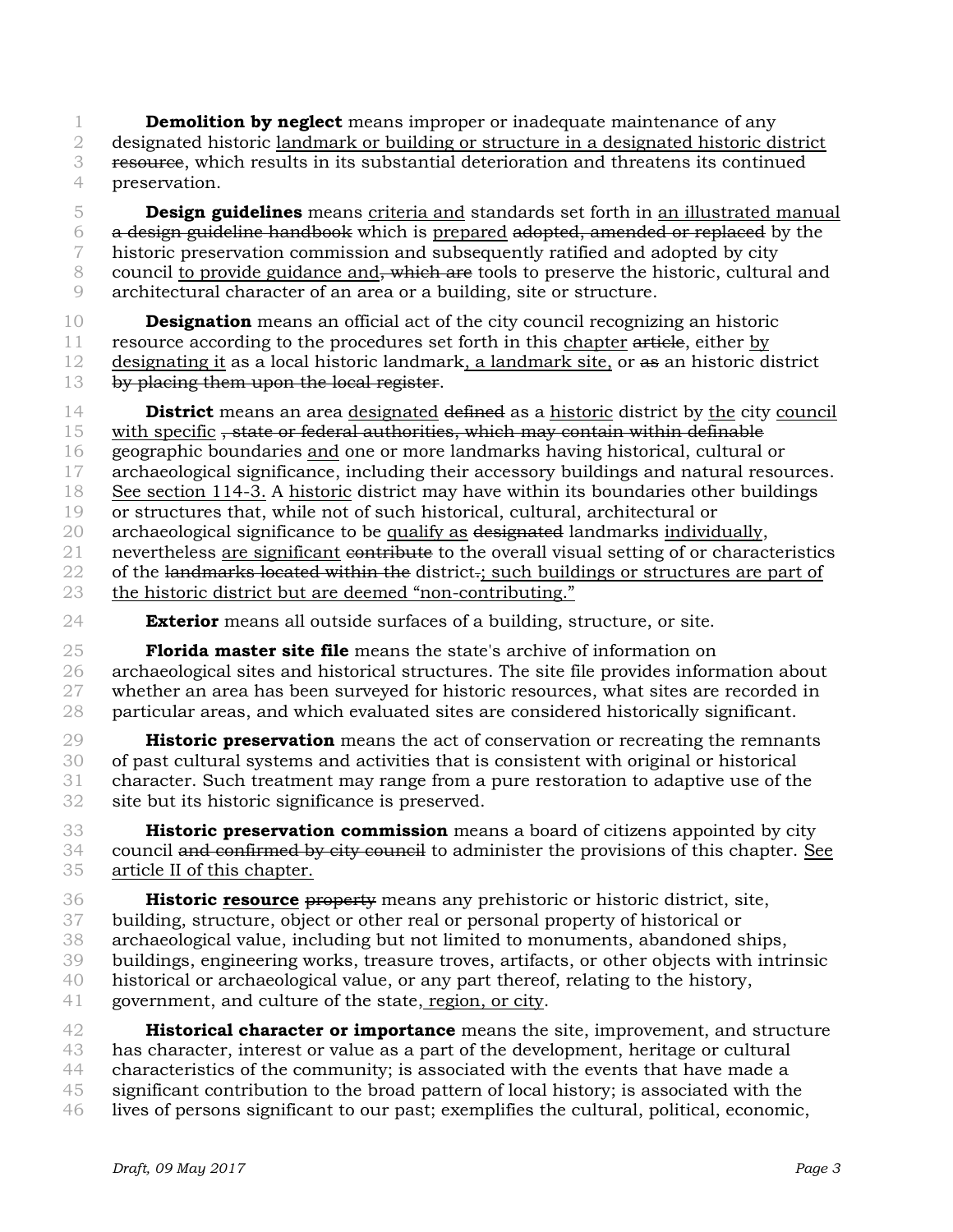social, historic and prehistoric heritage of the community; or may have yielded or may be likely to yield information on recorded history.

 **Historical resource survey** means a comprehensive survey compiled by or under the direction of the community development department or the historic preservation commission involving identification, research and documentation of buildings, sites and structures of any historical, cultural, archaeological, or architectural importance in the city.

 **Improvement** means any building, structure, fence, gate, wall, walkway, parking facility, nonresidential light fixture, nonresidential bench, foundation, sign, work of art, earthwork, landscape, sidewalk, or other manmade object constituting a physical change or improvement of real property, or any part thereof.

 **Landmark** means a building, structure or site which meets at least two of the 13 National Register criteria contained in this chapter article, and which has been so designated by the city council.

 **Landmark site** means the location of a significant event, a prehistoric or historic occupation or activity, or a building or structure, whether standing, ruined, or vanished, where the location itself maintains an historical or archaeological value regardless of the value of any existing structures, and which has been so designated by the city council.

 **Minor exterior work** means exterior changes outlined in design guidelines prepared for the historic district that are approved by the historic preservation 22 commission and ratified by city council that do not involve substantial alterations, additions, or demolition that could impair the integrity of a building or structure 24 designated as a landmark or located within a designated historic district. See section 114-71.

 **National Register of Historic Places** means a federal listing maintained by the 27 U.S. Department of the Interior of buildings, sites, structures and districts that have attained a quality of significance in American history, architecture, archaeology, engineering and culture as determined by the Historic Preservation Act of 1966.

 **Non-contributing resource** means any building, structure, or site in a historic district which is significant to the visual setting of the district but which would not be considered a landmark individually because of which does not contribute to the overall historic significance of a designated historic district due to alterations, disturbances or 34 other changes and therefore no longer possesses historic integrity, or because it was not present during the period of historic significance or is incapable of yielding important information about that period.

 **Ordinary repair and maintenance** means any work done on any building, structure or site or to real property the purpose and effect of which is to correct or prevent any deterioration of, decay of or damage to the exterior of such building, structure or site or any part thereof, and to restore the same as nearly as may be practicable to its condition prior to such deterioration, decay, or damage, using the same materials or those materials available which are as close as possible to the original.

 **Owner** means those individuals, partnerships, corporations or public agencies holding fee simple title to real property. The term "owner" does not include individuals,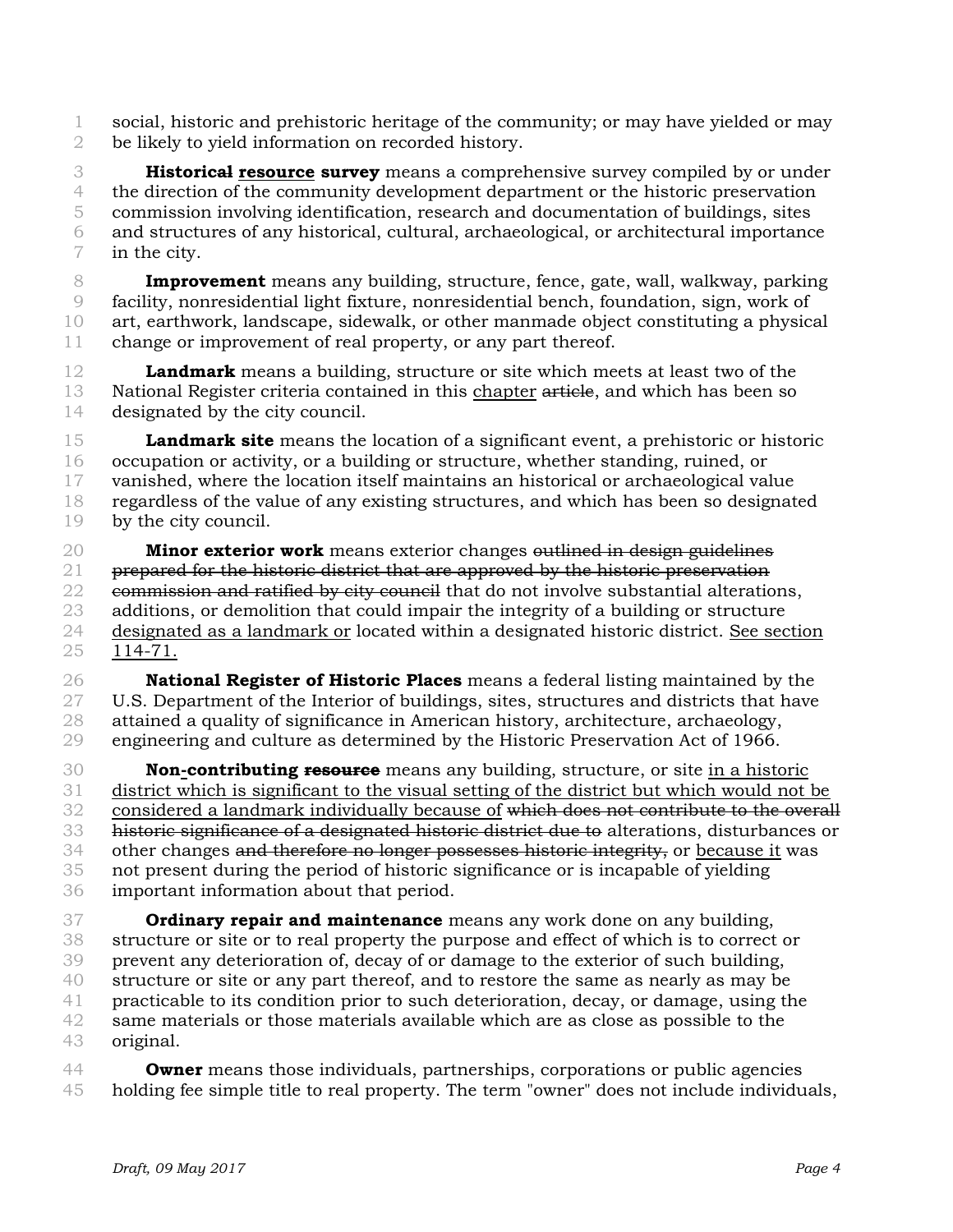partnerships, corporations or public agencies holding easements or less than a fee simple interest, including leaseholds, in real property.

 **Preservation exemption covenant** means historic preservation property tax exemption covenant, in substantially similar form to Florida Form No. HR3E111292, indicating that the owner agrees to maintain and repair the property so as to preserve the architectural, historical or archaeological integrity of the property during the exemption period.

 **Protection** means the act or process of applying measures designed to affect the physical condition of a property by defending or guarding it against deterioration, loss or attack, or to cover or shield the property from danger or injury.

 **Qualifying improvement** means any change in the condition of qualifying property in the ad valorem tax incentive program brought about by the expenditure of money on labor or materials for the restoration, renovation or rehabilitation of such property. Expenditures for interior or exterior work, including construction of additions not exceeding 25 percent of the gross floor area of the qualifying property, shall be included in the meaning of improvement for purposes of this chapter. The property owner must document to the satisfaction of the historic preservation commission that the total expenditure on the project within the two years prior to the date of submission of the final application equals or exceeds 25 percent of the assessed value of the property in the year in which the qualifying improvement was initiated. An amount equal to \$2,500.00 or 15 percent of the amount spent on the qualifying improvement, whichever is more, must be an expenditure on work to the exterior of the historic structure.

**Qualifying property** means real property in the city which is:

- (1) Designated as a local historic landmark by the city; or
- (2) Within the boundaries of an historic district designated by the city and 27 deemed found by the historic preservation commission to be a contributing property to that district; or
- (3) Property listed on the National Register of Historic Places and property within 30 **National Register Historic District and deemed <del>found</del> to be a contributing** property to that district; and
- (4) Must be a qualifying property on the date that the historic rehabilitation tax exemption is approved by the city council.

#### **Quorum** means a majority of the membership of the historic preservation commission.

 **Reconstruction** means the act or process of reassembling, reproducing or replacing by new construction the form, detail, and appearance of a property and its setting as it appeared at a particular period of time by means of the removal of later work or by the replacement of missing earlier work or by reuse of the original materials.

 **Rehabilitation** means the act or process of returning a property to a state of utility through repair, remodeling, or alteration which makes possible efficient contemporary use while preserving those portions or features of the property which

are significant to its historic architectural or cultural value.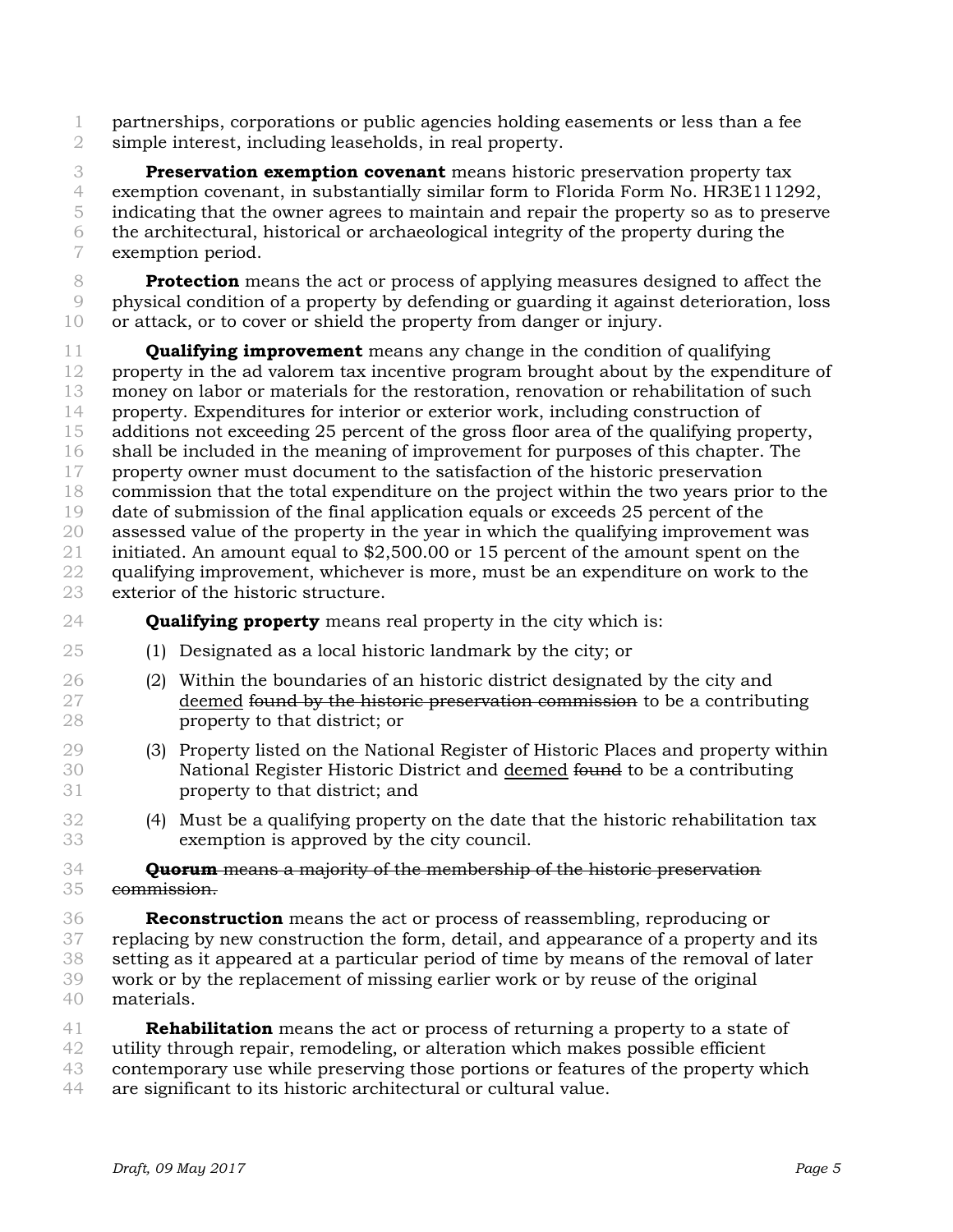**Relocation** means any change in the location of a building, structure or site from its present site to another site.

 **Resource** means a source or collection of buildings, structures, sites or areas that exemplify the historical, cultural, social, economic, political, aesthetic, architectural or archaeological history of the city, the state or the nation.

 **Restoration** means the act or process of accurately recovering the form and details of a building, structure or site and its setting as it appeared at a particular period of time by means of the removal of later work or the replacement of missing earlier work.

**Secretary of the Interior's Standards for Rehabilitation and Guidelines for** 

 **Rehabilitating Historic Buildings** means a federal document currently set forth in 36 CFR 67 68 establishing general standards and guidelines for the appropriate rehabilitation and preservation of historic resources, as it may be amended from time-to-time. See section 114-71.

 **Secretary of the Interior's Guidelines for Rehabilitating Historic Buildings** means a federal document that provides design and technical recommendations that assist in applying the Standards for Rehabilitation. See section 114-71.

 **Significant architectural feature** means an architectural feature of a landmark, landmark site or historic district that contributes significantly to identifying a landmark, landmark site or historic district.

 **Site** means the location of a significant event, a prehistoric or historic occupation 22 or activity, or a building or structure, whether standing, ruined, or vanished, where the location itself maintains historical or archaeological value regardless of the value of any existing structures.

 **Stabilization** means the act or process of applying measures designed to re- establish a weather-resistant enclosure and the structural stability of an unsafe or 27 deteriorated building, structure or site while maintaining the essential form as it exists at the present.

 **State of emergency condition** means an unforeseen combination of events or 30 eircumstances resulting in an urgent need for assistance or relief.

 **Structure** means an improvement upon real property which is built, constructed, erected or tied down to a fixed location upon the ground or attached to something having a permanent location on the ground, such as but not limited to buildings, homes, mobile homes, towers, bridges, walls, fences, signs, fountains, monuments and shore protection devices.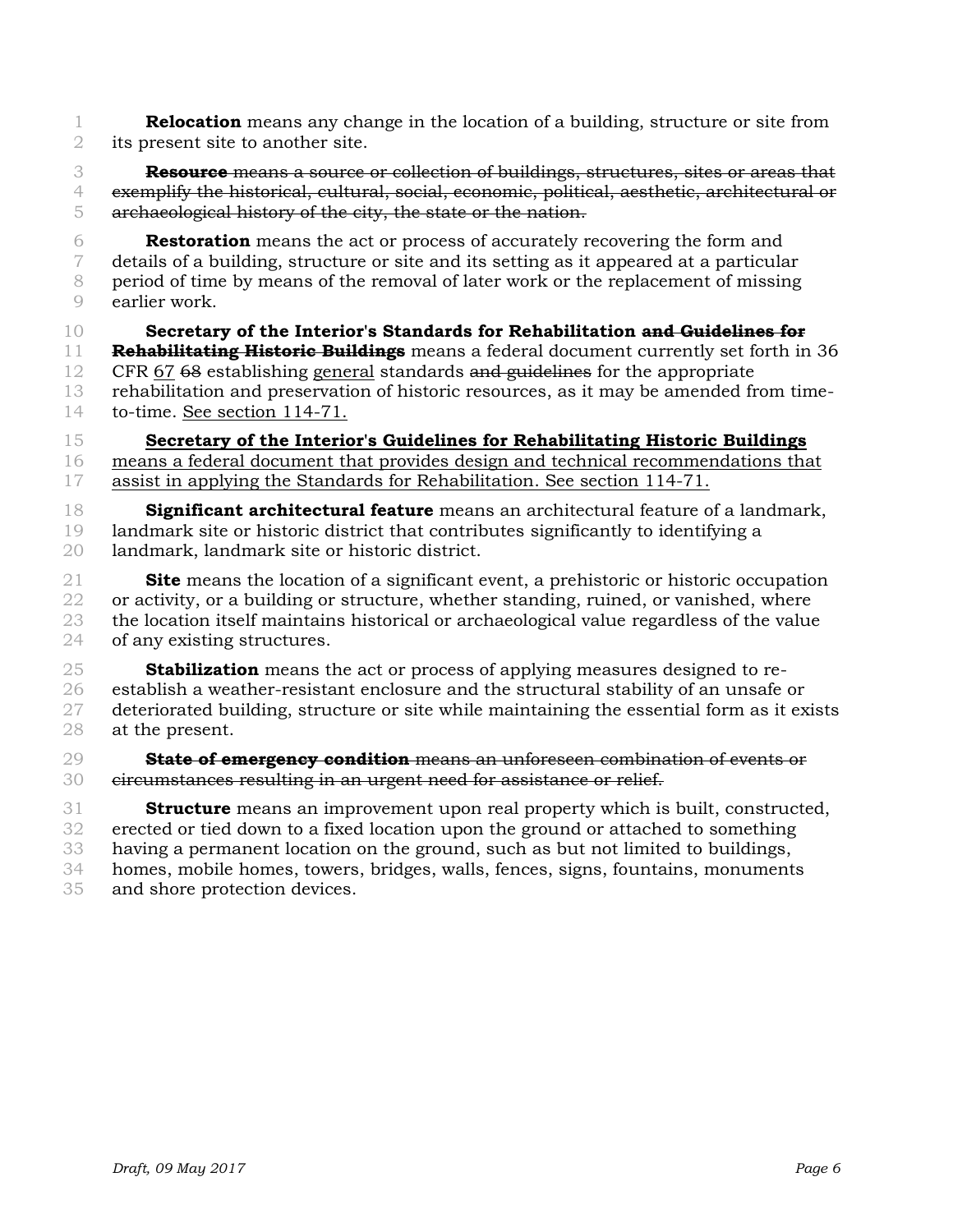### **Sec. 114-3. - Procedure for designation of historic districts.**

- (a) No historic district within the city shall be designated by any city agency except as provided in this chapter.
- (b) Upon the recommendation of the city council or the historic preservation commission a request may be submitted to the planning division to prepare or assist in preparation of a designation report. An area may be identified as being potentially suitable for designation as an historic district. The area shall be surveyed and studied for the purpose of determining the age and significance of each building, site, structure, or object within the area. Properties within the area with buildings or structures that are not of such significance to be designated individually but are an important part of the overall area shall be deemed as "non- contributing" properties. A nomination report shall be prepared based on the results of the survey. Once the district boundaries are determined, the property owners shall be surveyed for their agreement with the designation and the results shall be available and considered during public hearings at meetings of the historic preservation commission, planning board and the city council.
- (c) The historic preservation commission shall review the report and make a recommendation to the planning board, accompanied by a report stating the findings of the historic preservation commission, concerning the relationship between the nominated historic district and the National Register criteria for designation.
- (d) The historic preservation commission shall determine whether the nominated historic district meets the criteria for designation, based on a report stating their findings regarding the relationship between the nominated historic district and the National Register criteria for designation specified below. At least two of the National Register criteria must be met:
- (1) Value as a significant reminder of the cultural, historical, architectural or archaeological heritage of the city, state or nation.
- (2) Location is the site of a significant local, state, or national event.
- (3) Identified with a person or persons who significantly contributed to the development of the city, state or nation.
- (4) Identified as the work of a master builder, designer or architect whose individual work has influenced the development of the city, state or nation.
- (5) Value as a building is recognized for the quality of its architecture, and it retains sufficient elements showing its architectural significance.
- (6) Distinguishing characteristics of an architectural style valuable for the study of a period, method of construction, or use of indigenous materials.
- (7) Suitability for preservation or restoration.
- (e) The planning board shall consider the nomination request, the findings of the historic preservation commission and nomination request consistency with the comprehensive plan, and make a recommendation to the city council. The property owners within the proposed district shall be notified by United States mail at least two weeks in advance of the planning board public hearing date and time.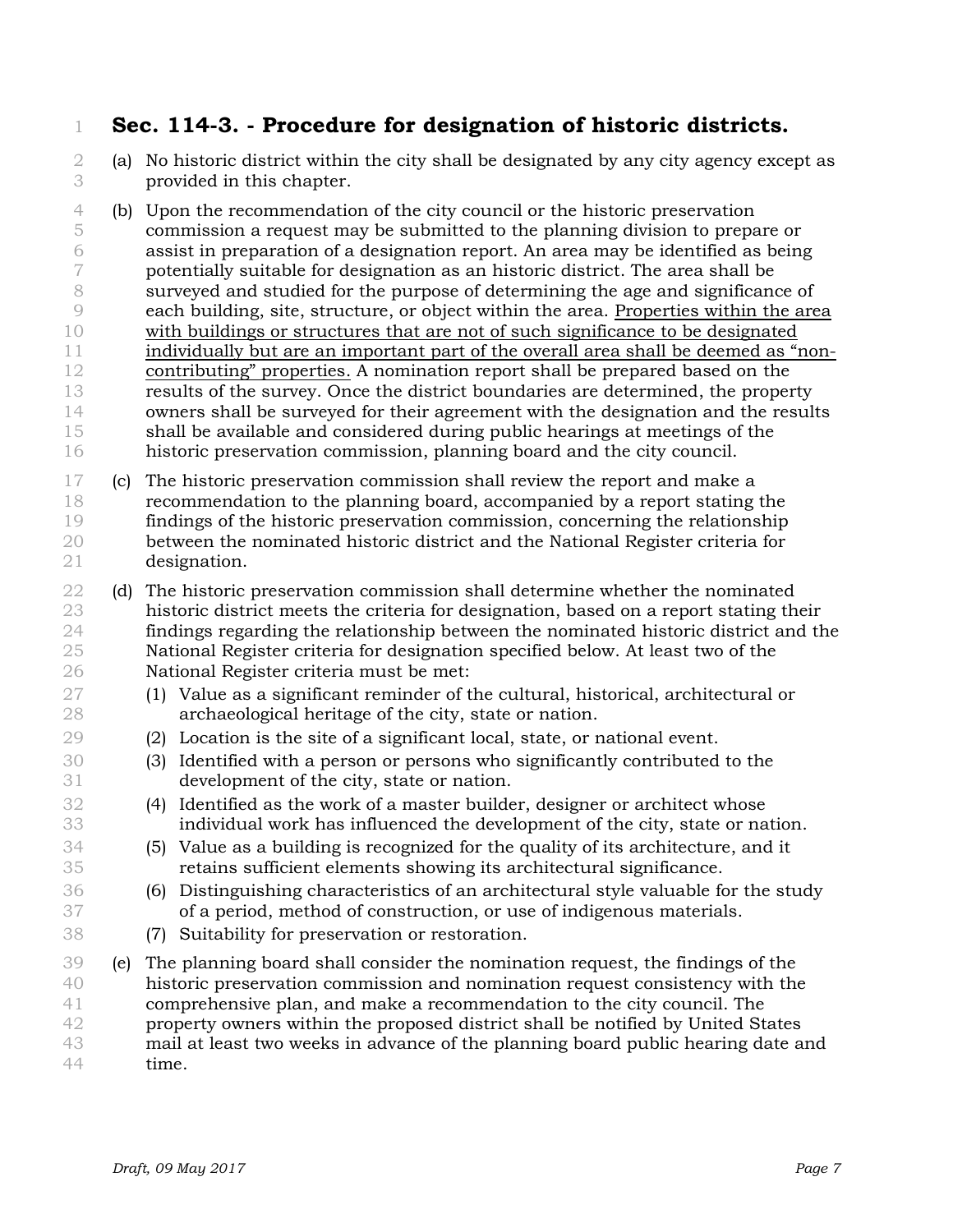- (f) The city council shall consider the nomination, hold a public hearing, and adopt 2 an ordinance establishing an historic district, and the boundaries thereof, and indicating which properties in the historic district are "non-contributing" or vacant. The property owners shall be notified by United States mail at least two weeks in advance of the date and time of the public hearing before city council.
- (g) After designation of a historic district by the city council, the historic preservation commission may by resolution reclassify a "contributing" building, structure, or site as "non-contributing" to correct an error, to reflect an approved demolition or relocation, or to reflect approved alterations that reduce historic significance.
- 10 (h)  $\leftrightarrow$  The designation of any district may be amended or rescinded through the 11 same procedure utilized for the original designation, by the filing of an application for rescission or amendment of designation utilizing the procedure hereinabove set forth. Any historic preservation commission recommendation to amend or rescind a prior designation shall be based on new evidence and negative evaluation according to the same criteria used for designation in existence at the time of such application for revision or amendment.
- (i)  $\overrightarrow{H}$  Boundaries for designated historic districts identified in or by this chapter shall be clearly established.
- 19 (j)  $\leftrightarrow$  All ordinances designating historic districts shall be recorded by the city clerk in the public records of the county within 30 calendar days of the date the city council renders its decision.
- (k) Article IV of this chapter shall be updated periodically to reflect the boundaries of historic districts and to identify properties within each district that have contributing structures, non-contributing structures, or no structures.
- (l) The historic properties database described in section 114-88 shall reflect all changes to historic districts as described in article IV.
- (i) The planning division shall develop and maintain a list of historic districts and 28 corresponding maps. This list shall be periodically updated, and shall contain the 29 buildings, structures, and sites located within the boundaries of the designated historic district. (See section 114-148, historic districts legal descriptions, and section 114-149, historic landmark legal descriptions).

*Draft, 09 May 2017 Page 8*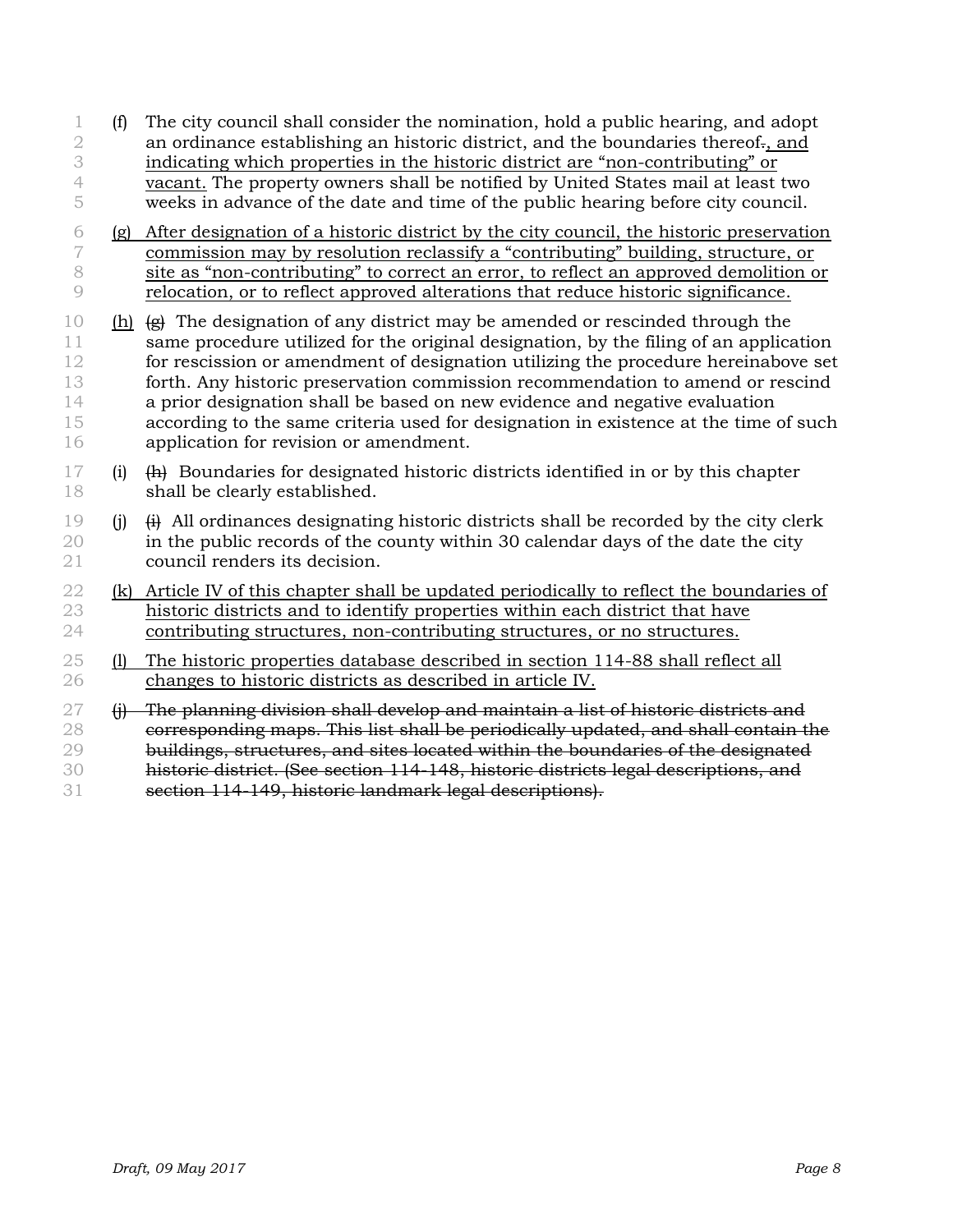|                                        |     |     | Sec. 114-4. - Procedure for designation of historic landmarks.                                                                                                                                                                                                                                                                                                                                                                                                                                                                                                          |  |  |  |
|----------------------------------------|-----|-----|-------------------------------------------------------------------------------------------------------------------------------------------------------------------------------------------------------------------------------------------------------------------------------------------------------------------------------------------------------------------------------------------------------------------------------------------------------------------------------------------------------------------------------------------------------------------------|--|--|--|
| 2<br>3                                 | (a) |     | No historic landmark within the city shall be designated by any city agency except<br>as provided in this chapter.                                                                                                                                                                                                                                                                                                                                                                                                                                                      |  |  |  |
| 4<br>5<br>6                            |     |     | (b) The historic preservation commission shall seek and accept nominations of<br>buildings, sites and structures for designation as historic landmarks in the<br>following manner:                                                                                                                                                                                                                                                                                                                                                                                      |  |  |  |
| 7<br>8<br>9                            |     |     | (1) The designation process under this chapter may be initiated by a written<br>petition from the property owner, by majority vote of the historic preservation<br>commission, or by vote of the city council.                                                                                                                                                                                                                                                                                                                                                          |  |  |  |
| 10<br>11<br>12<br>13<br>14             |     | (2) | Nominations shall be made to the historic preservation commission on<br>application forms available from community development services.<br>Applications shall be accompanied by sufficient information to warrant further<br>investigation of the property and to aid in the preparation of a designation<br>report.                                                                                                                                                                                                                                                   |  |  |  |
| 15<br>16<br>17<br>18                   |     | (3) | A complete application shall include the names of all owners of the property<br>proposed for designation, a description of the proposed landmark including its<br>location, a statement of significance as defined by the criteria for designation<br>established below. At least two of the National Register criteria must be met:                                                                                                                                                                                                                                    |  |  |  |
| 19<br>20                               |     |     | Its value as a significant reminder of the cultural, historical, architectural<br>a.<br>or archaeological heritage of the city, state or nation.                                                                                                                                                                                                                                                                                                                                                                                                                        |  |  |  |
| 21<br>22<br>23                         |     |     | Its location is the site of a significant local, state, or national event.<br>b.<br>It is identified with a person or persons who significantly contributed to<br>$C_{\bullet}$<br>the development of the city, state or nation.                                                                                                                                                                                                                                                                                                                                        |  |  |  |
| 24<br>25<br>26                         |     |     | It is identified as the work of a master builder, designer or architect whose<br>d.<br>individual work has influenced the development of the city, state or<br>nation.                                                                                                                                                                                                                                                                                                                                                                                                  |  |  |  |
| 27<br>28                               |     |     | Its value as a building is recognized for the quality of its architecture, and<br>e.<br>it retains sufficient elements showing its architectural significance.                                                                                                                                                                                                                                                                                                                                                                                                          |  |  |  |
| 29<br>30<br>31                         |     |     | It has distinguishing characteristics of an architectural style valuable for<br>f.<br>the study of a period, method of construction, or use of indigenous<br>materials.                                                                                                                                                                                                                                                                                                                                                                                                 |  |  |  |
| 32                                     |     |     | Its suitability for preservation or restoration.<br>g.                                                                                                                                                                                                                                                                                                                                                                                                                                                                                                                  |  |  |  |
| 33<br>34                               |     | (4) | Boundaries for properties which meet the criteria for designation identified in<br>this chapter shall be clearly established.                                                                                                                                                                                                                                                                                                                                                                                                                                           |  |  |  |
| 35<br>36<br>37                         |     | (5) | If the application is submitted by someone other than the property owner, a<br>copy of the application shall be immediately forwarded to the owner of record<br>by certified mail.                                                                                                                                                                                                                                                                                                                                                                                      |  |  |  |
| 38<br>39<br>40<br>41<br>42<br>43<br>44 |     | (6) | Upon notification, any owner or owners of property who object to the proposed<br>designation shall return a notarized affidavit to the historic preservation<br>commission certifying that the party is the sole or partial owner of the property<br>and that they object to the proposed designation. A blank affidavit of<br>consent/objection shall be mailed to each property owner together with the<br>notice of proposed designation as provided above. The property owner shall be<br>advised that in order to object to the proposed designation the notarized |  |  |  |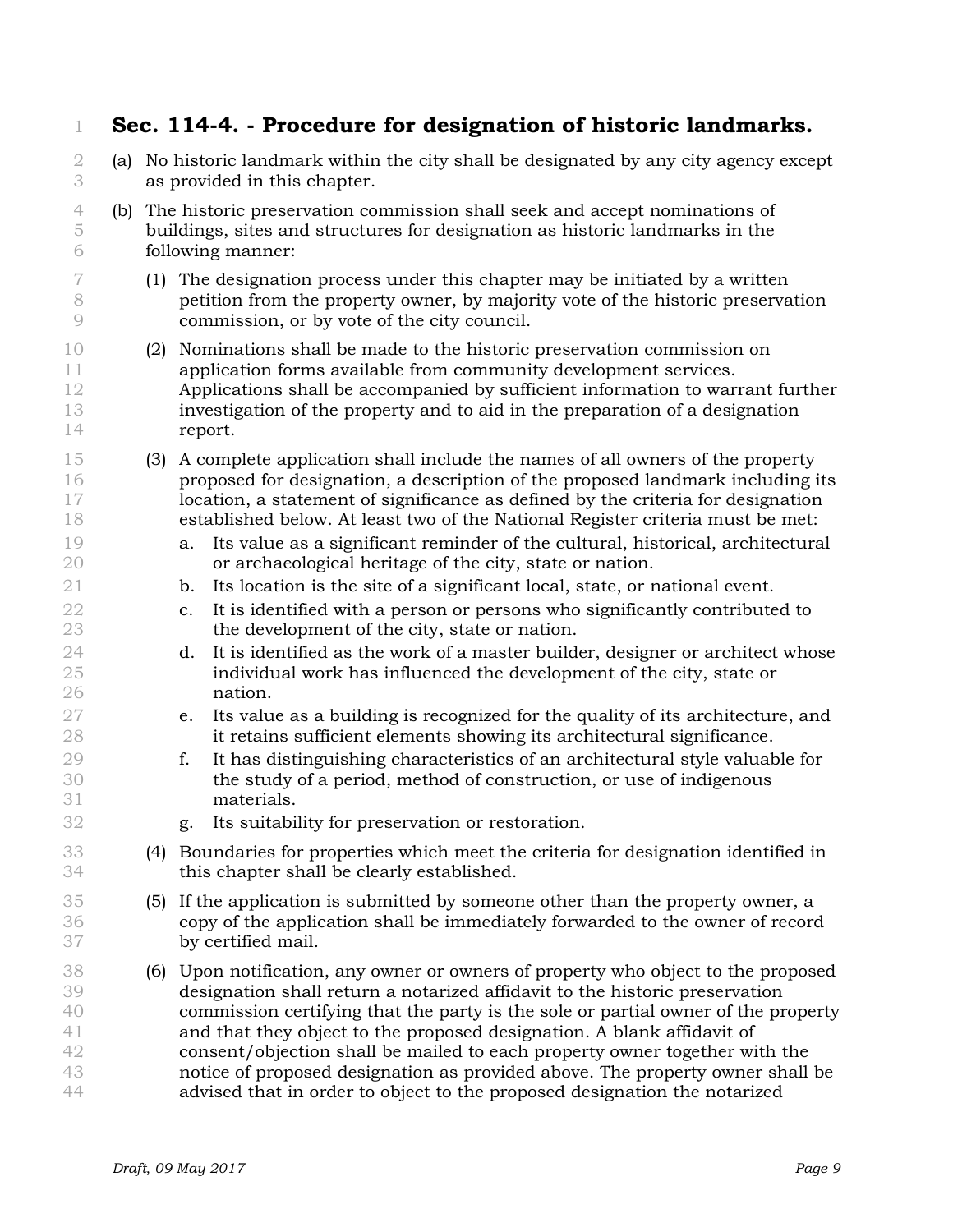| $\mathbf{2}$                                                              |                           | affidavit of objection must be completed and returned within 30 days after<br>receipt as evidenced by the certified mail receipt.                                                                                                                                                                                                                                                                                                                                                                                                                                                                                                                                                                                                                                                                                                                                   |
|---------------------------------------------------------------------------|---------------------------|---------------------------------------------------------------------------------------------------------------------------------------------------------------------------------------------------------------------------------------------------------------------------------------------------------------------------------------------------------------------------------------------------------------------------------------------------------------------------------------------------------------------------------------------------------------------------------------------------------------------------------------------------------------------------------------------------------------------------------------------------------------------------------------------------------------------------------------------------------------------|
| 3<br>$\overline{4}$<br>5<br>6<br>7                                        |                           | The historic preservation commission shall review the nomination and make a<br>(7)<br>recommendation to the planning board accompanied by a report stating the<br>findings of the historic preservation commission concerning the relationship<br>between the nominated historic landmark and the National Register criteria<br>for designation identified above.                                                                                                                                                                                                                                                                                                                                                                                                                                                                                                   |
| 8<br>$\circledcirc$<br>10<br>11<br>12<br>13<br>14<br>15<br>16<br>17<br>18 |                           | The planning board shall consider the nomination, findings of the historic<br>(8)<br>preservation commission and consistency with the comprehensive plan. If the<br>property owner consents to the proposed landmark designation, the<br>nomination will be presented to the historic preservation commission for<br>consideration and designation as a landmark. All historic landmarks approved<br>by the historic preservation commission presented to city council for<br>consideration and adoption by ordinance. The property owner shall be notified<br>by mail at least two weeks prior to the planning board public hearing. If the<br>property owner objects to the designation, the planning board shall forward<br>the notarized affidavit containing their objection with their recommendation of<br>the nomination to city council for consideration. |
| 19<br>20<br>21<br>22<br>23<br>24<br>25<br>26<br>27                        |                           | If the owner objects to the landmark designation, city council shall consider<br>(9)<br>the nomination, hold a public hearing, and may adopt an ordinance<br>establishing an historic landmark, and the boundaries thereof provided that at<br>least two of the National Register criteria are met and the report presented<br>supports the designation. The city council shall be the only entity to designate<br>a landmark without the property owner's consent. Boundaries of designated<br>landmarks must be clearly established by a legal description of the property<br>and a site map. The property owner shall be notified by certified mail, return<br>receipt requested at least ten days prior to the city council public hearing.                                                                                                                     |
| 28<br>29<br>30<br>31<br>32<br>33<br>34<br>35                              |                           | (10) The designation of any landmark or landmark site may be amended or<br>rescinded through the same procedure utilized for the original designation, by<br>filing an application for rescission or amendment of designation utilizing the<br>procedure hereinabove set forth. Any historic preservation commission<br>recommendation to amend or rescind a prior designation shall be based on<br>new evidence and negative evaluation according to the same criteria used for<br>designation in existence at the time of such application for revision or<br>amendment.                                                                                                                                                                                                                                                                                          |
| 36<br>37<br>38                                                            | $\left( \text{c} \right)$ | All ordinances designating historic landmarks shall be recorded by the city clerk<br>in the public records of the county within 30 calendar days of adoption by city<br>council and retained on file in the city clerk's office.                                                                                                                                                                                                                                                                                                                                                                                                                                                                                                                                                                                                                                    |
| 39<br>40                                                                  |                           | (d) Article IV of this chapter shall be updated periodically to reflect historic landmark<br>designations.                                                                                                                                                                                                                                                                                                                                                                                                                                                                                                                                                                                                                                                                                                                                                          |
| 41<br>42                                                                  | (e)                       | The historic properties database described in section 114-88 shall reflect all<br>changes to historic landmark designations as described in article IV.                                                                                                                                                                                                                                                                                                                                                                                                                                                                                                                                                                                                                                                                                                             |
| 43<br>44<br>45                                                            |                           | (d) The planning division shall develop and maintain a list of historic landmarks and<br>site maps denoting their location. This list shall be periodically updated upon<br>amendment, shall contain all city designated historic landmarks and be filed in                                                                                                                                                                                                                                                                                                                                                                                                                                                                                                                                                                                                         |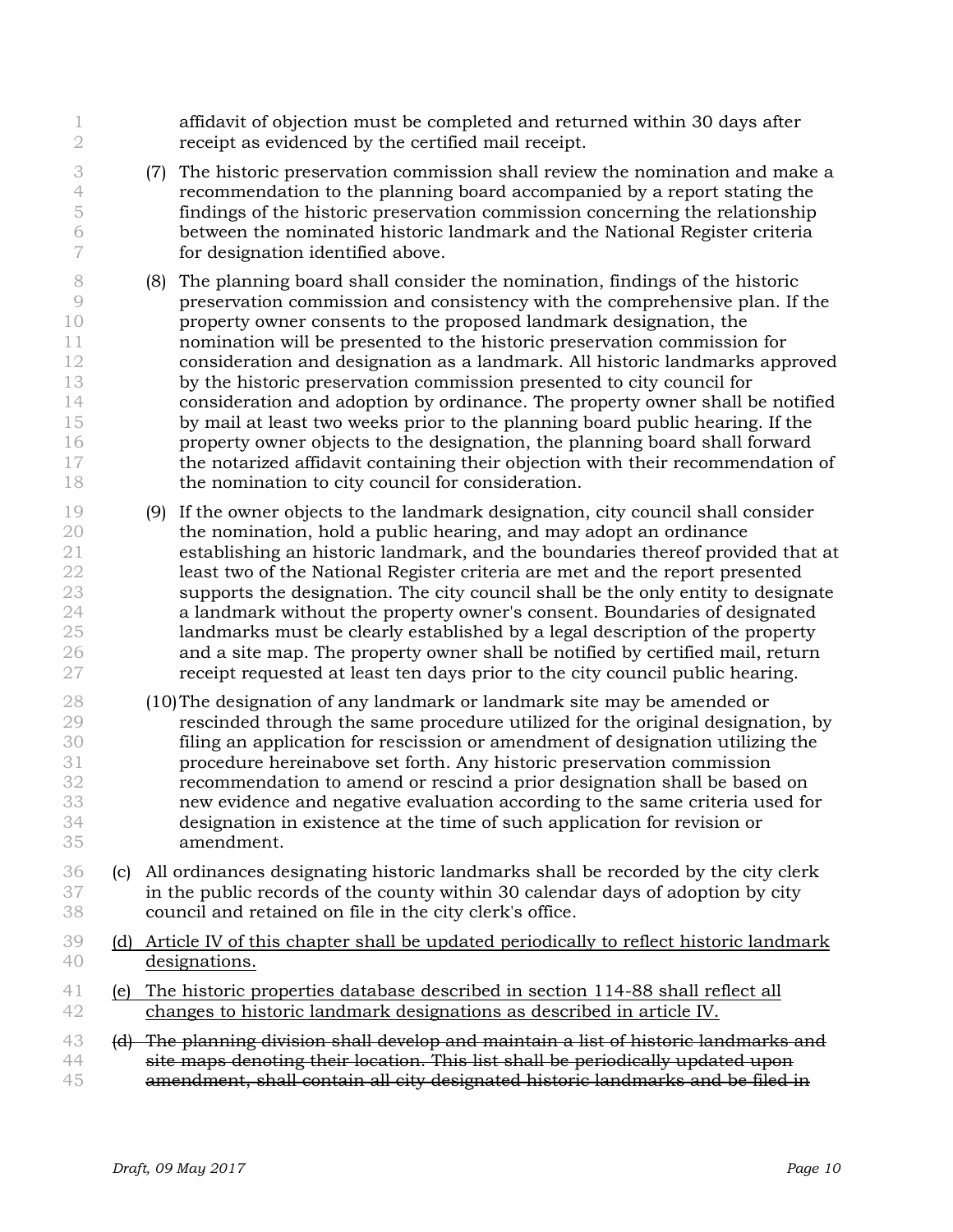the office of the city clerk. (See section 114-149, historic landmarks legal descriptions.)

## **Sec. 114-5. - Compliance.**

 (a) The building official shall not issue a building permit for any exterior alteration, construction, relocation or demolition of a building, structure or site within an historic district or for a historic landmark or landmark site unless a certificate of review has been approved and issued in accordance with section 114-71, except 8 when a certificate of review is not required by explicit terms of section 114-71. by the historic preservation commission except in the event of ordinary repair and 10 maintenance and where such ordinary repair and maintenance does not change 11 the appearance of the building, structure or site.

 (b) Any exterior alteration, construction or demolition to a building, structure or site shall be accomplished in strict compliance with the certificate of review. The building official shall, as a part of his official duties, inspect the building to determine compliance with the certificate. Failure to comply with the certificate of review shall be treated in the same manner as any other building code or building permit violation, including revocation of the permit and would constitute a violation punishable as provided in section 1-14

## **Sec. 114-6. - Demolition by intent or neglect.**

- (a) The historic preservation commission may provide an advisory opinion on conditions of neglected historic landmarks or structures to the code enforcement board in the event that the historic preservation commission finds that:
- (1) An applicant for the demolition of a landmark, building, structure or contributing building or structure located in a historic district has compromised the architectural integrity of the building or structure by intentionally or willfully neglecting the property; or
- (2) A property owner for the demolition of a landmark, building, structure or contributing building or structure located in a historic district has compromised the architectural integrity of the building or structure by intentionally or willfully neglecting the property.
- (b) Failure to perform ordinary repairs or maintenance shall constitute cause for demolition by neglect and shall be treated in the same manner as the failure to comply with certificate of review and would constitute a city Code violation regarding demolition without permit.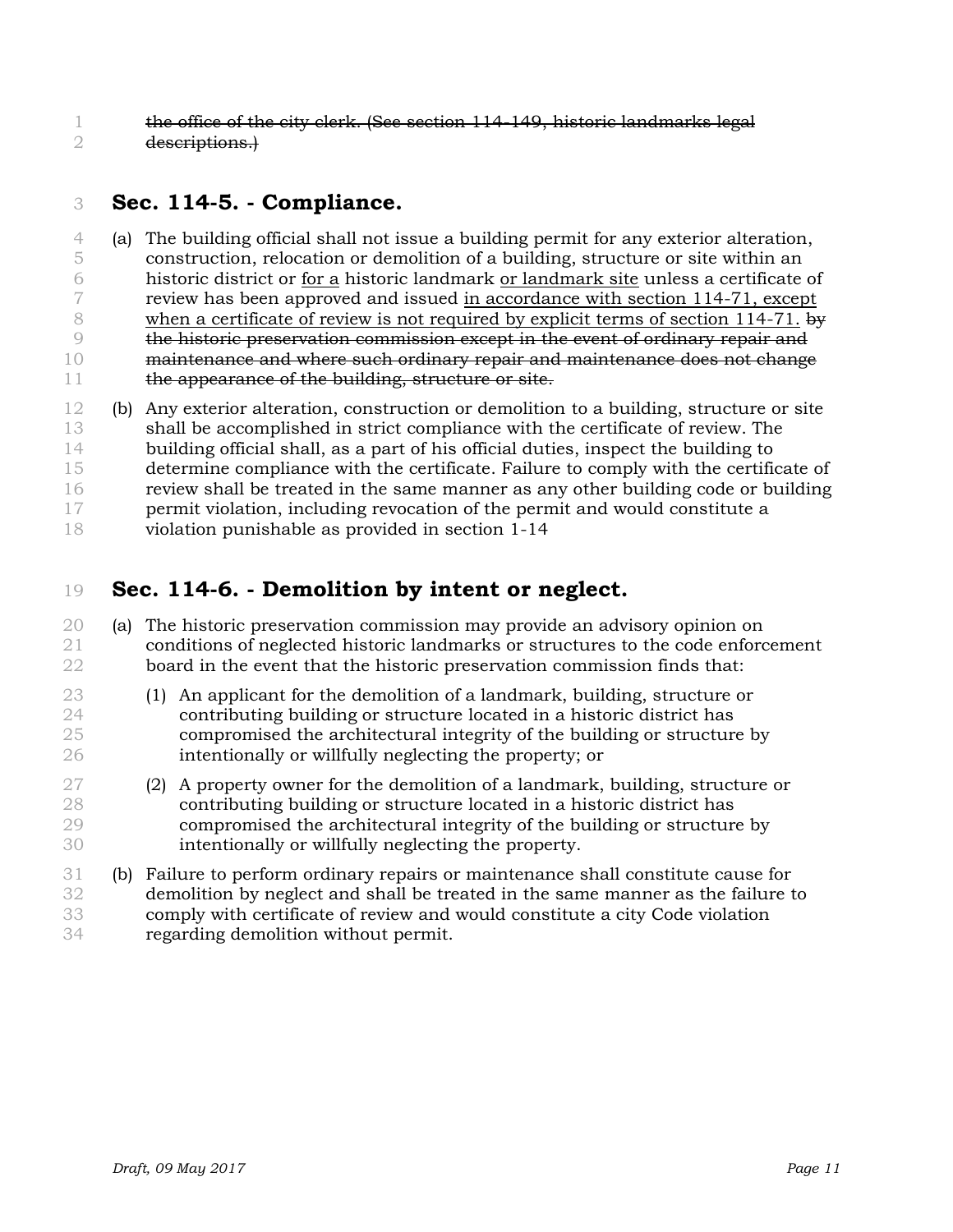## **Sec. 114-7. - Maintenance of designated properties.**

- 2 (a) The owner of a designated landmark, building, structure or a contributing or any building or structure within an historic district whether contributing or non- contributing, shall maintain those exterior portions of such buildings or structures which, if not maintained, may cause such buildings or structures to deteriorate or to become damaged or otherwise to produce or tend to produce, in the judgment of the historic preservation commission, a detrimental effect upon the character of the district as a whole or the life and character of the building or structure, including but not limited to:
- (1) The deterioration of exterior walls or other vertical supports;
- (2) The deterioration of roofs or other horizontal members;
- (3) The deterioration of exterior chimneys;
- (4) The deterioration or crumbling of exterior plaster or mortar;
- (5) The ineffective waterproofing of exterior walls, roofs and foundations, including broken windows or doors.
- (b) A notification shall be sent by the historic preservation commission to the code enforcement division for action in the event that the historic preservation 18 commission determines that a designated landmark, building or structure or a contributing building or structure within an historic district is in the course of being demolished by neglect. This process prevents a person from forcing the demolition of their building or structure by neglecting it and permitting damage to it by weather or vandalism.

### **Sec. 114-8. - Unauthorized alterations.**

 When the historic preservation commission or community development department director, or designee, determines that a building, structure, or site located within a historic district or which has been designated a historic landmark pursuant to this section has been altered in violation of this section, the historic preservation commission or community development department director, or designee, may notify the code enforcement division to initiate code enforcement procedures. Any such property altered without obtaining a certificate of review requires an application to be filed with the historic preservation commission for a certificate of review prior to any further work being completed.

### **Secs. 114-9—114-40. - Reserved.**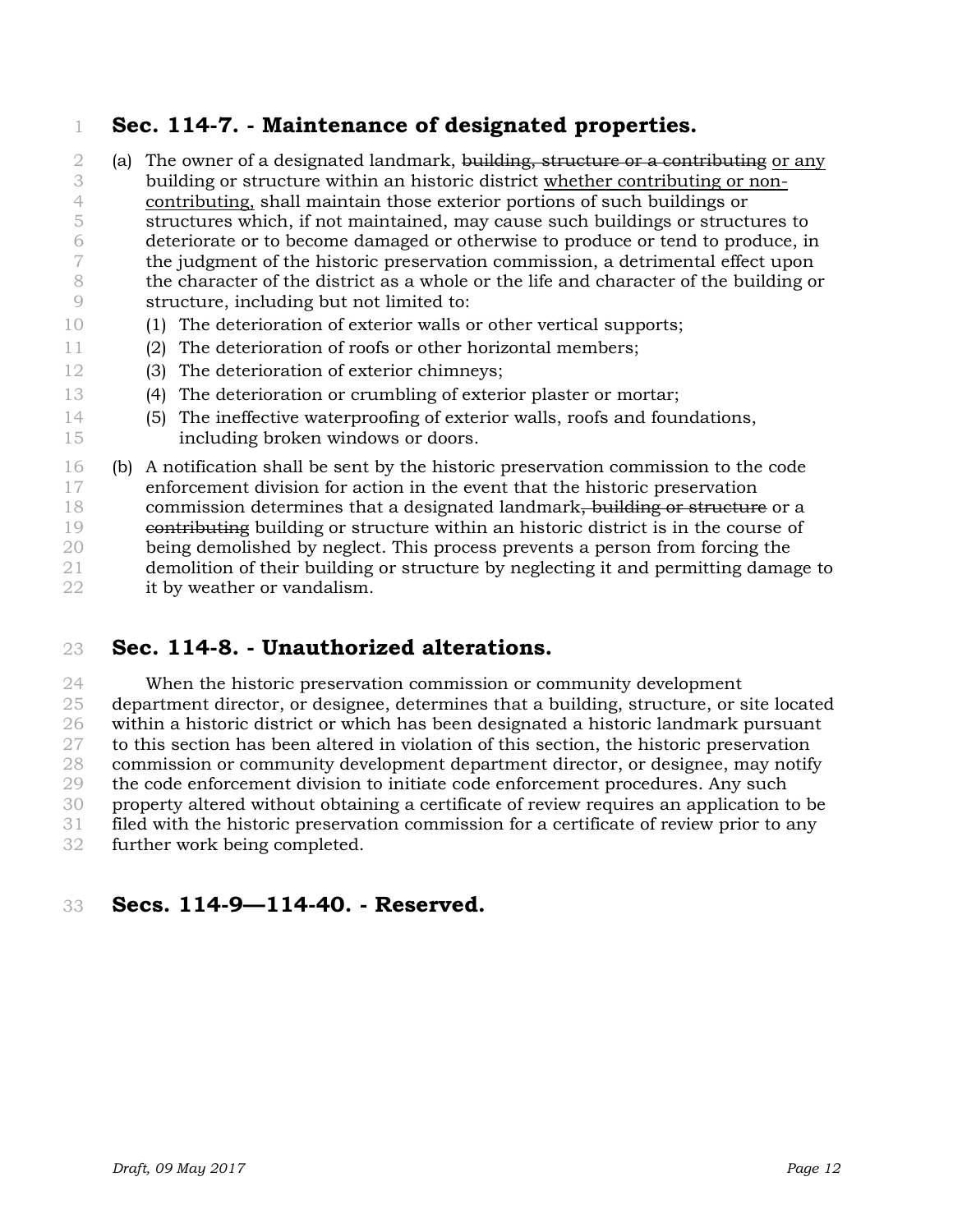## **ARTICLE II. - HISTORIC PRESERVATION COMMISSION**

#### **Sec. 114-41. - Composition; qualifications of members.**

 Pursuant to the Charter, including but not limited to sections 8, 83 and 107, the historic preservation commission shall be composed of seven members and two alternate members to serve in the absence of a member. The historic preservation commission shall consist of members who are professional who shall be selected from the disciplines of architecture, history, architectural history, planning, construction, land use law, archaeology or other historic preservation related disciplines. Each historic district shall be represented by one member. In the event that there are not enough professionals in the city to fill all positions, membership may include laypersons who have demonstrated special interest, experience, or knowledge in history, architecture, or related disciplines. Members of the historic preservation commission shall be residents of the city, where possible. Each historic district shall be represented by one member of the commission who shall represent that historic district and shall either reside, own property, operate a business, or maintain an office within the historic district they represent. The member of the historic preservation commission representing the historic district should be selected based upon the professional qualifications set forth herein, unless there are no applicants from those disciplines. In that case, laypersons demonstrating interest in historic preservation

shall be appointed.

#### **Sec. 114-42. - Appointment, terms of members.**

 Each council member shall nominate one member and the mayor shall nominate one member and the two alternate members with all members to be appointed by the city council. After consideration of each nominee, the city council collectively shall make such appointments to the historic preservation commission as it deems appropriate. Nominees to the historic preservation commission that are not appointed 27 by the city council shall be replaced with a new nomination from the person who holds the position of the elected official making the original nomination. The city council shall make the final decision on all appointments to the historic preservation commission. The members shall serve for a term of three years. Any member of the historic preservation commission may be reappointed from term-to-term upon nomination by the person holding the position of the elected official making the original nomination and appointment by the city council in the manner as provided in this section. Appointments to fill a vacancy on the historic preservation commission shall be made in the same manner as the original appointment as provided in this subsection for the remainder of the unexpired term. Vacancies shall be filled within 60 days. Members of the historic preservation commission shall serve at the pleasure of the city council. After nomination and appointment, the members of the historic preservation commission shall be sworn in by the city clerk to perform the duties of

the office.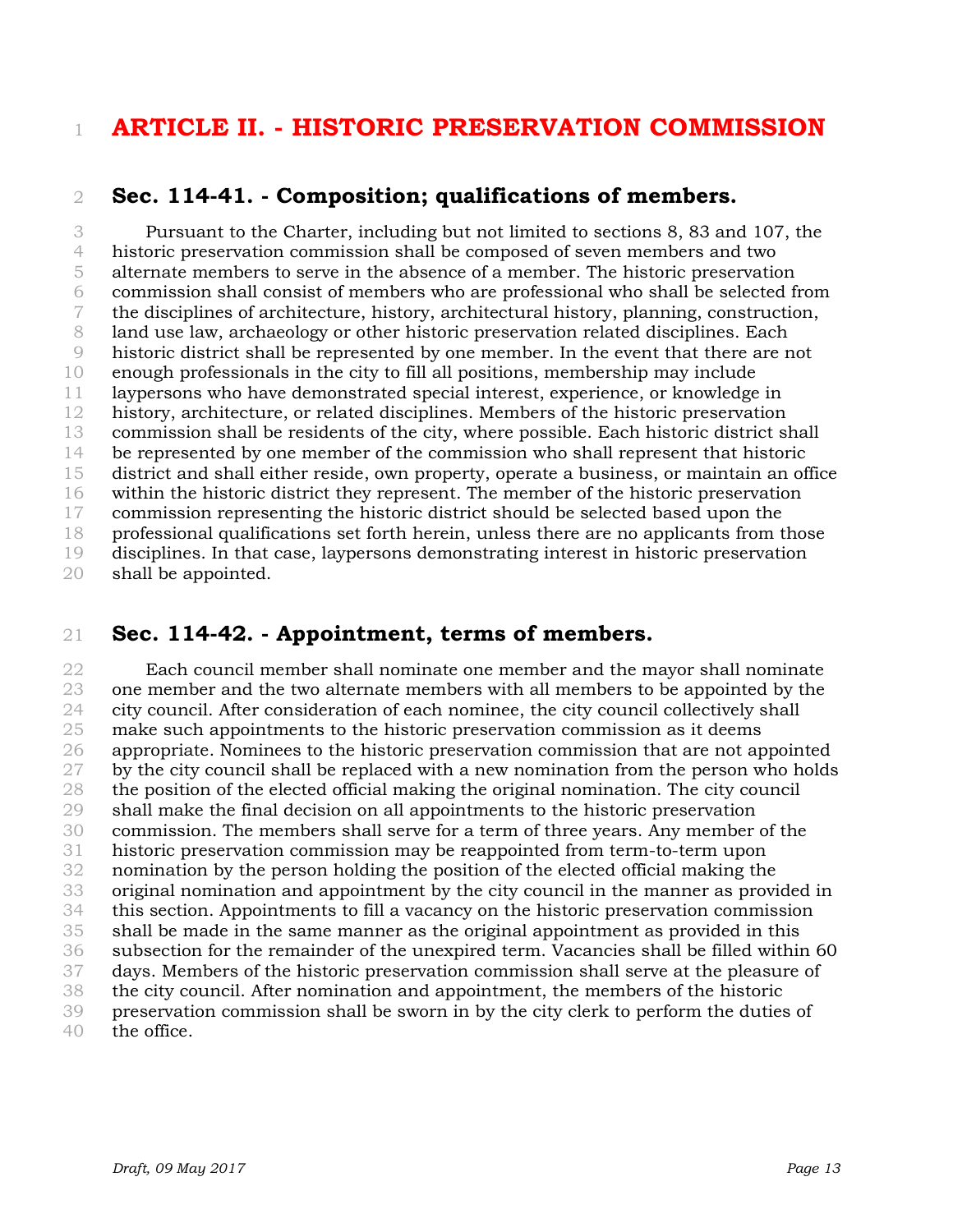#### **Sec. 114-43. - Compensation.**

 Members of the historic preservation commission shall serve without compensation.

#### **Sec. 114-44. - Advisory staff.**

 The community development department, with the assistance of the building official and city attorney, shall serve as advisory staff to the historic preservation commission. The city attorney, or his designee, shall serve as sergeant at arms and ensure that order and decorum are maintained during any meeting of the historic preservation commission. As part of this role, the city attorney shall, in the event the commission strays from the appropriate criteria listed in this chapter while deliberating, formally redirect the historic preservation commission and instruct the members that they must base their decisions on the appropriate criteria.

#### **Sec. 114-45. - Meetings and quorum.**

 The historic preservation commission shall meet at least four times each year, and a quorum shall consist of a majority of the members appointed but no less than three. Any member failing to attend four meetings in any 12-month period shall be considered to have resigned the position and the vacancy shall be filled by city council as any other vacancy. The department responsible for the historic preservation commission shall monitor attendance of board members and shall notify the city clerk when a member's absences exceed three meetings in any 12-month period. At that time, the city clerk shall give notice to such board member that automatic removal will occur at such time as there are four absences of scheduled meetings.

#### **Sec. 114-46. - Duties, responsibilities and powers.**

 The historic preservation commission shall be responsible for identifying and maintaining the city's historic resources for the benefit of the city residents, both now and in the future, through the development and administration of a comprehensive historic preservation program. The historic preservation commission shall have the power and authority to:

- (1) Identify and recommend designation of local historic districts, local historic landmarks, and local historic objects.
- (2) Recommend to rescind the designation of local historic districts, local historic landmarks, and local historic objects.
- (3) Review new construction, alterations, relocations and demolitions within each historic district and of local historic landmarks.
- (4) Identify and nominate eligible properties to the National Register of Historic Places and administer applications for the National Register.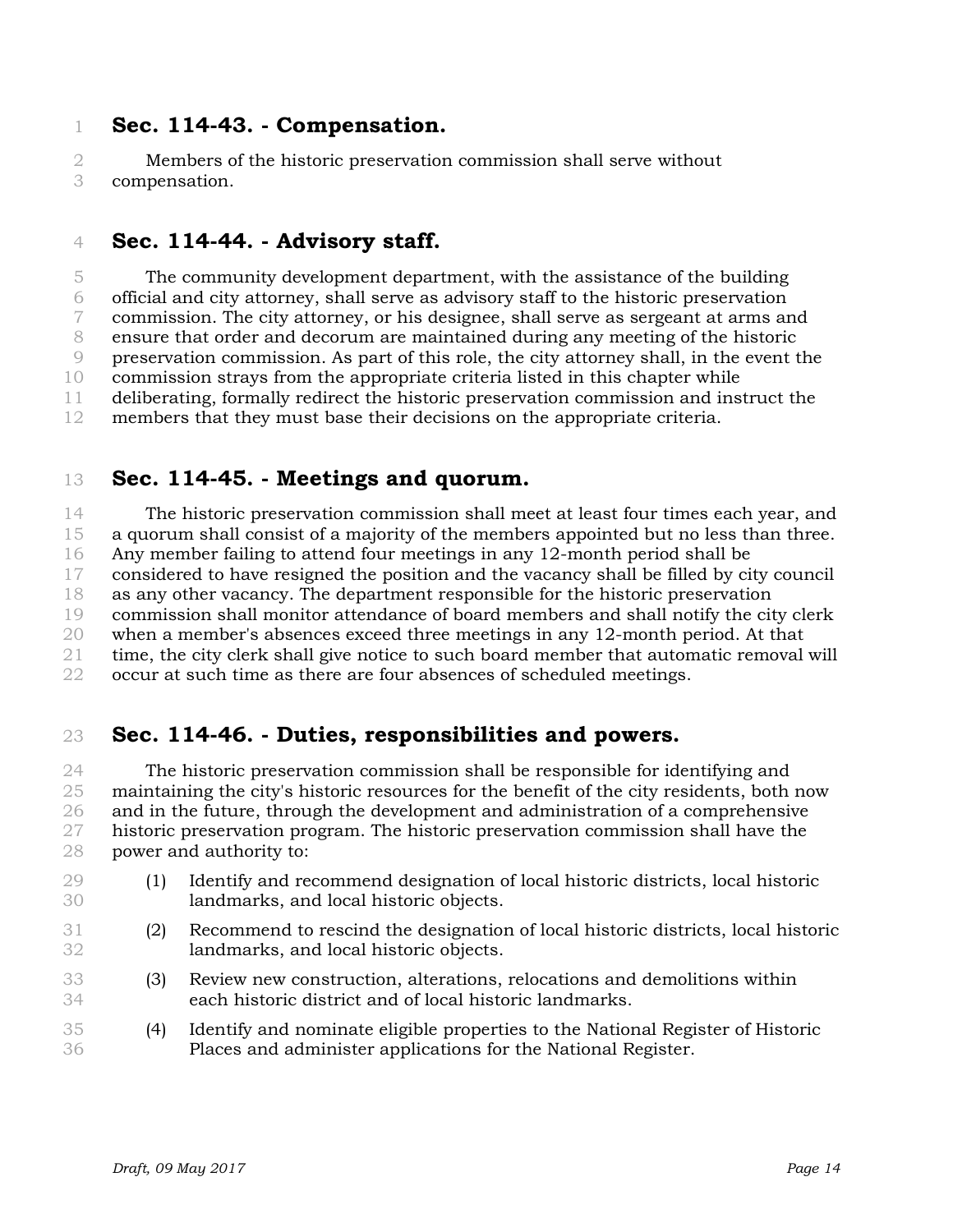| $\mathbf 1$<br>$\mathbf 2$<br>3                                                  | (5)  | Notify appropriate local officials, owners of record, and applicants of<br>proposed commission actions concerning a proposed nomination to the<br>National Register.                                                                                                                                                                                                                                                                                                                                                                                                                                                                                                                                                                                                                                                                                                                                                                                                                                                                                                                        |
|----------------------------------------------------------------------------------|------|---------------------------------------------------------------------------------------------------------------------------------------------------------------------------------------------------------------------------------------------------------------------------------------------------------------------------------------------------------------------------------------------------------------------------------------------------------------------------------------------------------------------------------------------------------------------------------------------------------------------------------------------------------------------------------------------------------------------------------------------------------------------------------------------------------------------------------------------------------------------------------------------------------------------------------------------------------------------------------------------------------------------------------------------------------------------------------------------|
| 4<br>5<br>6                                                                      | (6)  | Oversee the development and maintenance of a historic properties maintain a<br>database and a system for survey and inventory of historic properties (see<br>section 114-88). The inventory shall be:                                                                                                                                                                                                                                                                                                                                                                                                                                                                                                                                                                                                                                                                                                                                                                                                                                                                                       |
| 7                                                                                |      | a. Compatible with the state master site file.                                                                                                                                                                                                                                                                                                                                                                                                                                                                                                                                                                                                                                                                                                                                                                                                                                                                                                                                                                                                                                              |
| 8<br>$\overline{9}$                                                              |      | b. Kept current and regularly provided to the state historic preservation<br>officer for incorporation in the state master site file.                                                                                                                                                                                                                                                                                                                                                                                                                                                                                                                                                                                                                                                                                                                                                                                                                                                                                                                                                       |
| 10<br>11                                                                         | (7)  | Identify and make recommendations regarding city policies which have an<br>effect upon historic resources.                                                                                                                                                                                                                                                                                                                                                                                                                                                                                                                                                                                                                                                                                                                                                                                                                                                                                                                                                                                  |
| 12<br>13                                                                         | (8)  | Coordinate local activities with state and national preservation efforts, and<br>review relevant legislation.                                                                                                                                                                                                                                                                                                                                                                                                                                                                                                                                                                                                                                                                                                                                                                                                                                                                                                                                                                               |
| 14<br>15<br>16<br>17                                                             | (9)  | Further public awareness of the city's past and of preservation in general,<br>especially during "Preservation Week." The commission should schedule at<br>least one workshop every year promoting preservation and city preservation<br>programs.                                                                                                                                                                                                                                                                                                                                                                                                                                                                                                                                                                                                                                                                                                                                                                                                                                          |
| 18<br>19<br>20                                                                   |      | (10) Allow for public participation in the designation of historic districts and<br>historic landmarks, including the process of recommending properties for<br>nomination to the National Register.                                                                                                                                                                                                                                                                                                                                                                                                                                                                                                                                                                                                                                                                                                                                                                                                                                                                                        |
| 21<br>22                                                                         |      | (11) Inform the public of the commission's activities and of preservation needs in<br>the community.                                                                                                                                                                                                                                                                                                                                                                                                                                                                                                                                                                                                                                                                                                                                                                                                                                                                                                                                                                                        |
| 23                                                                               |      | (12) Adopt rules of procedures, and assure their availability to the general public.                                                                                                                                                                                                                                                                                                                                                                                                                                                                                                                                                                                                                                                                                                                                                                                                                                                                                                                                                                                                        |
| 24<br>25<br>26<br>$27\,$                                                         | (13) | Make recommendations to the city council concerning the acquisition of<br>development rights, facade easements, and the imposition of other<br>restrictions and the negotiation of contracts for the purpose of historic<br>preservation.                                                                                                                                                                                                                                                                                                                                                                                                                                                                                                                                                                                                                                                                                                                                                                                                                                                   |
| 28<br>29<br>30                                                                   |      | (14) Evaluate and make recommendations to city council regarding decisions by<br>other public agencies affecting the physical development and land use<br>patterns affecting districts or landmarks                                                                                                                                                                                                                                                                                                                                                                                                                                                                                                                                                                                                                                                                                                                                                                                                                                                                                         |
| 31<br>32<br>33<br>34<br>35<br>36<br>37<br>38<br>39<br>40<br>41<br>42<br>43<br>44 |      | (15) Recommend to the city council to adopt supplemental design guidelines and<br>amendments thereto, which will apply to proposed changes in the exterior<br>appearance of individual landmarks or buildings, structures, or sites in<br>historic districts. The purpose of the design guidelines is to conserve and<br>enhance the special aesthetic, historical and cultural character of the<br>landmark or the historic district. The design guidelines, upon adoption by<br>city council, will supplement this chapter, growth management code and the<br>Secretary of the Interior's Standards for Rehabilitation and Guidelines for<br>Rehabilitating Historic Buildings. The design guidelines may be amended<br>from time-to-time by city council upon recommendation by the historic<br>preservation commission and will may be published in the form of an<br>illustrated manual. Design guidelines may govern any aspect of physical<br>design, including but not limited to architectural and aesthetic character,<br>site design, site layout, signage and landscape design. |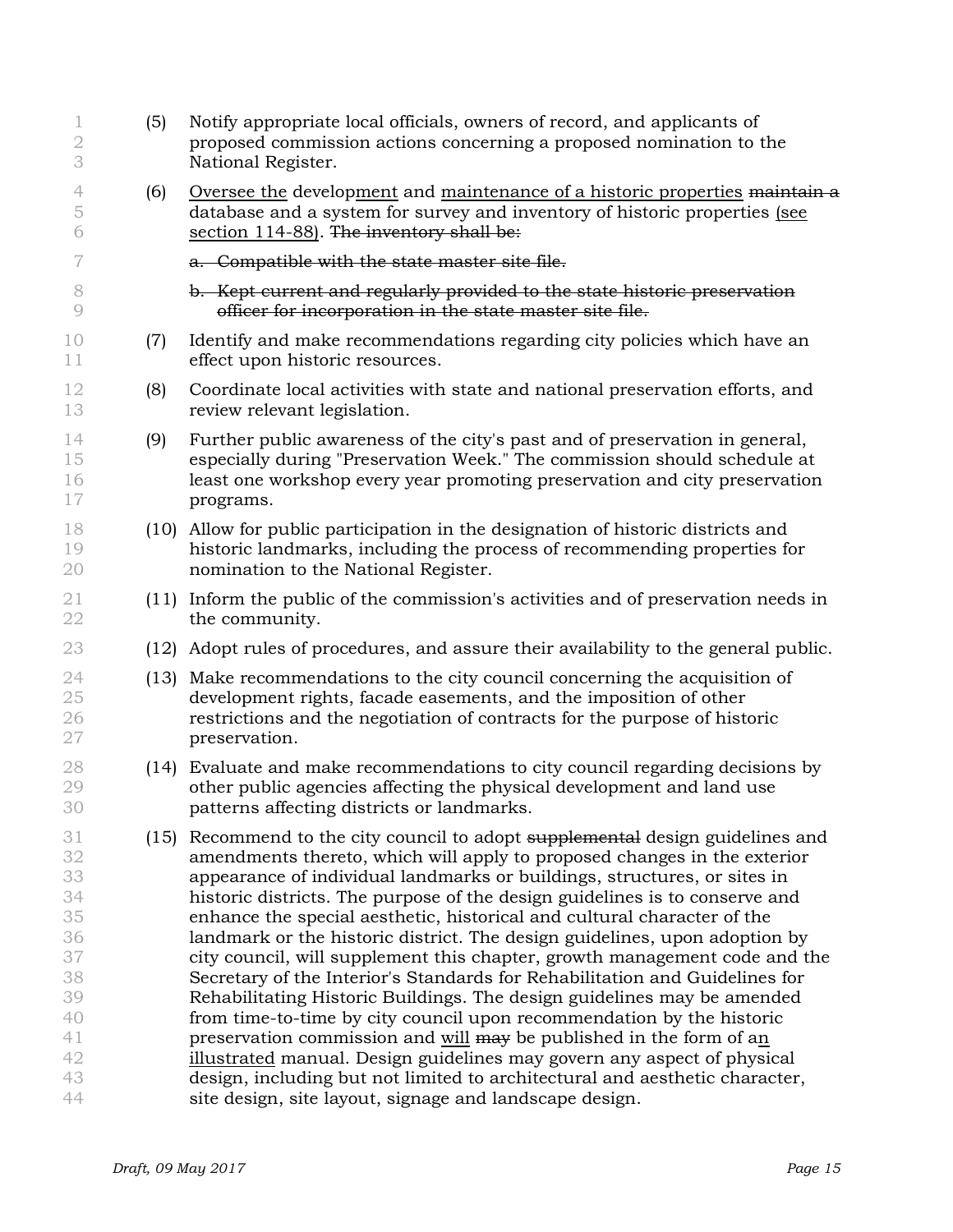(16) Approve or deny applications for certificates of review for alteration, construction, demolition or relocation of landmarks, buildings, structures, sites or building within historic districts. (17) Recommend to the city council properties that qualify for the historic preservation ad valorem tax incentive program. (18) Recommend to the city council properties in historic districts that should be redesignated from "contributing" to "non-contributing" or from "non-**contributing** to "contributing" (see section 114-3).

### **Secs. 114-47—114-70. - Reserved.**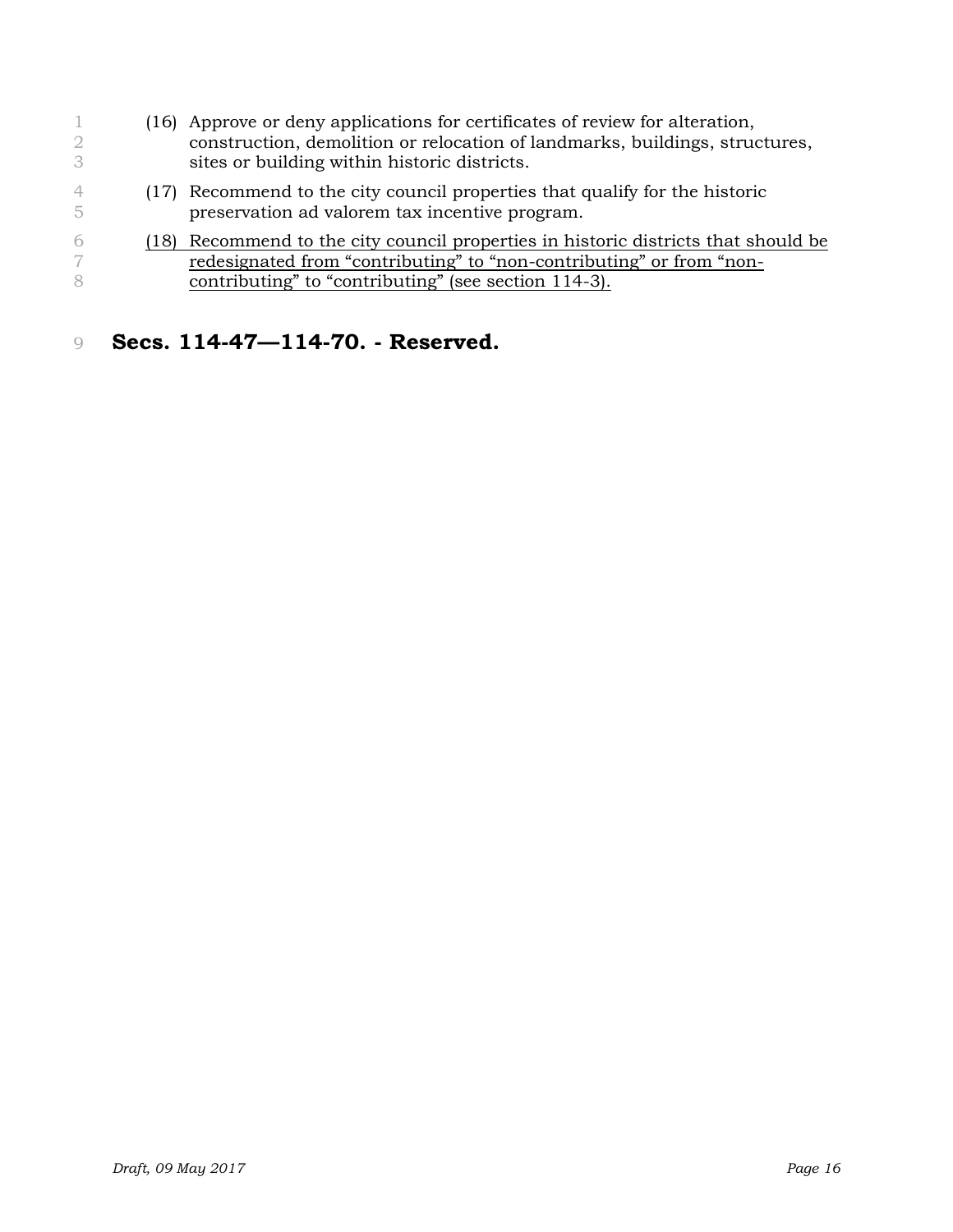# **ARTICLE III. - CERTIFICATE OF REVIEW**

|     |     | Sec. 114-71. Certificates of review required.                                                                                                                                                                                                                                                                                                                                                                                            |
|-----|-----|------------------------------------------------------------------------------------------------------------------------------------------------------------------------------------------------------------------------------------------------------------------------------------------------------------------------------------------------------------------------------------------------------------------------------------------|
| (a) |     | <b>When required.</b> A certificate of review must be obtained:                                                                                                                                                                                                                                                                                                                                                                          |
|     | (1) | Before altering, relocating, or demolishing any structure, and before any new<br>construction, within a historic district that has been designated by the City of<br>Fort Myers.                                                                                                                                                                                                                                                         |
|     |     | (2) Before altering, relocating, or demolishing any structure, and before any new<br>construction, on the site of a landmark that has been designated by the City<br>of Fort Myers.                                                                                                                                                                                                                                                      |
|     |     | (3) Before demolishing any undesignated building that has potential historic<br>significance; see section 114-74.                                                                                                                                                                                                                                                                                                                        |
|     |     | (b) <b>When not required.</b> A certificate of review is not required for the following<br>activities, as described later in this article:                                                                                                                                                                                                                                                                                               |
|     | (1) | A certificate of review is not required for ordinary repair and maintenance that<br>does not change the design, material, or appearance of exterior elements; see<br>section $114-72(a)(1)$ .                                                                                                                                                                                                                                            |
|     | (2) | The color of paint on painted surfaces may be changed without a certificate of<br>review. However, see section $114-72(a)(2)$ for criteria regarding painting of<br>unpainted surfaces including brick and stucco.                                                                                                                                                                                                                       |
|     |     | (3) During a state of emergency, certain required repairs may be made without a<br>certificate of review; see section 114-76.                                                                                                                                                                                                                                                                                                            |
| (c) |     | <b>Criteria.</b> Criteria for the issuance of certificates of review are found here and in<br>sections $114-72$ through $114-75$ .                                                                                                                                                                                                                                                                                                       |
|     | (1) | These criteria include references to design guidelines that are contained in<br>Chapters II and III of the manual, "Design Guidelines for Historic Preservation."<br>Chapters II and III of this manual, as revised through<br>, 2017, are<br>adopted by reference as though set forth fully herein. Other chapters of this<br>manual contains additional explanatory material about historic preservation<br>in the City of Fort Myers. |
|     | (2) | Design guidelines will be evaluated in a manner that takes into account<br>technical feasibility and avoids creating unreasonable economic hardships.                                                                                                                                                                                                                                                                                    |
|     | (3) | In historic districts, some criteria distinguish between properties that have<br>been deemed "contributing" or "non-contributing" to the historic district, as<br>those terms are defined in this code and as shown on historic district maps in<br>article IV. Criteria that do not make this distinction apply to both contributing<br>and non-contributing properties.                                                                |
|     | (4) | In addition to the criteria described in sections 114-72 through 114-75,<br>consideration shall also be given to the U.S. Secretary of the Interior's<br>Standards for Rehabilitation, which are highlighted as an appendix to Design<br>Guidelines for Historic Preservation.                                                                                                                                                           |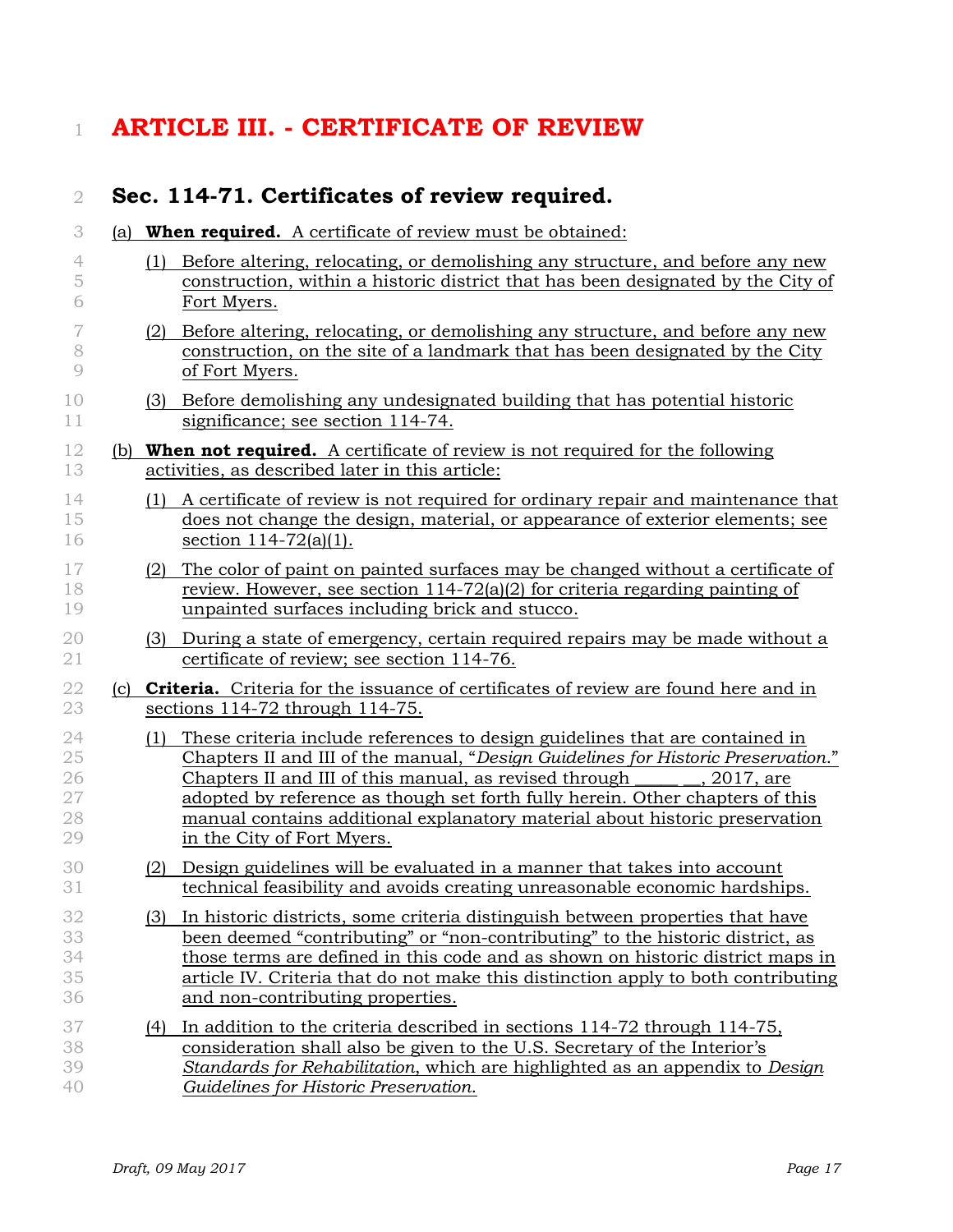|    |     | Additionally, although they are not mandatory criteria for issuance of<br>(5)         |
|----|-----|---------------------------------------------------------------------------------------|
|    |     | certificates of review, consideration may be given to technical advice found in       |
|    |     | the U.S. Secretary of the Interior's Guidelines for Rehabilitation of Historic        |
|    |     | Buildings, part of which is reprinted as an appendix to Design Guidelines for         |
|    |     | Historic Preservation.                                                                |
|    |     | (d) Issuance by historic preservation commission. Certificates of review are issued   |
|    |     | through adoption of a resolution by the historic preservation commission.             |
| 8  | le) | Administrative issuance for minor exterior work. In certain cases, this code          |
|    |     | specifically authorizes administrative approval of certificates of review for minor   |
| 10 |     | exterior work that does not involve substantial alterations, additions, or demolition |
| 11 |     | that could impair the integrity of a building or structure. When so authorized,       |
| 12 |     | administrative approval may be issued through a letter from the community             |
| 13 |     | development director for applications that meets the same review criteria that        |
| 14 |     | would be used by the historic preservation commission. The community                  |
| 15 |     | development director may also refer an application for minor exterior work to the     |
| 16 |     | historic preservation commission for a decision. Appeals of staff decisions will be   |
|    |     | decided by the historic preservation commission.                                      |
|    |     |                                                                                       |

## **Sec. 114-72. Review criteria for existing buildings.**

| 19 | For maintaining, improving, and expanding existing buildings, evaluation of           |
|----|---------------------------------------------------------------------------------------|
| 20 | applications for certificates of review will consider the design guidelines described |
|    | below as applied to the alteration and building in question. These design guidelines  |
|    | are found in Chapter II of "Design Guidelines for Historic Preservation."             |

#### (a) *Criteria for maintenance and improvements.*

- (1) **Ordinary repair and maintenance.** Guidance for ordinary repair and maintenance can be found in Chapter II, section A.1. Certificates of review are not required for ordinary repair and maintenance that does not change the design, material, or appearance of exterior elements, as further described in section A.1.
- (2) **Painting.** Paint colors are a matter of personal taste and are easily changed, so color changes do not require a certificate of review. Painting of unpainted brick or masonry is rarely acceptable. Guidance on painting can be found in Chapter II, section A.2.
- (3) **Replacement windows and doors.** Replacement windows and doors should respect the original character of historic buildings by retaining the original configuration and details of windows and doors. Design guidelines are found in Chapter II, section A.3. A certificate of review may be approved administratively for replacement windows or doors on non-contributing 38 buildings, and on contributing buildings where the changed openings do not face a street and are less than 10% of existing openings.
- (4) **Substitute siding and trim.** Siding and trim should not be covered by materials that would change the building's character. Design guidelines are **found in Chapter II, section A.4. A certificate of review may be approved** administratively for substitute siding or trim on non-contributing buildings.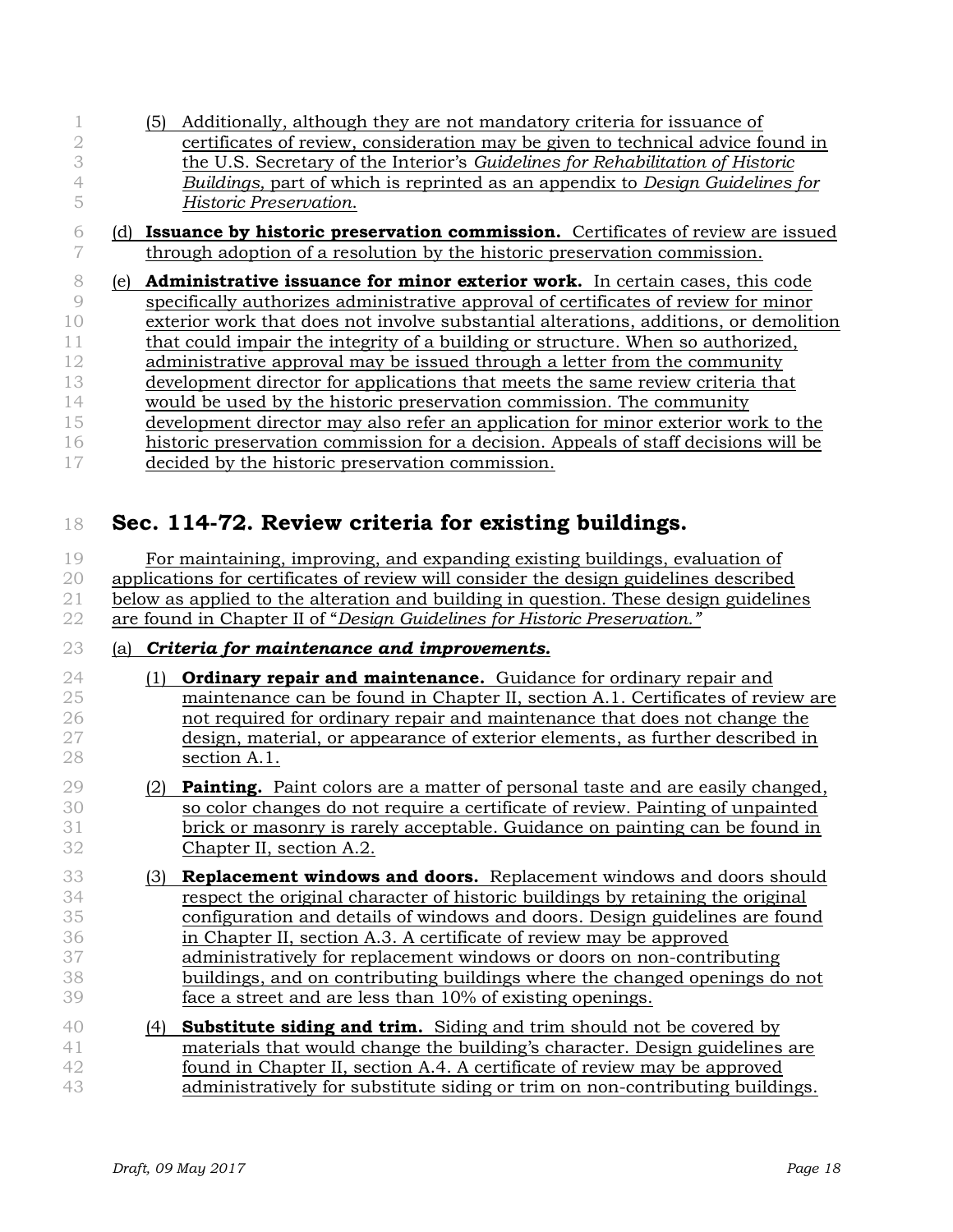|                                     |     | <b>Replacement roofing.</b> Roofs should be maintained in their original styles<br>(5)                                                                                                                                                                                                                                                                                                                                    |  |  |  |  |  |  |
|-------------------------------------|-----|---------------------------------------------------------------------------------------------------------------------------------------------------------------------------------------------------------------------------------------------------------------------------------------------------------------------------------------------------------------------------------------------------------------------------|--|--|--|--|--|--|
| $\mathbf{2}$<br>3<br>$\overline{4}$ |     | and materials except when minor changes would not alter the overall<br>character of the building. Design guidelines are found in Chapter II, section<br>A.5. A certificate of review may be approved administratively for changes in                                                                                                                                                                                      |  |  |  |  |  |  |
| 5                                   |     | roof material on non-contributing buildings.                                                                                                                                                                                                                                                                                                                                                                              |  |  |  |  |  |  |
| 6<br>7<br>8<br>$\mathcal{Q}$        | (6) | <b>Porches.</b> Porches should retain their original configuration and materials.<br>Design guidelines are found in Chapter II, section A.6. A certificate of review<br>may be approved administratively for changes to porches not on the main<br>facade or a readily visible side facade.                                                                                                                               |  |  |  |  |  |  |
| 10<br>11<br>12<br>13<br>14          |     | Fences. Fences in front yards make a strong visual contribution to the<br>(7)<br>historic streetscape and should not be removed or made incompatible with<br>historic styles. Design guidelines are found in Chapter II, section A.7. A<br>certificate of review may be approved administratively for changes to fences<br>that meet all of these guidelines or are not visible from a street.                            |  |  |  |  |  |  |
| 15<br>16<br>17<br>18<br>19          |     | <b>Handicapped access.</b> Handicapped access should be provided in ways that<br>(8)<br>maintain the character of the building and site. Design guidelines are found in<br>Chapter II, section A.8. A certificate of review may be approved<br>administratively for handicap access facilities that are not visible from a<br>street.                                                                                     |  |  |  |  |  |  |
| 20<br>21<br>22<br>23<br>24          |     | <b>Accessory buildings.</b> Changes to accessory buildings such as garages and<br>(9)<br>carports should avoid negative impacts on historic streetscapes. Design<br>guidelines are found in Chapter II, section A.9. A certificate of review may be<br>approved administratively for side or rear accessory buildings that meet all of<br>these guidelines and for accessory building that are not visible from a street. |  |  |  |  |  |  |
| 25                                  |     | (b) Additional criteria for commercial and mixed-use buildings.                                                                                                                                                                                                                                                                                                                                                           |  |  |  |  |  |  |
| 26<br>27<br>28<br>29                |     | <b>Replacement storefronts.</b> Storefronts need to evolve to meet current<br>(1)<br>economic and code requirements but must respect the historic character of<br>commercial districts and mixed-use buildings. Design guidelines are found in<br>Chapter III, section B.1.                                                                                                                                               |  |  |  |  |  |  |
| 30<br>31<br>32<br>33<br>34          | (2) | <b>Signs.</b> Signs should not damage or conceal architectural details or<br>overwhelm the pedestrian scale of historic districts. Design guidelines are<br>found in Chapter II, section B.2. A certificate of review may be approved<br>administratively when signs are being updated without changing their<br>character or increasing lighting.                                                                        |  |  |  |  |  |  |
| 35                                  | (c) | Criteria for enlarging buildings.                                                                                                                                                                                                                                                                                                                                                                                         |  |  |  |  |  |  |
| 36<br>37<br>38                      |     | <b>Additions.</b> Additions to a building should not visually overpower the original<br>(1)<br>building, compromise its historic character, or destroy significant features or<br>materials. Design guidelines are found in Chapter II, section C.                                                                                                                                                                        |  |  |  |  |  |  |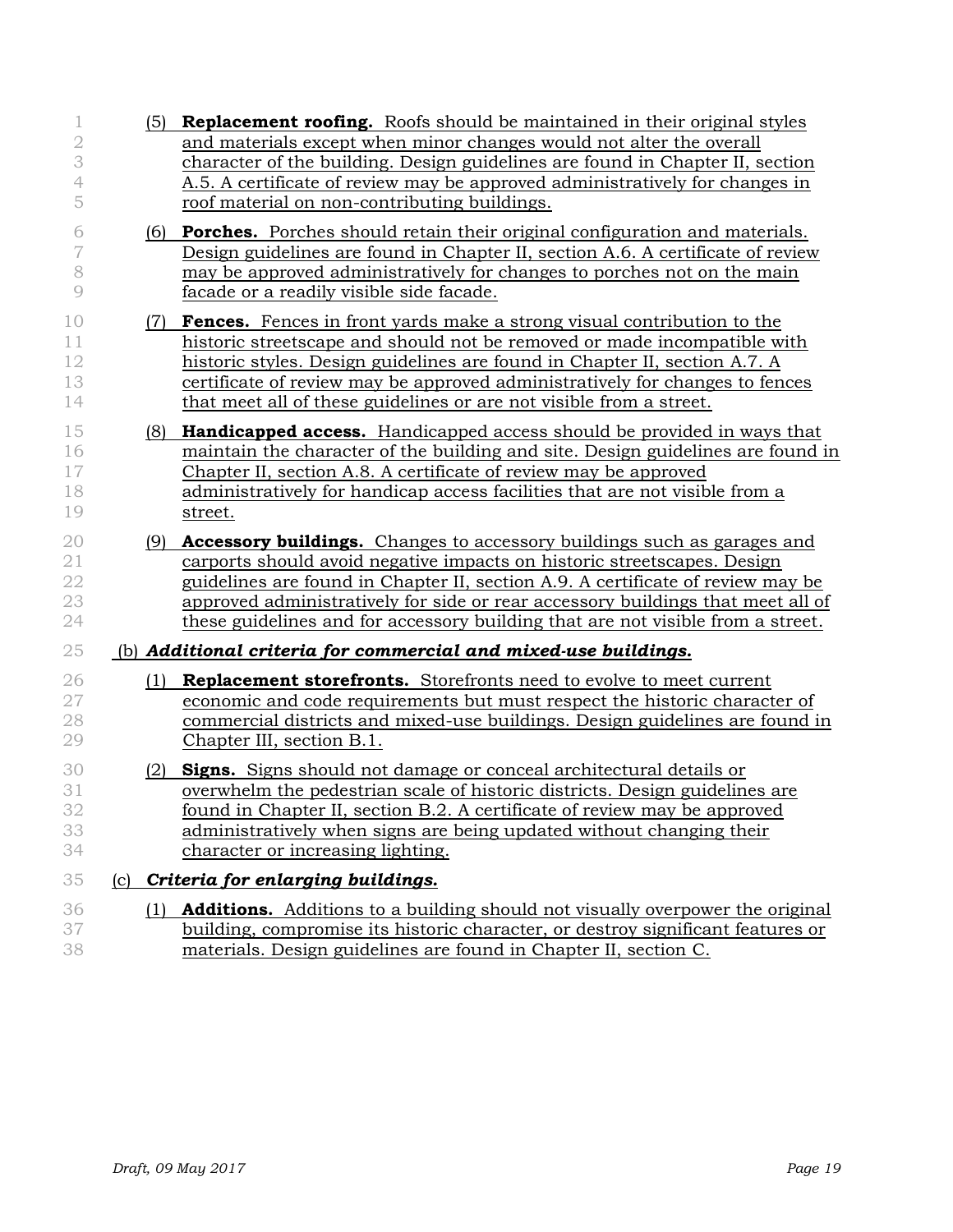## **Sec. 114-73. Review criteria for relocating buildings.**

 Before an existing building may be relocated, evaluation of an application for a certificate of review will consider the guidelines found in Chapter III, section A, of "*Design Guidelines for Historic Preservation.*"

- (a) For buildings that would be moved out of a historic district, these guidelines distinguish between contributing buildings and non-contributing buildings.
- (b) For buildings that would be moved into a historic district, these guidelines evaluate the architectural style and placement of the building on the new site.
- (c) For buildings that would be moved within a historic district, these guidelines evaluate both the existing site and the new site.
- (d) Guidelines are also provided for documentation of the original setting and physical aspects of the building and the moving process.

## **Sec. 114-74. Review criteria for demolishing buildings.**

| 14<br>15<br>16<br>17<br>18 |     | In rare cases, demolition of a historic building may be justifiable despite damaging<br>the historic conditions which were the basis of its designation. For an existing building<br>proposed for demolition, evaluation of an application for a certificate of review will<br>consider the guidelines found in Chapter III, section B, of "Design Guidelines for<br>Historic Preservation." |
|----------------------------|-----|----------------------------------------------------------------------------------------------------------------------------------------------------------------------------------------------------------------------------------------------------------------------------------------------------------------------------------------------------------------------------------------------|
| 19<br>20<br>21             | (a) | <b>Dangerous condition.</b> The Building Official may determine a dangerous<br>condition that requires immediate demolition. A certificate of review may be<br>approved administratively in this situation.                                                                                                                                                                                  |
| $2\sqrt{2}$<br>23<br>24    | (b) | <b>Economic hardship.</b> A property owner may apply for a designation of<br>unreasonable economic hardship when requesting a certificate of review for<br>demolition.                                                                                                                                                                                                                       |
| $25\,$<br>26               | (c) | <b>Insignificant accessory buildings.</b> A certificate of review may be approved<br>administratively for the demolition of insignificant accessory buildings.                                                                                                                                                                                                                               |
| $27\,$<br>28<br>29         | (d) | <b>Non-contributing buildings or structures.</b> A non-contributing building may be<br>demolished to allow its replacement with a building that meets the criteria for new<br>buildings in historic districts (see section 114-75).                                                                                                                                                          |
| 30<br>31<br>32             |     | (e) <b>Contributing buildings or structures.</b> In the rare cases where a contributing<br>building is allowed to be demolished, appropriate mitigation measures will be<br>required.                                                                                                                                                                                                        |
| 33<br>34<br>35<br>36       | (f) | <b>Demolition of non-designated buildings.</b> The demolition of a building with<br>potential historic significance will be reviewed by the historic preservation<br>commission even if the building has not been formally designated, as described in<br>Chapter III, section B.2.                                                                                                          |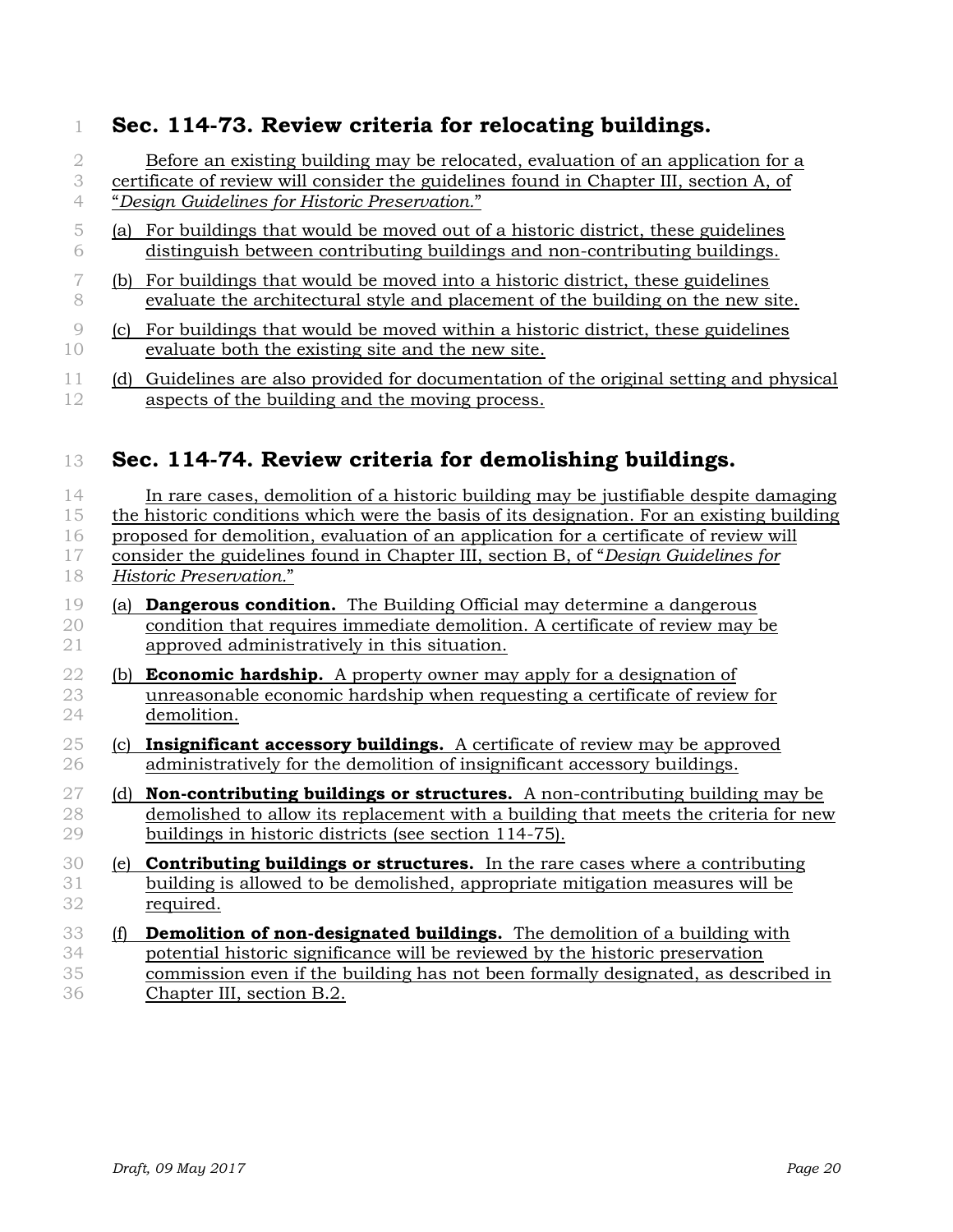## **Sec. 114-75. Review criteria for new construction.**

| 3           |                                                                                      | For new construction in historic districts and on landmark sites, evaluation of                                                                                |  |  |  |  |
|-------------|--------------------------------------------------------------------------------------|----------------------------------------------------------------------------------------------------------------------------------------------------------------|--|--|--|--|
| 4           |                                                                                      | applications for certificates of review will consider the guidelines found in Chapter III,                                                                     |  |  |  |  |
| 5           | section C of "Design Guidelines for Historic Preservation." These guidelines address |                                                                                                                                                                |  |  |  |  |
| 6           | major aspects of new construction so that new buildings and other improvements will  |                                                                                                                                                                |  |  |  |  |
| 7           |                                                                                      | complement and enhance historic areas rather than compromise their integrity:                                                                                  |  |  |  |  |
| 8           | (1)                                                                                  | <b>Height.</b> The height of new buildings should be reasonably similar to historic                                                                            |  |  |  |  |
| 9           |                                                                                      | buildings on the same or adjoining blocks.                                                                                                                     |  |  |  |  |
| 10          | (2)                                                                                  | <b>Proportion.</b> New buildings should be similar to nearby buildings in                                                                                      |  |  |  |  |
| 11          |                                                                                      | proportion of width to height.                                                                                                                                 |  |  |  |  |
|             |                                                                                      |                                                                                                                                                                |  |  |  |  |
| 12<br>13    | (3)                                                                                  | <b>Rhythm.</b> The building's facade should maintain the rhythm of the historic<br>streetscape. Entrances should be oriented to the street, and blank walls or |  |  |  |  |
| 14          |                                                                                      | garage doors should never dominate a prominent façade.                                                                                                         |  |  |  |  |
|             |                                                                                      |                                                                                                                                                                |  |  |  |  |
| 15          | (4)                                                                                  | <b>Setbacks.</b> The distance from the building to the front property line should be                                                                           |  |  |  |  |
| 16          |                                                                                      | similar to adjacent and nearby buildings, even if that distance is greater than                                                                                |  |  |  |  |
| $17\,$      |                                                                                      | required by current city codes.                                                                                                                                |  |  |  |  |
| 18          | (5)                                                                                  | <b>Materials and texture.</b> New buildings should be compatible with adjacent                                                                                 |  |  |  |  |
| 19          |                                                                                      | and nearby buildings on the block as to materials and texture.                                                                                                 |  |  |  |  |
| 20          | (6)                                                                                  | <b>Roof shapes.</b> Roofs for new buildings should be similar to nearby buildings.                                                                             |  |  |  |  |
| $\sqrt{21}$ | (7)                                                                                  | Architectural details and decorative features. The design of new buildings                                                                                     |  |  |  |  |
| 22          |                                                                                      | should take their cues from the basic forms and decorative elements of local                                                                                   |  |  |  |  |
| 23          |                                                                                      | historic buildings.                                                                                                                                            |  |  |  |  |
| 24          | (8)                                                                                  | <b>Infrastructure.</b> Infrastructure upgrades should enhance rather than detract                                                                              |  |  |  |  |
| 25          |                                                                                      | from the character of historic districts. Changes can dramatically affect the                                                                                  |  |  |  |  |
| 26          |                                                                                      | character of streets, alleys, sidewalks, street trees, on-street parking, lighting,                                                                            |  |  |  |  |
| 27          |                                                                                      | etc.                                                                                                                                                           |  |  |  |  |

**Sec. 114-71. - When required.** 

29 (a) No building, relocation or demolition permit shall be issued for a designated landmark, landmark site, building or structure located within a designated historic district, and no historic landmark shall be altered, relocated, constructed 32 or demolished, until an application for a certificate of review has been approved. 33 Applications for certificates of review shall be evaluated in accordance with the 34 criteria for contributing and new construction/noncontributing properties as specified herein.

 (b) A certificate of review shall not be required for repair and maintenance, in-kind 37 replacement of materials or painting historic materials, which are currently **painted (i.e. wood, brick or stucco).**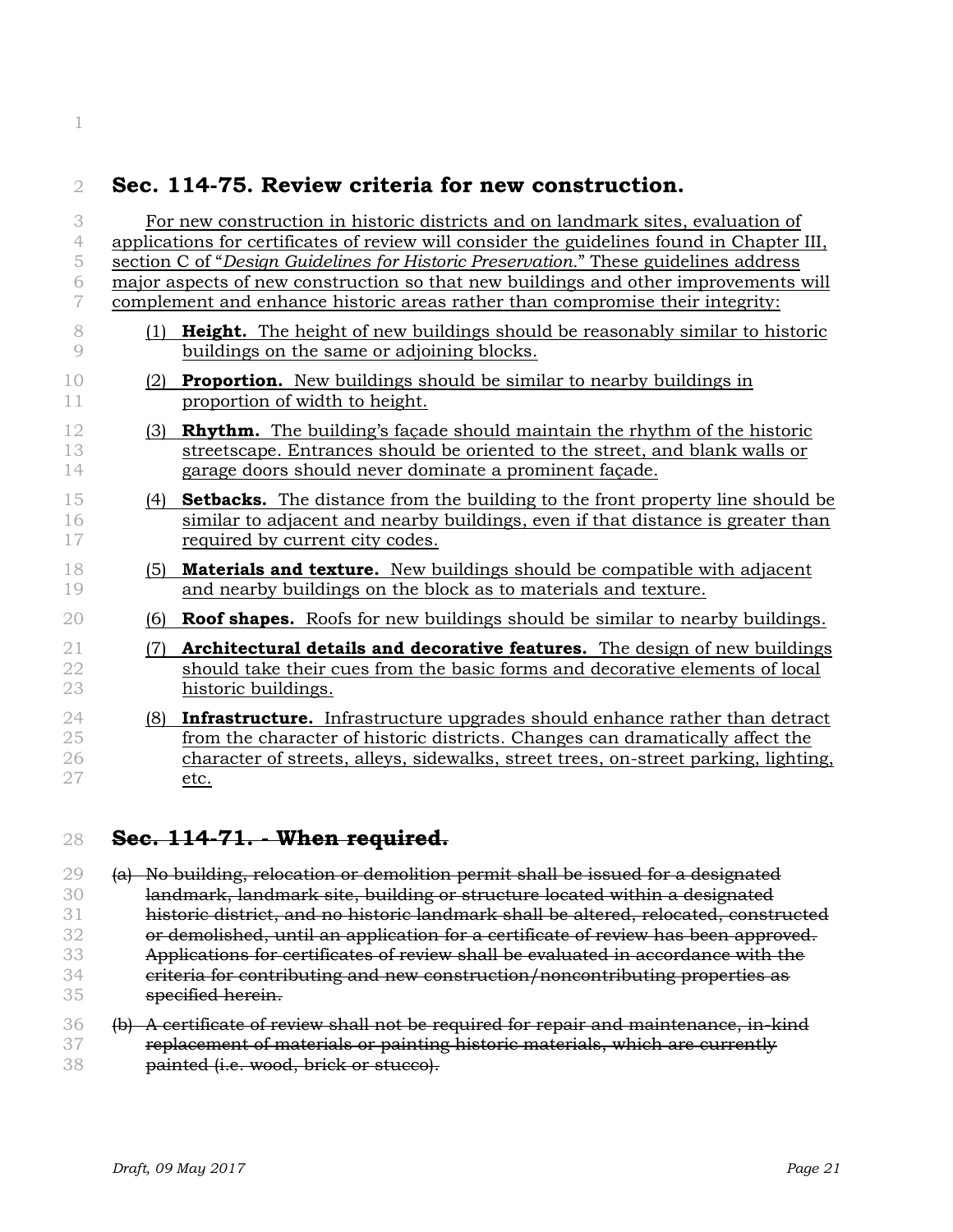|    |                   | Activities, such as, but not limited to, changes to or installation of items listed  |  |  |  |  |  |
|----|-------------------|--------------------------------------------------------------------------------------|--|--|--|--|--|
|    |                   | below to be performed on or in connection with any building, structure, site, listed |  |  |  |  |  |
|    |                   | on the local register shall require a certificate of review, except as delineated in |  |  |  |  |  |
|    |                   | section 114-73 Administrative review and determination for minor exterior work,      |  |  |  |  |  |
|    |                   | Table 1. Approval Matrix.                                                            |  |  |  |  |  |
|    | $\leftrightarrow$ | Awnings or canopies.                                                                 |  |  |  |  |  |
|    | (2)               | Decks.                                                                               |  |  |  |  |  |
| 8  |                   | Doors, door frames, storefronts.                                                     |  |  |  |  |  |
|    |                   | Exterior walls.                                                                      |  |  |  |  |  |
| 10 | $\left(5\right)$  | Feneing.                                                                             |  |  |  |  |  |
|    | (6)               | Fire escapes, exterior stairs, exterior elevators, and ramps for the                 |  |  |  |  |  |
| 12 |                   | handicapped.                                                                         |  |  |  |  |  |
| 13 |                   | Painting of historically unpainted surfaces including wood, stone, brick, terra      |  |  |  |  |  |
| 14 |                   | cotta, concrete and marble.                                                          |  |  |  |  |  |
| 15 | (8)               | Porch and balcony railings or decorative detailing.                                  |  |  |  |  |  |
| 16 | (9)               | Roofs.                                                                               |  |  |  |  |  |
|    |                   | $(10)$ Siding.                                                                       |  |  |  |  |  |
| 18 |                   | (11) Skylights.                                                                      |  |  |  |  |  |
| 19 |                   | (12) Screen windows and doors.                                                       |  |  |  |  |  |
| 20 |                   | Windows and window frames.                                                           |  |  |  |  |  |
| 21 |                   | (14) Parapet wall.                                                                   |  |  |  |  |  |

### **Sec. 114-72. - Exemptions.**

23 Nothing in this article shall be construed to prevent or discourage repair and maintenance, in-kind replacement which includes repairs of the exterior elements of

25 any historic landmark, building, structure, site or any property within a designated 26 historic district when such maintenance and repairs do not involve a change of design,

27 material, or appearance. A certificate of review shall not be required for maintenance

or changes in color to materials that are currently painted.

## **Sec. 114-73. - Administrative review and determination for**

#### **minor exterior work.**

 $31 - A$  certificate of review, when determined by the planning division to involve minor 32 works, shall be reviewed by the planning division in accordance with the Secretary of the Interior's Standards for Rehabilitation and the Land Development Code. 34 Administrative approval may be granted by the historic preservation planner and the community development director in accordance with Table 1. Approval Matrix. The 36 planning division may defer the decision for approval to the historic preservation 37 commission at the discretion of the planning division. Appeals of staff determinations will be decided by the historic preservation commission.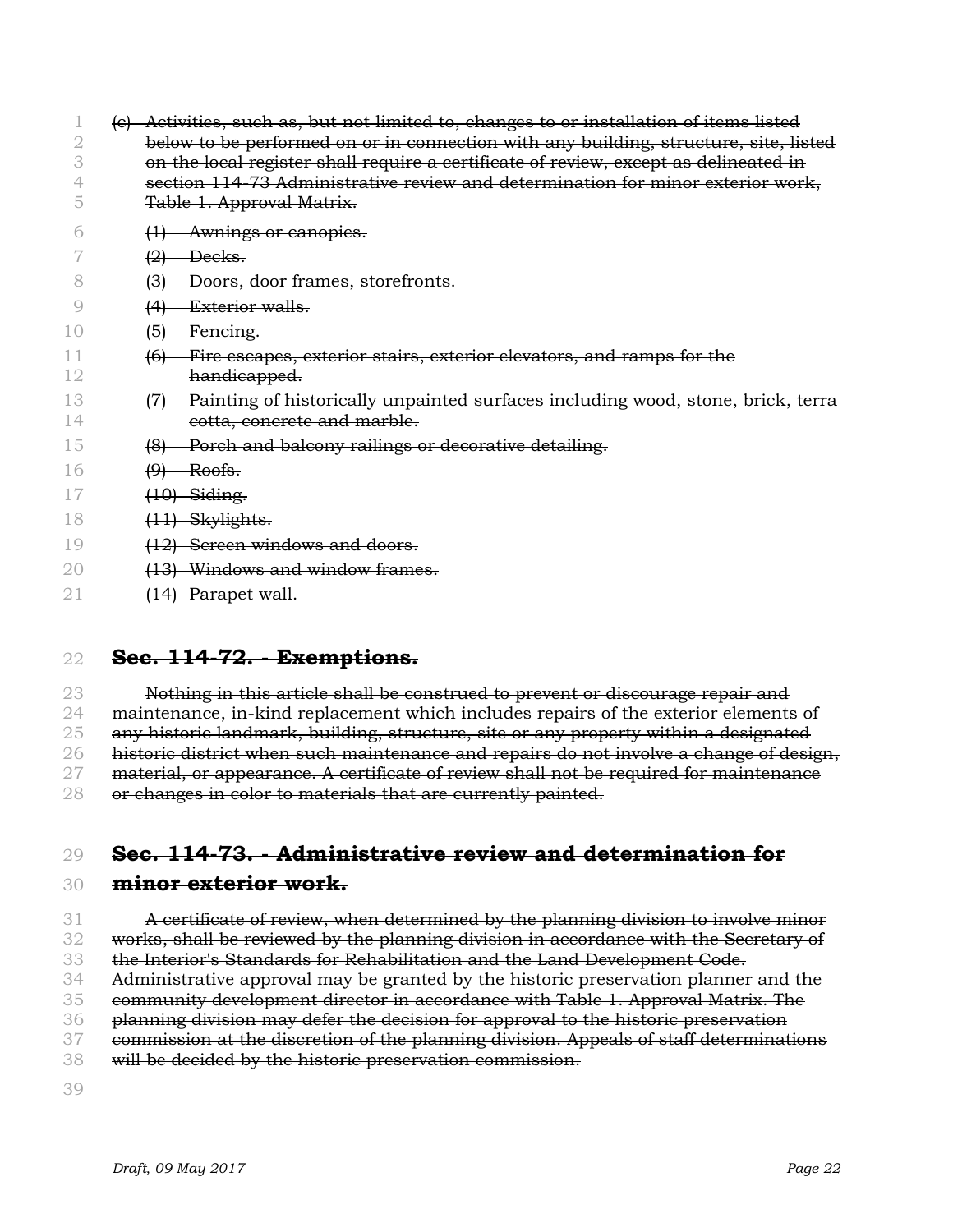| <b>Table 1. Approval Matrix</b>                                                              |            |   |              |     |  |  |
|----------------------------------------------------------------------------------------------|------------|---|--------------|-----|--|--|
| <b>Non-</b><br>Contributing<br><b>Contributing</b><br>Action                                 |            |   |              |     |  |  |
|                                                                                              | Admin. COR |   | Admin.       | COR |  |  |
| <b>Additions</b>                                                                             |            |   |              |     |  |  |
| 1. All Additions                                                                             |            | X |              | Х   |  |  |
| <b>Canvas Awnings</b>                                                                        |            |   |              |     |  |  |
| 1. On a primary or street facade                                                             |            | X | X            |     |  |  |
| 2. All other facades                                                                         | X          |   | X            |     |  |  |
| <b>Carports</b>                                                                              |            |   |              |     |  |  |
| 1. Addition                                                                                  |            | X |              | X   |  |  |
| 2. Enclosure                                                                                 |            | X | X            |     |  |  |
| <b>Decks</b>                                                                                 |            |   |              |     |  |  |
| 1. Not visible from the right-of-way                                                         | X          |   | X            |     |  |  |
| 2. With a structure (trellis, etc.) and visible                                              |            | X | X            |     |  |  |
| <b>Demolition</b>                                                                            |            |   |              |     |  |  |
| 1. Non-historic addition                                                                     | X          |   | X            |     |  |  |
| 2. All others                                                                                |            | X |              | X   |  |  |
| <b>Doors, Garage Doors &amp; Windows</b>                                                     |            |   |              |     |  |  |
| 1. Change in material or style                                                               |            | X | X            |     |  |  |
| 2. Change in opening greater than 10% of<br>existing opening on the primary or street facade |            | X |              | X   |  |  |
| 3. Change in opening greater than 10% of<br>existing opening on a secondary or non-street    |            | X | X            |     |  |  |
| <b>Exterior Materials &amp; Appurtenances</b>                                                |            |   |              |     |  |  |
| 1. Siding                                                                                    |            | X | $\mathbf X$  |     |  |  |
| 2. Trim/Fascia                                                                               |            | X | X            |     |  |  |
| 3. Gutters                                                                                   |            |   |              |     |  |  |
| -a. Visible from street                                                                      |            | X | $\mathbf{X}$ |     |  |  |
| -b. Not visible from street                                                                  | X          |   | X            |     |  |  |
| 4. Lighting                                                                                  |            | X | X            |     |  |  |
| 5. Mechanical Systems                                                                        |            |   |              |     |  |  |
| -a. Impact to structure                                                                      |            | X | X            |     |  |  |
| b. No impact to structure                                                                    | X          |   | X            |     |  |  |
| Restoration with documentation                                                               | X          |   | X            |     |  |  |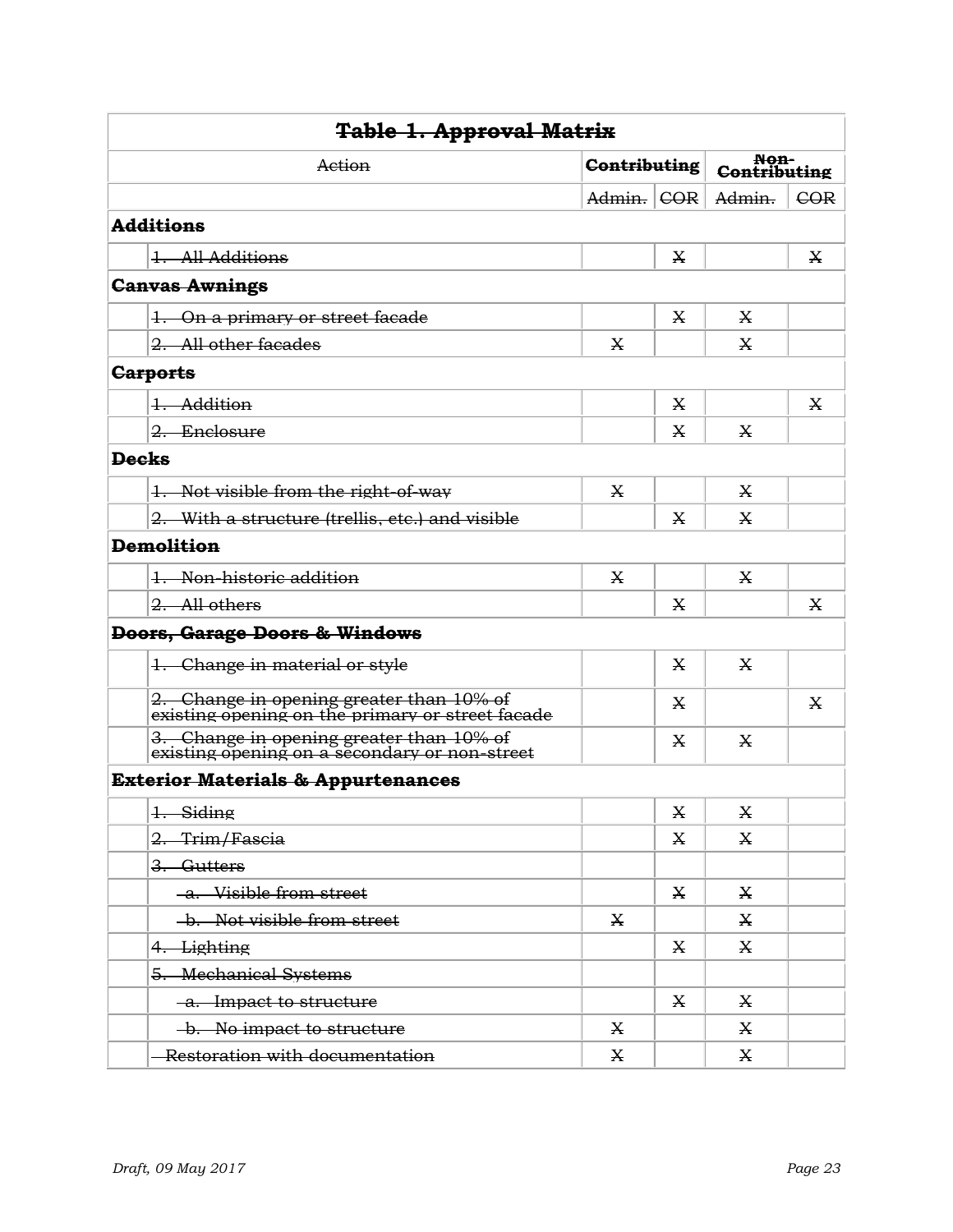| <b>Hardscape</b>                                |   |   |   |   |
|-------------------------------------------------|---|---|---|---|
| 1. Driveways (any material)                     |   | X |   | X |
| 2. Sidewalks                                    |   | X | X |   |
| 3. Patios                                       |   |   |   |   |
| -a. Visible from street                         |   | X |   | X |
| -b. Not visible from street                     | X |   | X |   |
| 4. Pool & Pool decks                            |   |   |   |   |
| -a. Visible from street                         |   | X | X |   |
| -b. Not visible from street                     | X |   | X |   |
| 5. Landscape element                            | X |   | X |   |
| <b>Porches</b>                                  |   |   |   |   |
| 1. Open an enclosed porch                       |   |   |   |   |
| -a. With documentation                          | X |   | X |   |
| -b. Without documentation                       |   | X | X |   |
| 2. Porch enclosure on main facade               |   | X |   | X |
| 3. Porch enclosure on secondary facade          |   | X | X |   |
| <b>Roof</b>                                     |   |   |   |   |
| 1. Change in material                           |   | X | X |   |
| 2. Change in shape                              |   | X |   | X |
| 3. Alteration to character elements (skylights, |   | X | X |   |
| <b>Shutters</b>                                 |   |   |   |   |
| 1. Removable                                    | X |   | X |   |
| 2. Permanent & visible                          |   | X |   | X |
| 3. Permanent & not visible                      | X |   | X |   |
| <b>Site Elements</b>                            |   |   |   |   |
| 1. Fencing/Pergolas/Arbors                      |   |   |   |   |
| -a. Visible from the street                     |   | X |   | X |
| -b. Not visible from the street                 | X |   | X |   |
| 2. Storage shed                                 |   |   |   |   |
| -a. Custom designed                             | X |   | X |   |
| -b. Pre-Fabricated                              |   | X | X |   |

1 *Note: The planning division shall have discretion to defer to any level of approval to the historic* 

2 *preservation commission*.

# 3 **Sec. 114-76—80. – Reserved.**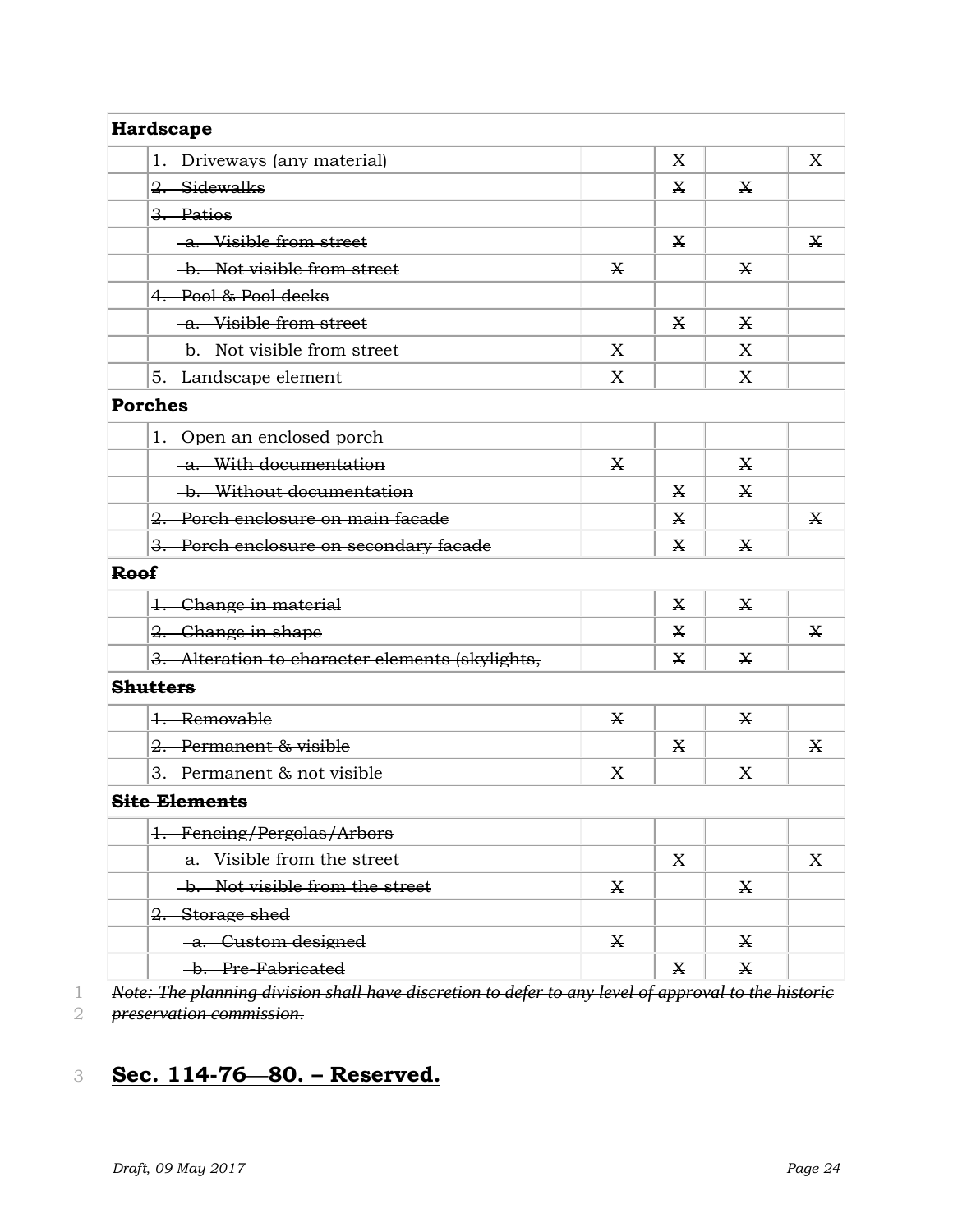#### **Sec. 114-81 74. - State of emergency repairs.**

 In the case of a declared state of emergency condition and the building official determines a historic structure, building, object or site or a structural improvement, landscape feature or archaeological site within a designated historic district to be imminently dangerous to life, health or property, nothing contained in this chapter will prevent the temporary construction, reconstruction, demolition or other repairs. The owner of a historic structure, building, object or site or a structural improvement, landscape feature or archaeological site within a designated historic district damaged by a natural disaster will be permitted to immediately stabilize and to later rehabilitate pursuant to the procedures required by this chapter including the notice requirements. Every effort shall be made to comply with the intent of this chapter and to follow the design guidelines of the historic preservation commission when remedying the emergency conditions. The remaining repairs or reconstruction shall be reviewed by the historic preservation commission according to the procedures outlined in this chapter. The required seven-day notification period for a public hearing before the historic preservation commission as described in this chapter will not be required as a result of a natural disaster. The owner may request a special meeting of the historic preservation commission to consider an application for a certificate of review for permanent repairs. The property shall be posted immediately upon notification of the state of emergency condition.

## **Sec. 114-82 75. - Applications required for public utilities.**

 The city and all public and private utility companies shall be required to obtain a certificate of review for landmarks, landmark sites, and within historic districts prior to initiating any changes in the appearance of utility installations, lift stations, streets, sidewalks, lighting, walls, fences, structures and buildings on property, easements or streets owned or franchised by the city. Examples of specific items which fall under 27 ordinary repair and maintenance or repair/which does not alter or change to any degree the appearance will not require a certificate of review are as follows:

- (1) Underground utilities, except where archaeological finds or sites are uncovered;
- (2) Extension or upgrading of service to customers for equipment such as meters, valves and cleanouts;
- (3) Changes in type or amount of mechanical equipment such as interfaces, transformers or traffic control devices on existing overhead lines, poles or ground-mounted installations;
- (4) Deletion or replacement of poles of standard material and height, not to exceed 45 feet;
- (5) Addition or deletion of fire hydrants;
- (6) Routine replacement of street and regulatory signs;
- (7) Any upgrading of facilities to comply with National Electrical Safety Code.
- (8) Addition of equipment on existing lines or poles;
- (9) Replacement of existing overhead lines, poles or ground-mounted installation;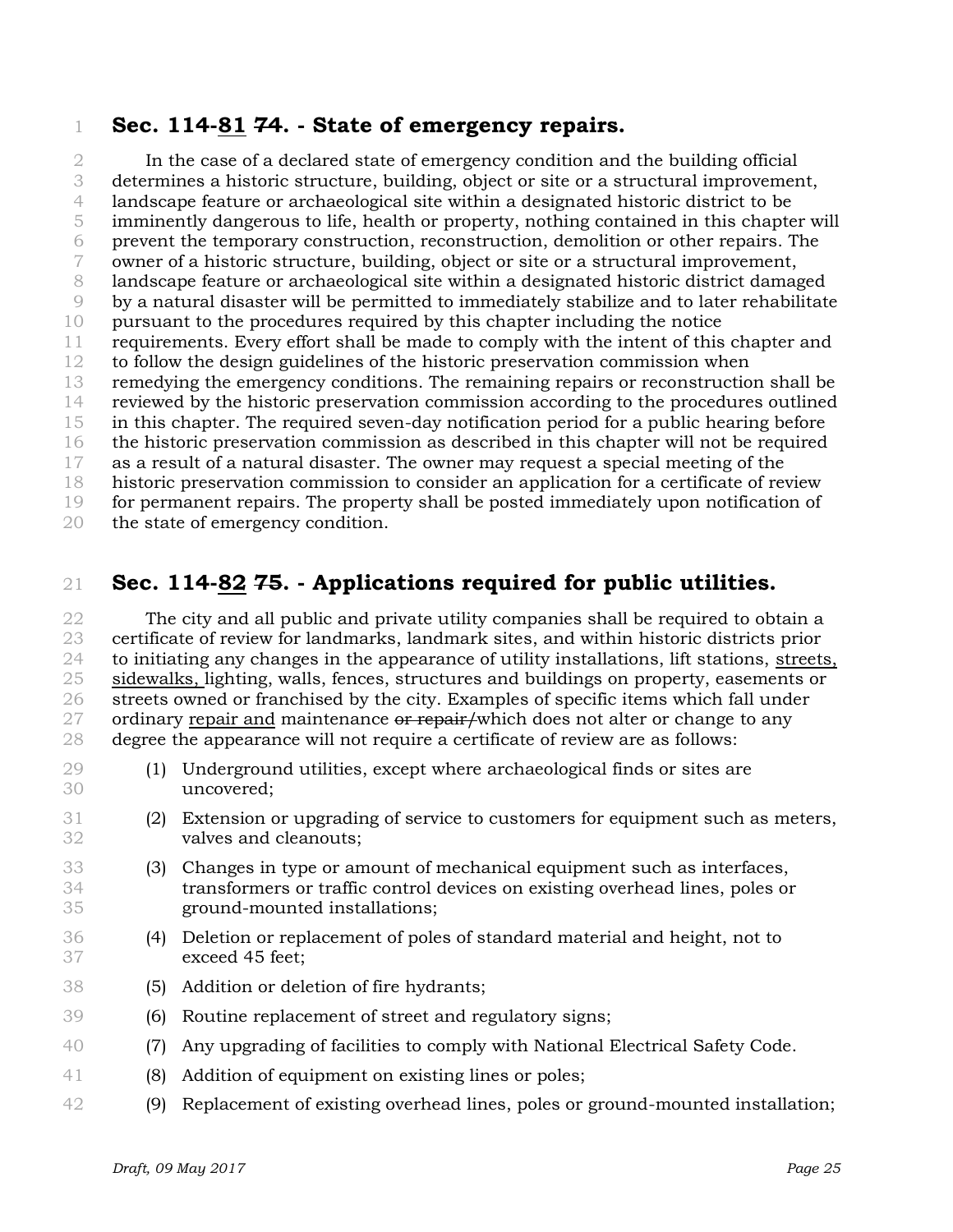- (10) Street paving, sidewalk and curb and gutter replacement following consultation with historic preservation commission;
- (11) Stormwater drainage repair;
- (12) Routine replacement of pavement markings;
- (13) Replacement of existing lift stations.

## **Sec. 114-83 76. - Application procedure.**

- (a) The historic preservation commission shall adopt rules prescribing the procedure for making and reviewing applications for a certificate of review and the form and content thereof.
- (b) The commission shall, within 60 days of receipt of a complete application package by the planning division, hold a public hearing upon each application for a permit 12 under this chapter article. Notice of the hearing shall be posted on the property at least seven days prior to the date of the hearing. The notice shall specify the time and place of the hearing and the matter to be considered.
- (c) The commission shall use the criteria set forth in this chapter article to review completed applications. After a complete review of the application and fulfilling the 17 public notice and hearing requirements of this chapter article, the commission shall take one of the following actions:
- (1) Grant the certificate of review with an immediate effective date;
- (2) Grant the certificate of review with changes or modification to building plans and specifications deemed necessary to satisfy the criteria for issuance of a certificate as set forth herein;
- (3) Grant the certificate of review with a deferred effective date which date shall not exceed one year from the date of issuance;
- (4) Deny the certificate of review, accompanied by a written statement expressing findings of fact and rationale supporting the denial; or
- (5) Grant the certificate of review if the commission finds that the property cannot be put to a reasonable beneficial use without the approval of the proposed work; in the case of income-producing property, the commission shall, before making its decision, determine whether the applicant can obtain a reasonable return from the property without the approval of the proposed work.
- (d) The certificate of review shall be in writing and shall describe the project for which issued and the type of work to be done. A copy of the certificate of review shall be provided to the applicant within ten working days of the public hearing.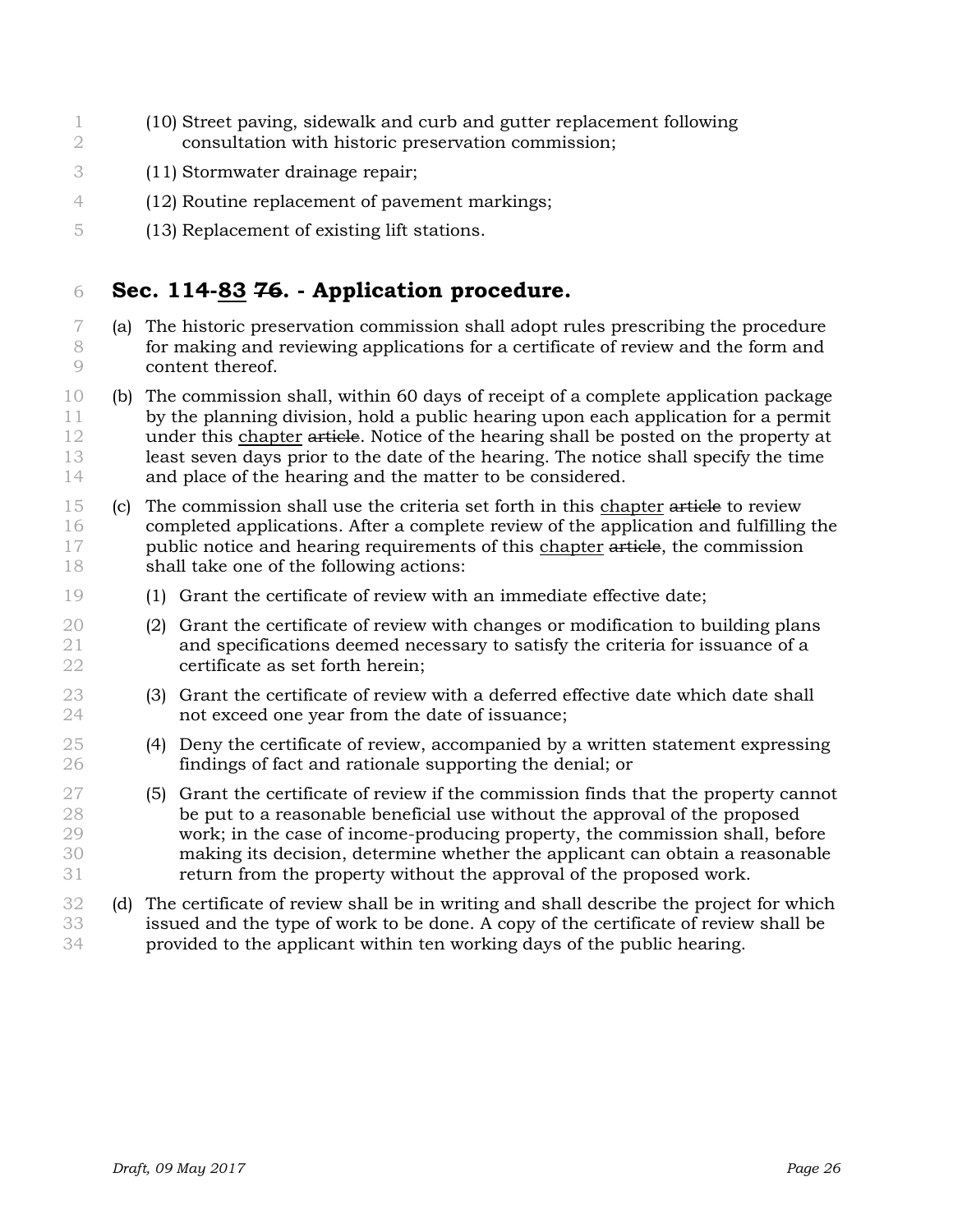## **Sec. 114-84. – Application requiring rezoning.**

| -2     | la) | When an application for a certificate of review will require rezoning before a       |
|--------|-----|--------------------------------------------------------------------------------------|
| 3      |     | building permit can be issued, the certificate of review application must be granted |
|        |     | or denied before the rezoning can be considered by the Planning Board.               |
| $\Box$ |     | If the application is granted, the certificate of review shall be contingent on the  |
| 6      |     | rezoning being approved.                                                             |
|        | (C) | If the application is denied, an appeal that is filed pursuant to section 114-       |
| 8      |     | 85(b) will be considered by the city council concurrently with the rezoning.         |
|        | lC) | If the rezoning is approved in a way that requires changes to the certificate of     |

10 review, the changes will be considered in the same manner as the original application.

## **Sec. 114-85 77. - Finality of decisions; appeals.**

- (a) *Resubmittal of denied permit application.* The application for a permit under 14 this chapter article, if denied by the historic preservation commission, may not be resubmitted for a period of six months, except upon written request indicating incorporation of changes in plans and specifications as may have been recommended by the commission.
- (b) *Appeals.* A person may appeal a decision made by the historic preservation commission as follows:
- (1) Any owner of a building, structure or site affected by this chapter may appeal a decision of the historic preservation commission by filing a written notice of appeal within 30 days of the date of the decision of the historic preservation commission was rendered. The notice of appeal shall be filed with the city attorney, and copies provided to the city clerk and the planning manager, and shall state with specificity the decision being appealed, the grounds for the appeal and a summary of the relief sought.
- (2) Upon receipt of a complete notice of appeal, the city council shall be notified of the hearing for the appeal.
- (3) The community development department shall send written notice to all property owners within 300 feet of the property filing the notice of appeal 15 days prior to the hearing for the appeal. Mailing labels are to be provided by the appellant.
- (4) Ex parte communication is not permitted during the appeals process.
- (5) The city council may request employees of the city with personal knowledge of relevant facts to attend hearings and produce relevant documents.
- (6) The city council, in reaching a decision, must consider criteria, as well as any other issues that are pertinent and reasonable, as follows:
- a. Whether appeal is of a nature properly brought for decision, or whether there is an established procedure for handling the request other than through the appeal process.
- b. The intent of this chapter applied or interpreted.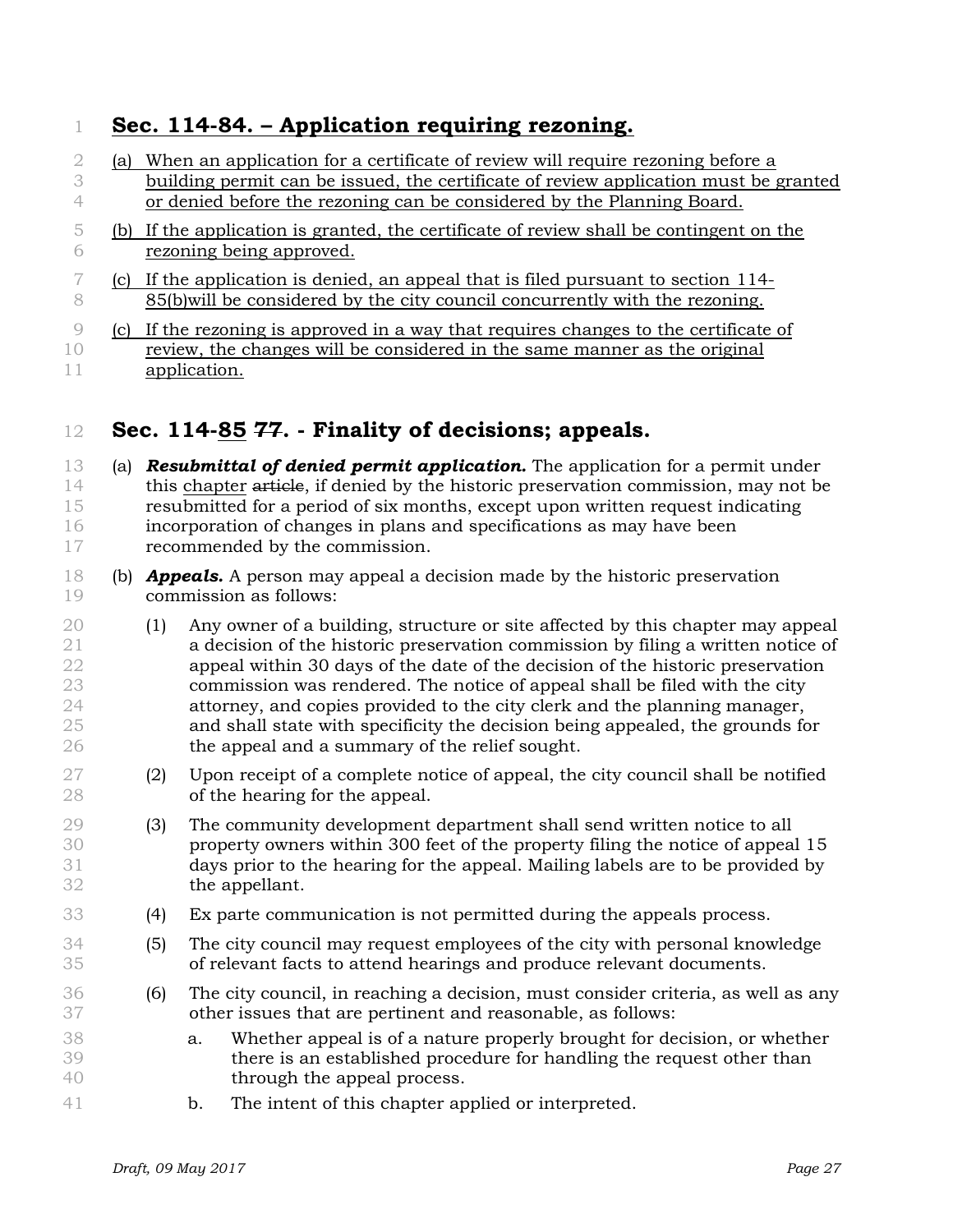|                            |     | The effect the ruling will have when applied generally to this chapter.<br>$\mathbf{C}$ .                                                                                                                                                                                                                                                                                     |
|----------------------------|-----|-------------------------------------------------------------------------------------------------------------------------------------------------------------------------------------------------------------------------------------------------------------------------------------------------------------------------------------------------------------------------------|
|                            |     | Staff recommendations, the testimony of the appellant and testimony of<br>d.<br>the general public must also be considered.                                                                                                                                                                                                                                                   |
| $\circ$                    | (7) | Cases under this section will be handled as a de novo proceeding and all<br>parties will be entitled to present evidence and testimony as to any law or<br>fact supporting their position in the case.                                                                                                                                                                        |
| -8                         | (8) | Before granting any appeal, the city council must find that an error was<br>made in the order, requirement, decision, interpretation, determination or<br>action of the historic preservation commission.                                                                                                                                                                     |
| 10<br>11<br>12<br>13<br>14 | (9) | The decision of the city council will be final. Judicial review of a final decision<br>of the city council will be in circuit court. The review may only be obtained<br>through filing a petition for writ of certiorari pursuant to the Florida Rules of<br>Appellate Procedure. The petition must be filed within 30 calendar days after<br>the decision has been rendered. |
| 15                         |     | (10) A decision is rendered as of the date when it is approved by city council.                                                                                                                                                                                                                                                                                               |

## **Sec. 114-86 78. - Certificate of review time limit.**

 The certificate of review shall be effective from the time of approval by the historic preservation commission until the expiration of the building permit obtained for the specified improvements. A certificate of review is effective for two years unless there is an active building permit.

## **Sec. 114-79. - Application approval and disapproval criteria.**

 The following criteria shall be the basis on which the historic preservation 23 commission approves or disapproves an application for a certificate of review depending on the nature of the exterior alteration. The criteria are to be applied in a reasonable manner, taking into consideration economic and technical feasibility.

- (1) **The criteria for alterations to existing contributing property** shall apply in the case of exterior rehabilitation, addition or alteration to existing **contributing property and shall be as follows:**
- a. Issuance of a certificate of review for a contributing resource shall be the design guidelines adopted from time-to-time by city council to supplement **this chapter of the growth management code and the U.S. Secretary of the**  Interior's Standards for Rehabilitation and Guidelines for Rehabilitating Historic Buildings, 36 CFR 67 (Revised 1990), as such standards may be amended, renumbered or replaced, which are hereby adopted by reference as though set forth fully in this article. The Secretary of the Interior's Standards shall take precedence over any conflicting additional criteria as **may be enumerated below.**
- **b. An exterior addition to a historic building may seem essential; however,**  such new additions should be avoided, if possible, and considered only after it has been determined that the needs of the owner cannot be met by altering secondary or noncharacter-defining spaces. If an exterior addition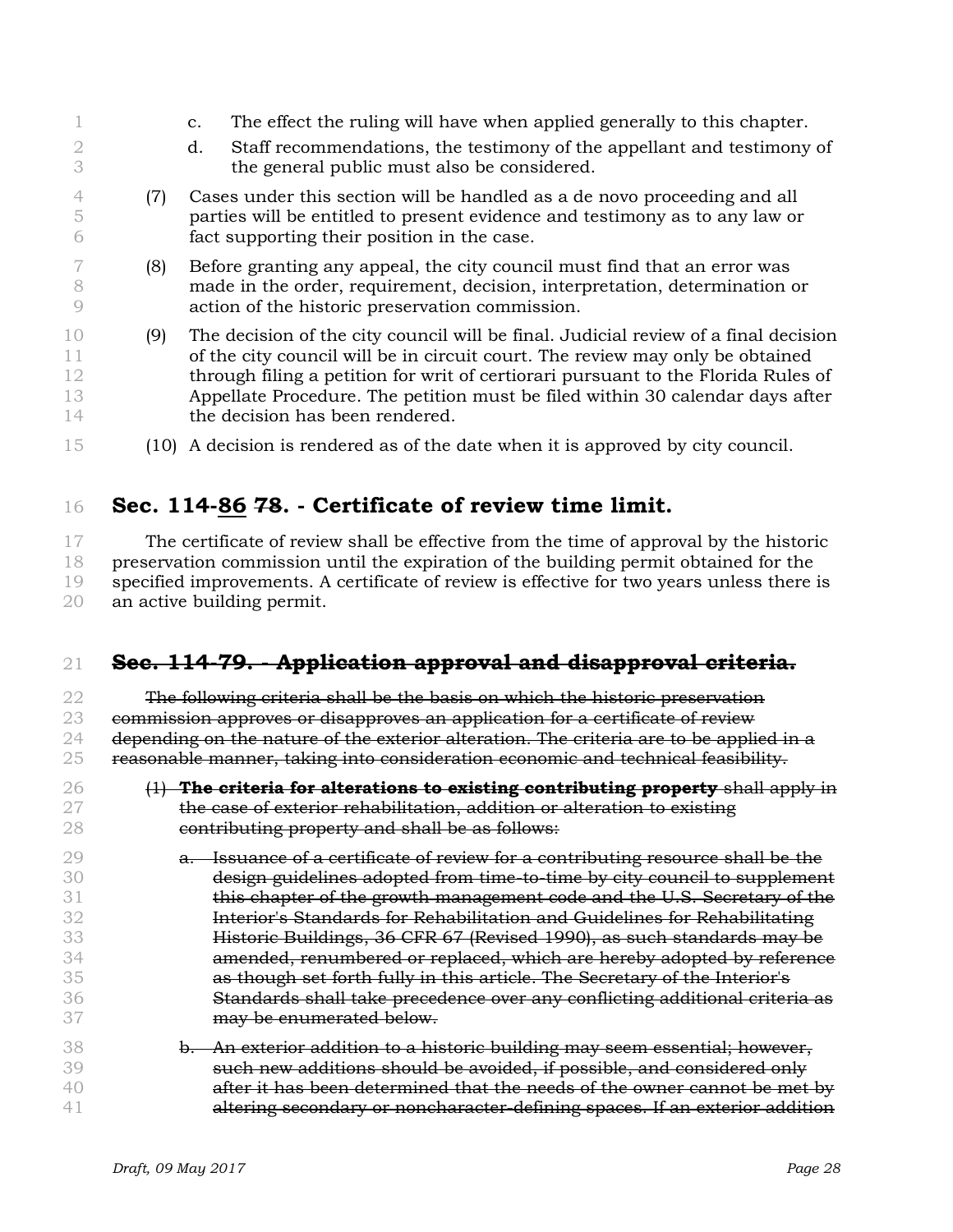| 2<br>3   | is the only viable alternative, it should be designed and constructed to be<br>elearly differentiated from the historic building so that the character-<br>defining features are not radically changed, obscured, damaged or |
|----------|------------------------------------------------------------------------------------------------------------------------------------------------------------------------------------------------------------------------------|
| 4        | destroyed.                                                                                                                                                                                                                   |
| 5        | e. Alterations shall not degrade the architectural quality or historic character                                                                                                                                             |
| 6        | of the building, structure or site, but shall, to the extent possible,                                                                                                                                                       |
| 7        | maintain or restore the historic design and conditions. To the extent                                                                                                                                                        |
| 8        | possible, significant historic materials and features shall be retained and                                                                                                                                                  |
| $\circ$  | repaired. If beyond repair, such materials and features should be replaced                                                                                                                                                   |
| 10       | in kind, if possible. In the event that it is not possible or economically                                                                                                                                                   |
| 11       | feasible to replace deteriorated materials or features in kind, replacement                                                                                                                                                  |
| 12       | shall duplicate the appearance of the original material, as close as                                                                                                                                                         |
| 13       | possible. Restoration of missing features shall be based, to the extent                                                                                                                                                      |
| 14       | possible, on site specific historical documentation or physical evidence.                                                                                                                                                    |
| 15       | Conjectural design for missing features shall be discouraged.                                                                                                                                                                |
| 16       | (2) New signs on existing buildings shall be consistent with the historic character                                                                                                                                          |
| 17       | of the building and the environment in which it is located. New signage should                                                                                                                                               |
| 18       | be designed, scaled and placed in the same manner as historic signage on the                                                                                                                                                 |
| 19       | building.                                                                                                                                                                                                                    |
| 20       | (3) New construction and remodeling of noncontributing property. The                                                                                                                                                         |
| 21       | criteria shall apply in the case of new construction or exterior rehabilitation of                                                                                                                                           |
| 22       | or alterations to existing noncontributing property within a historic district as                                                                                                                                            |
| 23       | follows:                                                                                                                                                                                                                     |
| 24       | a. New construction.                                                                                                                                                                                                         |
| 25       | 1. Contemporary styles should be harmonious in form, material, and                                                                                                                                                           |
| 26       | scale with the character of the block or historic district.                                                                                                                                                                  |
| 27       | 2. The facade of new buildings should be aligned with the historic                                                                                                                                                           |
| 28       | setbacks of the block or historic district.                                                                                                                                                                                  |
| 29       | 3. New buildings should appear similar in mass and scale with historic                                                                                                                                                       |
| 30       | structures in the block or surrounding area.                                                                                                                                                                                 |
| 31       | 4. Building and roof form should match those used historically.                                                                                                                                                              |
| 32<br>34 | 5. Building materials should be those used historically for all major<br><del>surfaces.</del><br>6. Window sizes and proportions should be similar to those used                                                             |
| 35       | historically. To create larger surfaces of glass, consider combining                                                                                                                                                         |
| 36       | several standard windows in a row.                                                                                                                                                                                           |
| 37       | $(4)$ Rehabilitation and alteration of noncontributing property.                                                                                                                                                             |
| 38       | Additions should be compatible with the size, scale, color, material, and                                                                                                                                                    |
| 39       | character of the building and its environment. Additions may include                                                                                                                                                         |
| 40       | porches and bay windows as well as entire wings or rooms.                                                                                                                                                                    |
| 41       | b. Additions should be positioned so they do not alter the historic rhythm of                                                                                                                                                |
| 42       | building fronts.                                                                                                                                                                                                             |
| 43       | (5) Building site and landscaping. The site and landscape plan shall be sensitive                                                                                                                                            |
| 44       | to the individual building, its occupants and needs, and shall be visually                                                                                                                                                   |
| 45       | compatible with the buildings and environment with which it is visually                                                                                                                                                      |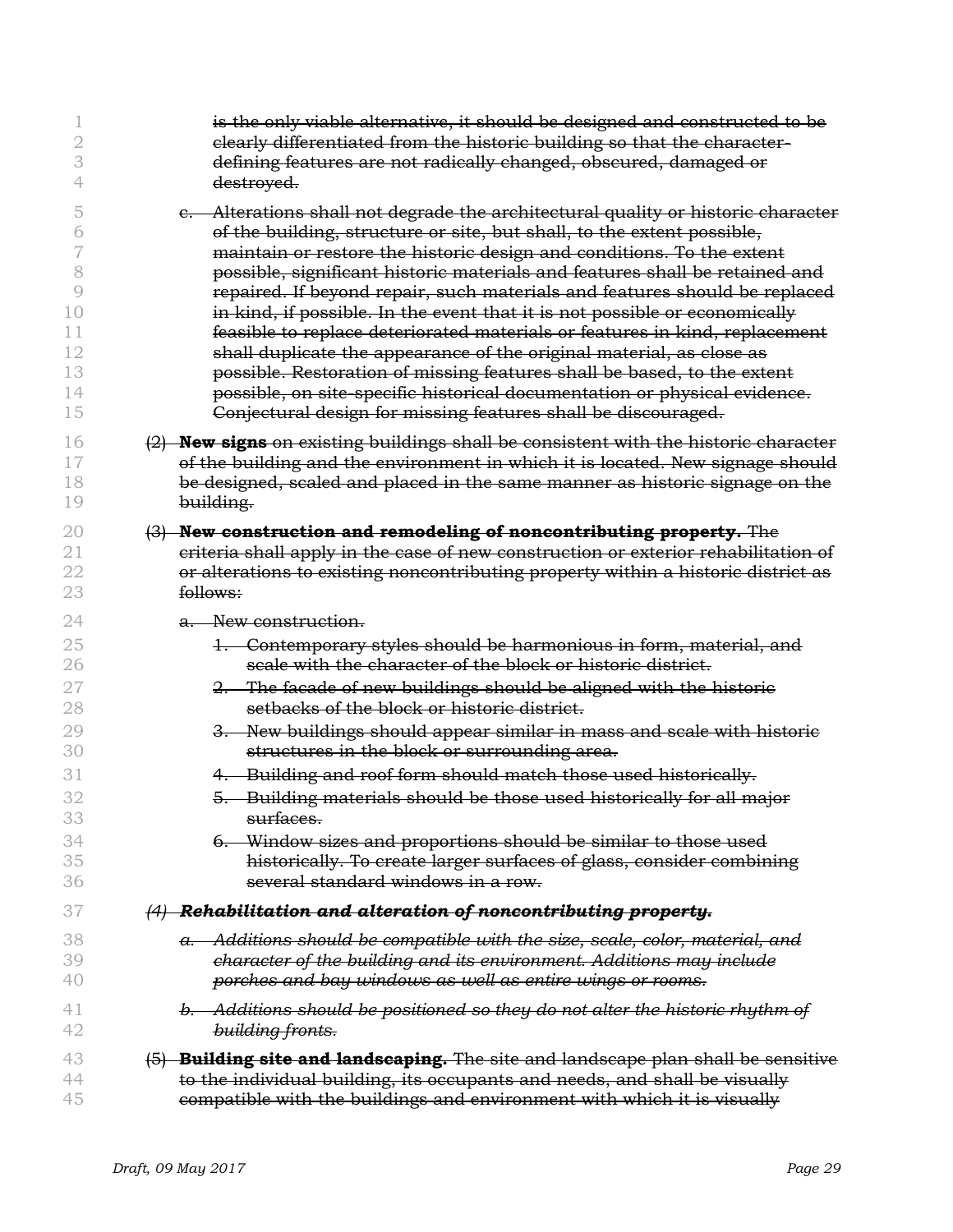|                | related, including, but not limited to site orientation, setbacks, transitional<br>moving elements, and vegetative or other screening.                                                 |
|----------------|----------------------------------------------------------------------------------------------------------------------------------------------------------------------------------------|
|                | (6) <b>Demolition.</b> The criteria shall apply in the case of demolition of a designated                                                                                              |
|                | landmark or a building/structure located within a historic district as follows:                                                                                                        |
| 5              | a. The historic, scenic or architectural significance of the building structures<br>or site shall be considered.                                                                       |
| 8              | b. The importance of the building or structure to the historic district shall be<br>considered.                                                                                        |
| 9              | e. The difficulty or the impossibility of reproducing such a building or                                                                                                               |
| 10<br>11       | structure because of its design, texture, material, detail or unique location<br>shall be considered.                                                                                  |
| 12<br>13       | d. The future utilization of the site, including any replacement buildings,<br>structures or landscape, shall be considered.                                                           |
| 14<br>15       | e. Whether the building or structure is one of the last remaining examples of<br>its kind in the neighborhood, the county or the region shall be considered.                           |
| 16<br>17       | f. The reasonable economic return of the building or structure shall be<br>considered.                                                                                                 |
| 18             | g. Upon determination by the commission that demolition or removal of a                                                                                                                |
| 19<br>20       | building or structure is justified, relocation of the building or structure as<br>a mitigating action should be considered.                                                            |
| 21<br>22<br>23 | h. Upon determination by the commission that relocation of the building or<br>structure is impractical, an archival recording, including photographic<br>documentation, shall be made. |
| 24             | $(7)$ <b>Reconstruction.</b> The reconstruction of a building or structure damaged by                                                                                                  |
| 25             | fire, storm, or other act of God shall be reviewed by the commission according                                                                                                         |
| 26             | to the criteria in subsection (a) of this section. Totally or substantially new                                                                                                        |
| 27             | construction, regardless of reason, shall be reviewed according to the criteria                                                                                                        |
| 28             | set forth in subsection (b) of this section.                                                                                                                                           |
| 29             | (8) Relocation.                                                                                                                                                                        |
| 30             | a. Criteria shall apply in the case of relocation of an existing designated                                                                                                            |
| 31             | landmark or building/structure located within a historic district as                                                                                                                   |
| 32             | follows:                                                                                                                                                                               |
| 33             | b. The historic character and aesthetic interest the building or structure                                                                                                             |
| 34             | contributes to its present location shall be considered.                                                                                                                               |
| 35             | e. The future utilization of the site and the effect on the character of the                                                                                                           |
| 36             | surrounding district shall be considered.                                                                                                                                              |
| 37             | d. The ability to move the building or structure without significant damage to                                                                                                         |
| 38             | the building or structure shall be considered.                                                                                                                                         |
| 39             | e. The compatibility of the proposed relocation area with the historical and                                                                                                           |
| 40             | architectural character of the building or structure shall be considered.                                                                                                              |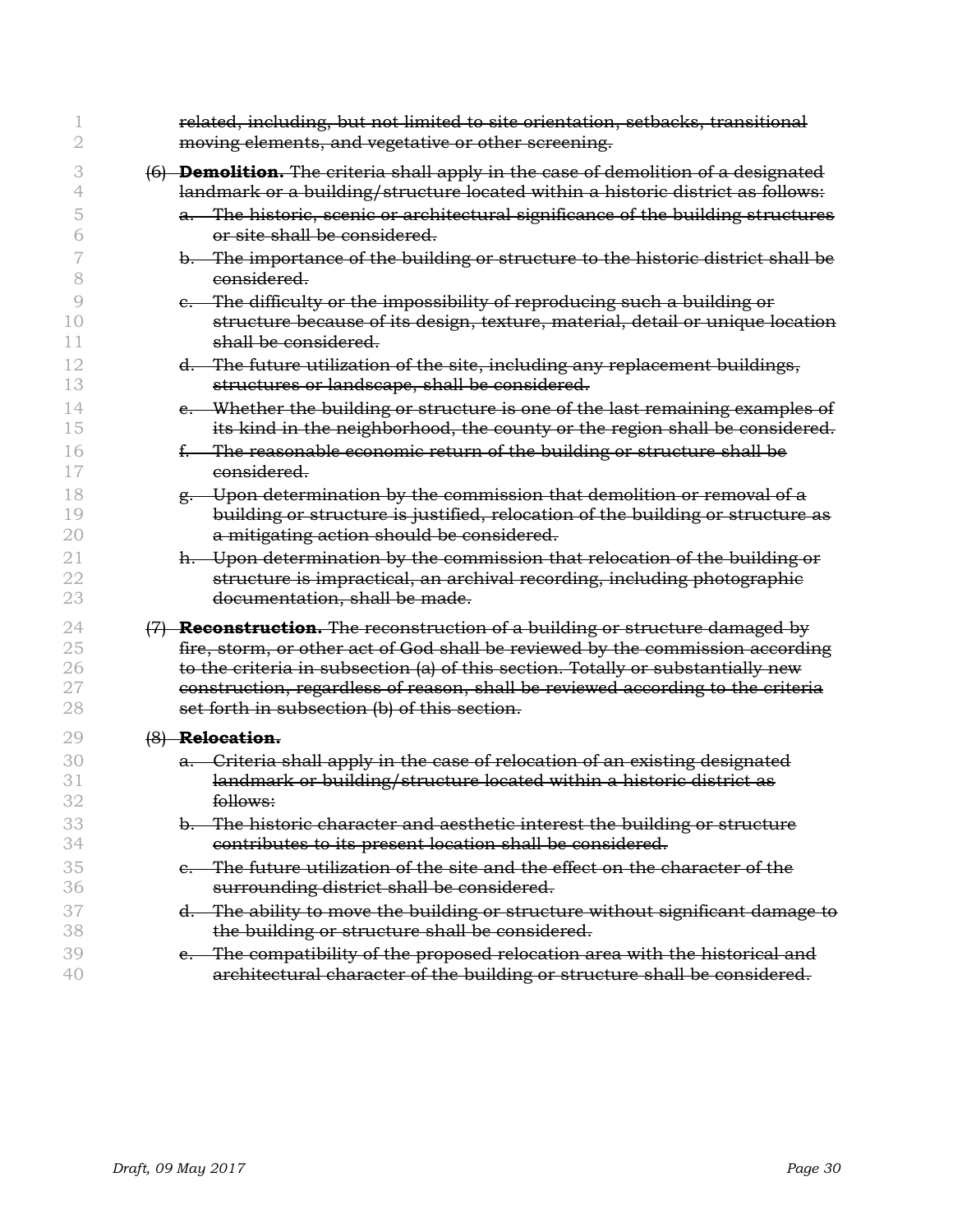## **Sec. 114-87 80. - Demolition of unsafe historic structures.**

- (a) After a structure has been determined unsafe by the building official and the planning division has identified said building as historic based on the criteria set forth in section 114-3(d), a certificate of review for demolition of historic structures shall be prepared by the building official and presented to the historic preservation commission for consideration.
- (b) After the historic preservation commission makes a finding and the letter of decision is rendered on an unsafe historic structure, and there is no appeal filed within the 30-day period:
- (1) The demolition shall proceed if the recommendation of the building official for demolition of an unsafe historic structure is approved.
- (2) The unsafe structure shall be secured by the code enforcement division and the historic preservation commission shall annually review the status of the structure as long as it is deemed unsafe, if the request for demolition by the building official is denied.
- (c) If an appeal is filed by the aggrieved party within the 30-day appeal period to appear before city council regarding the decision of the historic preservation commission on the demolition of an unsafe historic structure:
- (1) The demolition shall proceed if the recommendation of the historic preservation commission for demolition of an unsafe historic structure is affirmed by city council.
- 22 (2) The unsafe structure shall be secured by the code enforcement division and the historic preservation commission shall annually review the status of the 24 structure as long as it is deemed unsafe, if the recommendation for demolition by the historic preservation commission is overturned by city council.

## **Sec. 114-88 81. - Historic properties database.**

| 27     |                                                                                          | The community development department shall maintain a historic properties                                      |  |  |
|--------|------------------------------------------------------------------------------------------|----------------------------------------------------------------------------------------------------------------|--|--|
| 28     |                                                                                          | database that includes the following information:                                                              |  |  |
| 29     | ٦١                                                                                       | The boundaries of designated historic districts.                                                               |  |  |
| 30     |                                                                                          | Which lots in each historic district have contributing structures, or only non-                                |  |  |
| 31     |                                                                                          | contributing structures, or no structures on the lot.                                                          |  |  |
| 32     | (3)                                                                                      | Designated historic landmarks and landmark sites.                                                              |  |  |
| 33     | (4)                                                                                      | Properties and districts listed on the National Register of Historic Places.                                   |  |  |
| 34     | (5)                                                                                      | Properties listed on the Florida Master Site File.                                                             |  |  |
| 35     | (6)                                                                                      | Other historic resources within the city that are not in one of the categories                                 |  |  |
| 36     |                                                                                          | previously listed but which may have historic significance.                                                    |  |  |
| 37     |                                                                                          | Collections of historic resources that may qualify as historic districts in the                                |  |  |
| -38    |                                                                                          | future.                                                                                                        |  |  |
| 39     |                                                                                          | Historic buildings, structures, sites, objects and contributing buildings within a                             |  |  |
| 40     | historic district shall be listed as such in the historic properties database maintained |                                                                                                                |  |  |
| 41     |                                                                                          | by community development services. A building not listed on the historic properties                            |  |  |
| 42     |                                                                                          | database shall not preclude its classification or review pursuant to the certificate of                        |  |  |
| $\sim$ |                                                                                          | restricted and the contract of the contract of the contract of the contract of the contract of the contract of |  |  |

**review process. Buildings and structures that are located in a locally designated**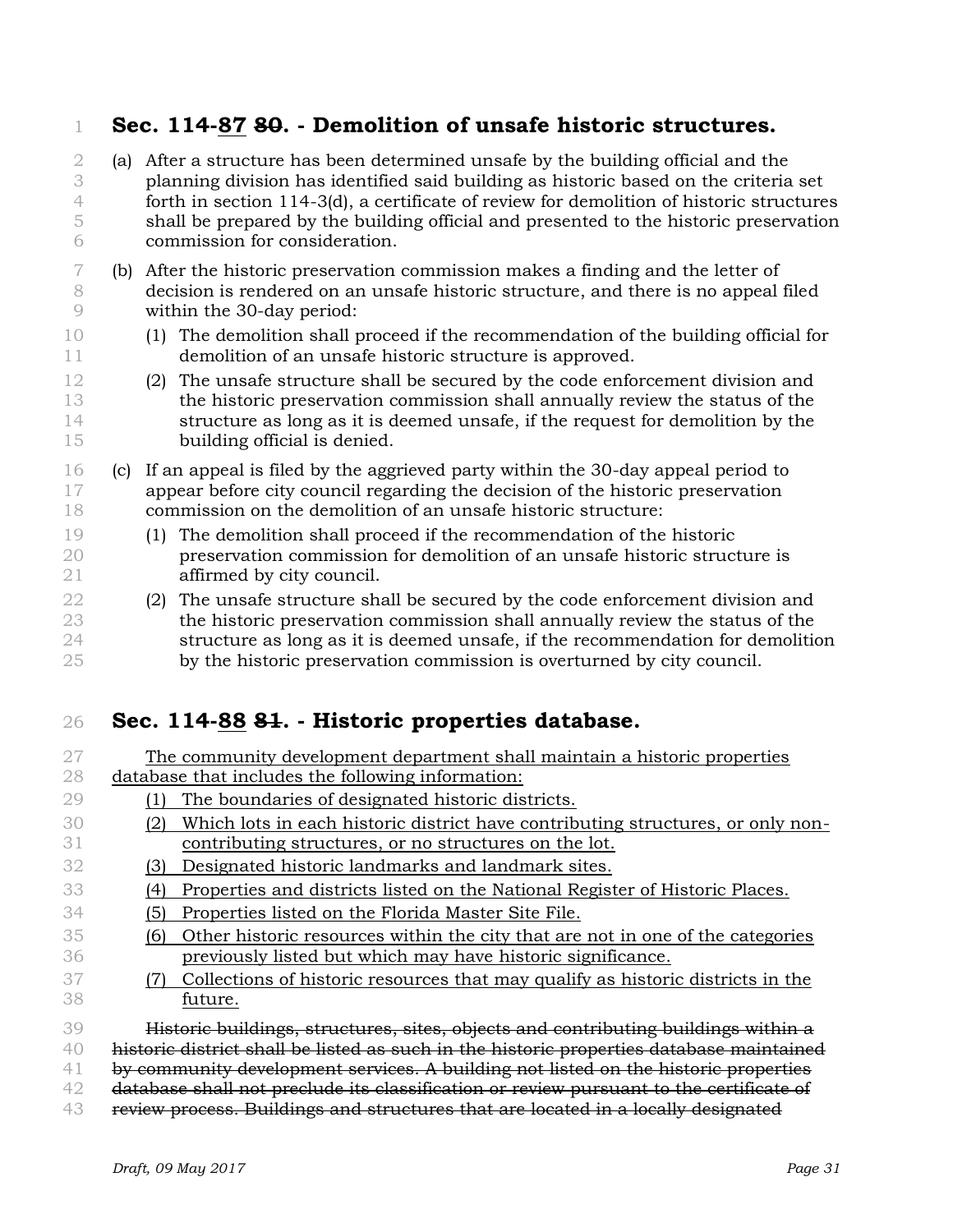- historic district or have been identified but have not been individually designated
- 2 historic landmarks pursuant to section 114-4 and listed in the Florida Master Site File
- shall also be listed in the city historic properties database. Florida Master Site File
- properties are not necessarily designated as historic landmarks or located within
- historic districts but shall be denoted as eligible properties for listing.

### **Secs. 114-89 82—114-120. - Reserved.**

# **ARTICLE IV. - TAX EXEMPTION FOR REHABILITATING HISTORIC PROPERTIES**

#### **Sec. 114-121. - Purpose.**

 The city hereby creates the ad valorem tax exemption authorized by F.S. § 196.1997 et seq., for qualifying improvement of historic properties designated by the city in order to accomplish the following purposes:

- (1) Provide a positive financial incentive for designation of city landmarks and historic districts;
- (2) Encourage more restoration, rehabilitation and renovation of designated historic structures in the city;
- (3) Stabilize and improve property values, and enhance the property tax base of the city, by encouraging improvement of designated historic structures; and

#### (4) Improve the appearance of designated historic landmarks and historic districts in the city therefore enhancing their appeal as places to live, to work or to visit.

**Sec. 114-122. - Qualification.** 

 Qualifying property that has completed a qualifying improvement shall be exempt 24 from that portion of ad valorem taxation levied by the city on 100 percent of the increase in assessed value resulting from the substantial improvement project during the exemption period.

### **Sec. 114-123. - Exemption period.**

 The exemption period shall be ten years, beginning on January 1 of the year following the year in which final approval of the application is given by the city council and the county property appraiser has been instructed to provide the historic rehabilitation tax exemption. The exemption period shall continue in force even when the applicant subsequently sells the property to another property owner. Property owned by an entity exempt from the payment of ad valorem taxes on the date that the application is filed, but subsequently sold to an owner not exempt from payment of ad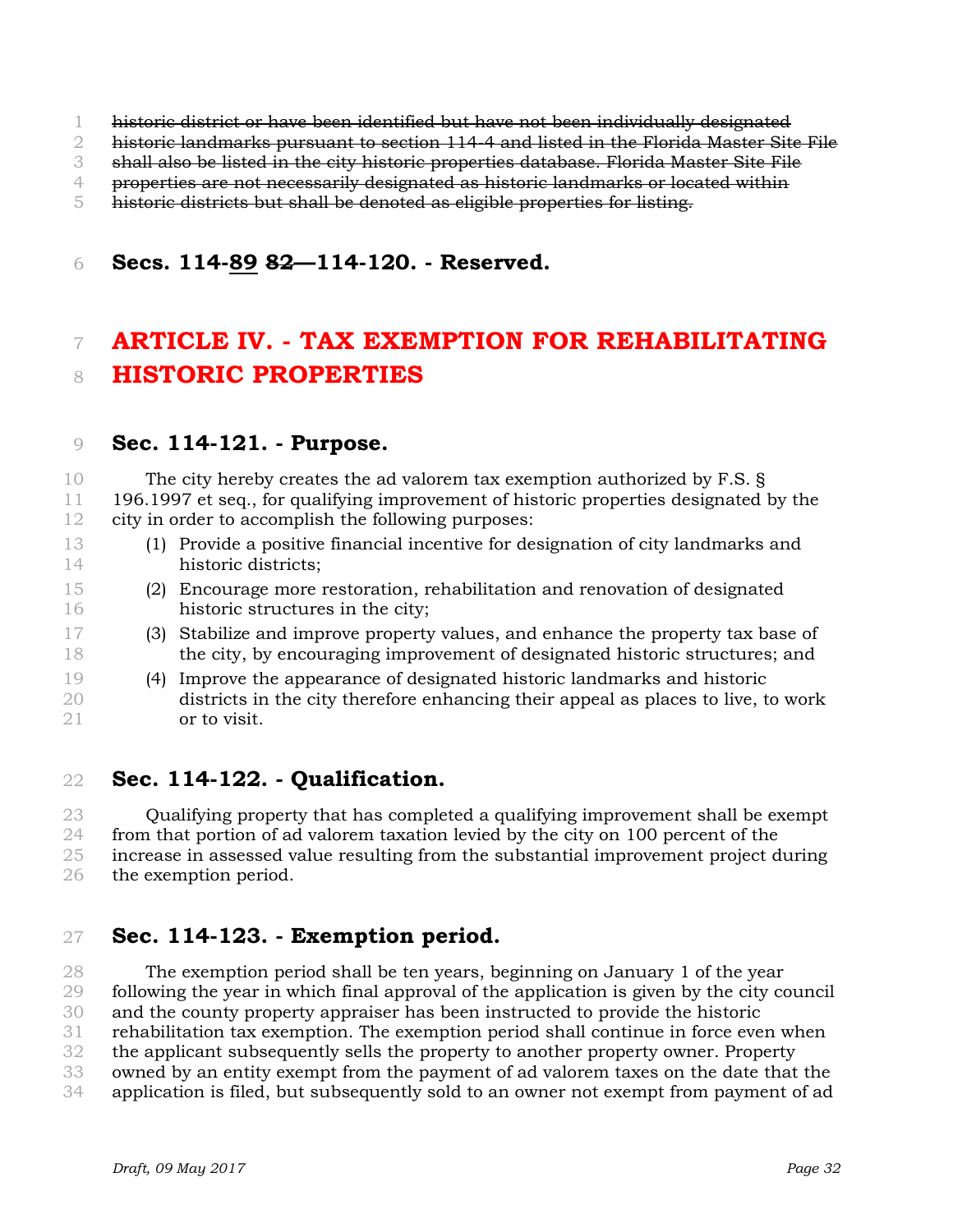- valorem taxes, shall be qualifying property for the remaining period of the exemption
- following the date on which the property has been conveyed or sold to the nonexempt owner.

## **Sec. 114-124. - Application.**

- (a) Application for the historic rehabilitation tax exemption shall be made on a form approved by the historic preservation commission and provided by the city. Application forms, preservation exemption covenants and summaries of deadlines and application procedures shall be maintained by the planning division and shall be made available to the general public.
- (b) A final application, in proper form, shall be submitted upon completion of the qualifying improvement. Every final application shall be accompanied by a copy of 12 the preservation exemption covenant signed by every property owner of record.
- **Sec. 114-125. - Applicant.**

The applicant shall be the owner of record of a qualifying property, or the

authorized agent of the owner.

## **Sec. 114-126. - Preconstruction application contents.**

 Only expenditures made after the effective date of the ordinance from which this article is derived may be approved. A preconstruction application shall be properly filed before the qualifying improvement is completed. The preconstruction application form shall be accompanied by information sufficient to determine whether the proposed project involves a qualifying property and will comply with the review standards contained in section 114-136, and in the ordinance designating the district or landmark, if applicable. It shall also contain information concerning the proposed cost of the qualifying improvement and be accompanied by a copy of the most recent

tax bill from the county property appraiser.

## **Sec. 114-127. - Preconstruction application review.**

- (a) The historic preservation commission shall hold a public hearing within 60 days of the application and determine whether:
- (1) The proposed work is a qualifying improvement; and
- (2) The work as proposed is in compliance with the review standards contained in section 114-136

 Notice of the hearing shall be posted on the property at least seven days before the hearing if the historic preservation commission determines that the work is a qualifying improvement and that the work as proposed is in compliance with the review standards contained in section 114-136, they shall approve the preconstruction application and issue it to the applicant.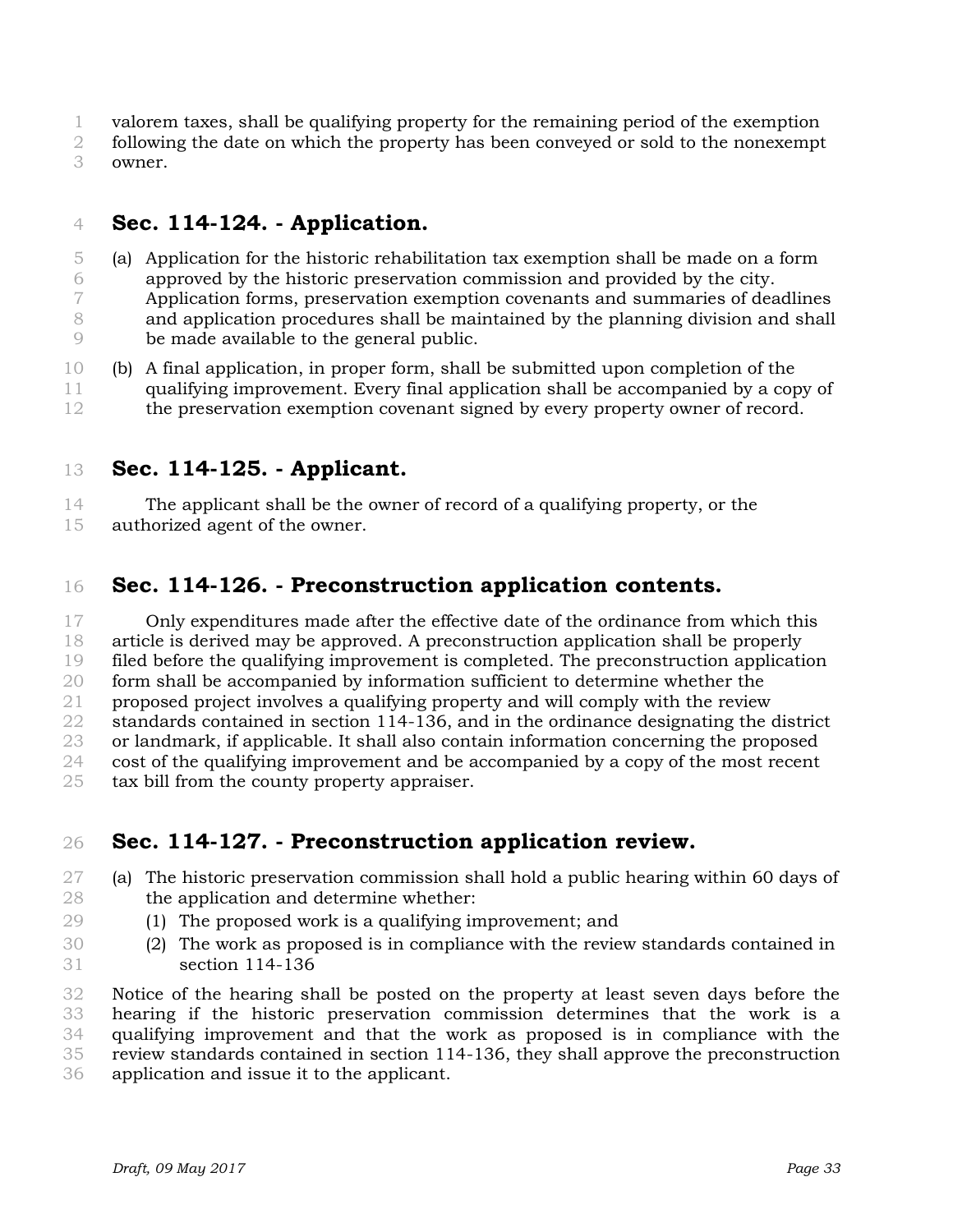- (b) If the historic preservation commission determines that the work as proposed is either: (i) not a qualifying improvement; or (ii) is not in compliance with the review standards contained in section 114-136, the applicant shall be so advised, and the historic preservation commission shall make recommendations to the applicant concerning changes to the proposed work necessary to make it a qualifying improvement and bring it in compliance with the review standards.
- (c) The applicant shall have 28 days following receipt of a written summary of the recommendations of the historic preservation commission to resubmit the preconstruction application. This time period may be extended for an additional 28 days by the planning manager if practical difficulties make it impossible for the 11 applicant to revise the preconstruction application within 28 days.

## **Sec. 114-128. - Work requiring a certificate of review.**

 If all or part of the proposed work involves exterior work involving a change in design, material or an alteration in the outward appearance, the exterior portion of the work shall obtain a certificate of review. The preconstruction application process may be conducted simultaneously with the process for issuance of a certificate of review, but no preconstruction application shall be approved until the process for issuance of a certificate of review has been completed.

### **Sec. 114-129. - Assistance from historic preservation**

#### **commission.**

 The planning manager may request technical assistance from the historic preservation commission in reviewing a final application for review of completed work.

### **Sec. 114-130. - Final application for review of completed work.**

- (a) The final application shall be accompanied by documentation that the total cost of the work qualifies it as a qualifying improvement. Appropriate documentation may include paid contractor's bills, canceled checks, an approved building permit application listing cost of work to be performed or other information as determined to be sufficient by the planning manager.
- (b) The planning manager shall contact the applicant within seven days following submission of a properly completed final application. The planning manager shall indicate to the applicant whether:
- (1) The completed work is a qualifying improvement;
- (2) The work as completed is in compliance with the review standards contained in sections 114-127 and 114-136; and
- (3) The completed work is consistent with the approved preconstruction application.
- If the planning manager so determines, the final application shall be placed before the city council for consideration.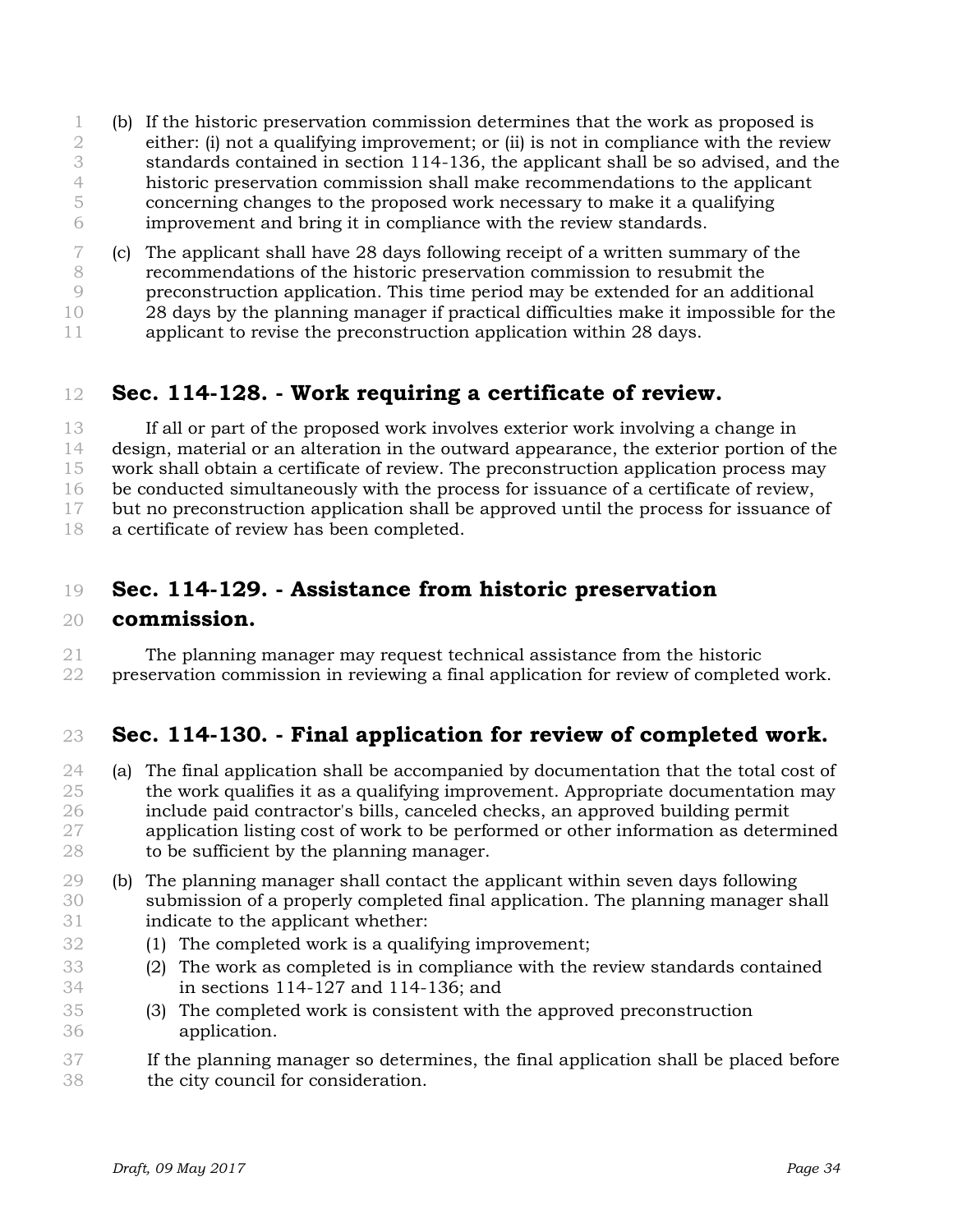- (c) If the planning manager determines that the work as completed is either: (i) not a qualifying improvement, (ii) not in compliance with the review standards contained in sections 114-127 and 114-136; or (iii) not in compliance with the approved preconstruction application, the applicant shall be advised that the final application has been denied, and the planning manager shall provide a written summary of the reasons for that determination, including recommendations to the applicant concerning changes to the proposed work necessary to obtain approval.
- (d) Upon submission of satisfactory evidence that the applicant intends to undertake the work necessary to comply with the recommendations of the planning manager, the denial of the final application may be continued by the planning manager for a reasonable period of time, not to exceed 60 days, while the applicant makes a good faith effort to comply with the recommendations.
- **Sec. 114-131. - Interior inspection.**

 Upon receipt of a preconstruction application or a final application involving a qualifying improvement in which some of the work is in the interior of the property, the planning manager may arrange with the applicant for an interior inspection. The purpose of the interior inspection is to ascertain the effect, if any, of the proposed and/or completed qualifying improvement on significant historical or architectural features of the property.

## **Sec. 114-132. - Approval by city council.**

- (a) Every final application reviewed and approved by the planning manager or by the historic preservation commission, shall be placed upon the agenda of the city council for final approval at the next city council meeting following the approval.
- (b) The motion of the city council approving the application shall state that the exemption period is ten years, indicate the expiration date of the exemption period, and contain the name of the owner and the address of the historic property.

### **Sec. 114-133. - Issuance of other permits.**

 No certificate of occupancy or building permit or other required permit, shall be issued by the city until the required certificate of review or preconstruction application has been approved by the historic preservation commission and all appeal proceedings have been completed, or until the applicant withdraws the tax exemption application in writing.

## **Sec. 114-134. - Appeals to historic preservation commission.**

 (a) Within five days following receipt of notice that the planning manager has denied a final application, the applicant may file an appeal from the determination to the historic preservation commission, on a form provided by the city. Included with the form shall be a copy of any recommendations made by the planning manager.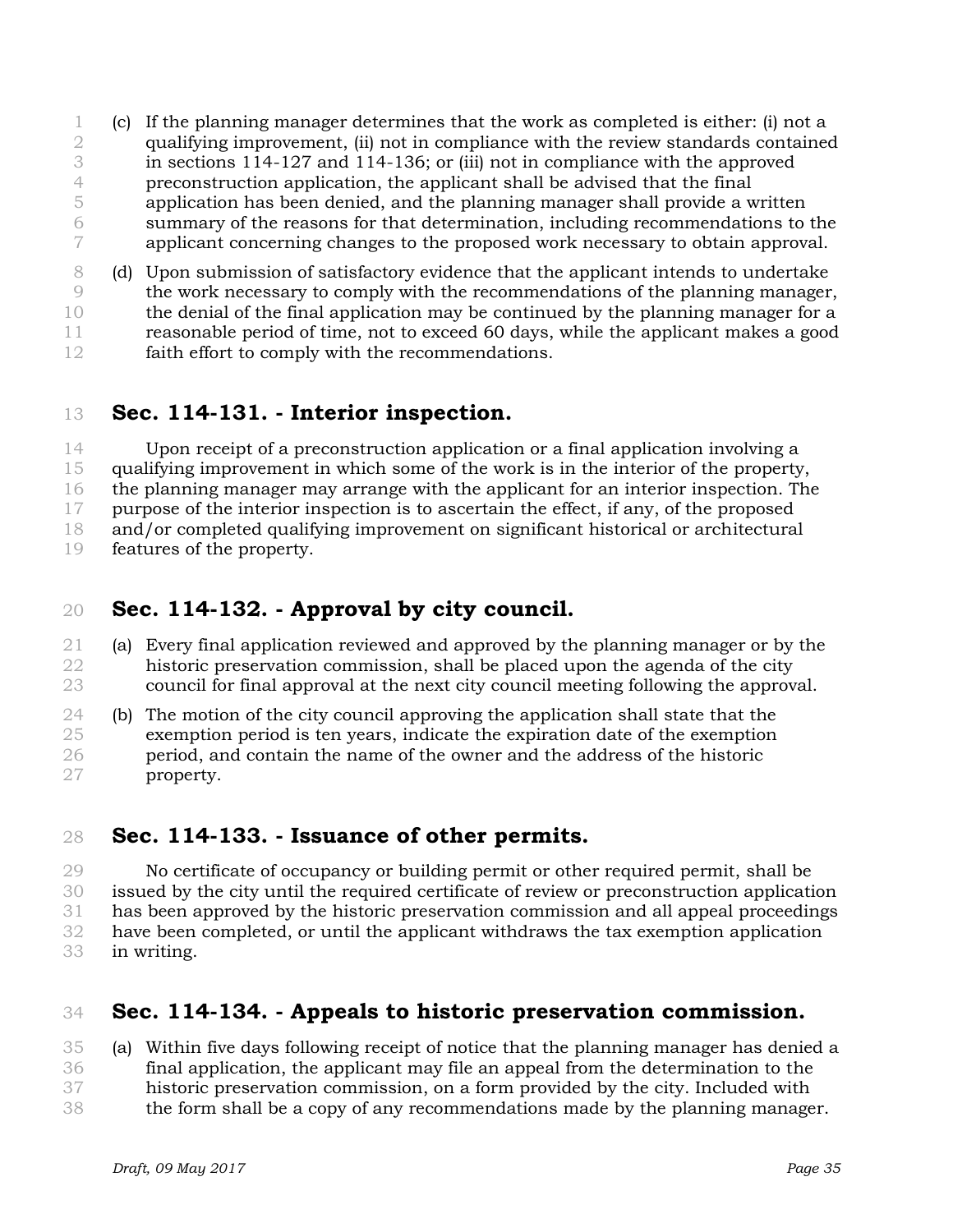(b) The historic preservation commission shall review the appeal in substantially the same manner as in a certificate of review as specified in section 114-76. A public hearing shall be held and notice provided the applicant. The standards for review contained in section 114-136 shall be the criteria applied by the historic preservation commission in hearing the appeal.

## **Sec. 114-135. - Appeal to city council.**

 The applicant may appeal any final decision of the historic preservation commission to the city council.

#### **Sec. 114-136. - Standards for review.**

 In considering a preconstruction application or a final application, the standards contained in section 114-79 and the secretary of the interior's standards for rehabilitation and guidelines for rehabilitating historic buildings shall be followed.

#### **Sec. 114-137. - Completion of work.**

 An applicant must complete all work within two years following the date of approval of a preconstruction application. A preconstruction application approval shall automatically be considered revoked if the property owner has not submitted a final application within two years following the date of approval of a preliminary application. The historic preservation commission, upon recommendation of the planning manager, may extend the time for completion of a substantial improvement project.

### **Sec. 114-138. - Historic preservation exemption covenant.**

 No final application shall be approved by the city council unless it is accompanied by a properly executed historic preservation exemption covenant.

### **Sec. 114-139. - Notice to applicant.**

- (a) Within ten working days of any action regarding a preconstruction application or final application the planning manager shall provide written notice to the applicant. Each written notice shall include reasons for the decision and any appropriate recommendations.
- (b) A notice of final approval shall indicate to the applicant that the county property appraiser will be instructed by the planning manager to provide the historic rehabilitation tax exemption upon proper submission of evidence that the signed historic preservation exemption covenant has been properly recorded.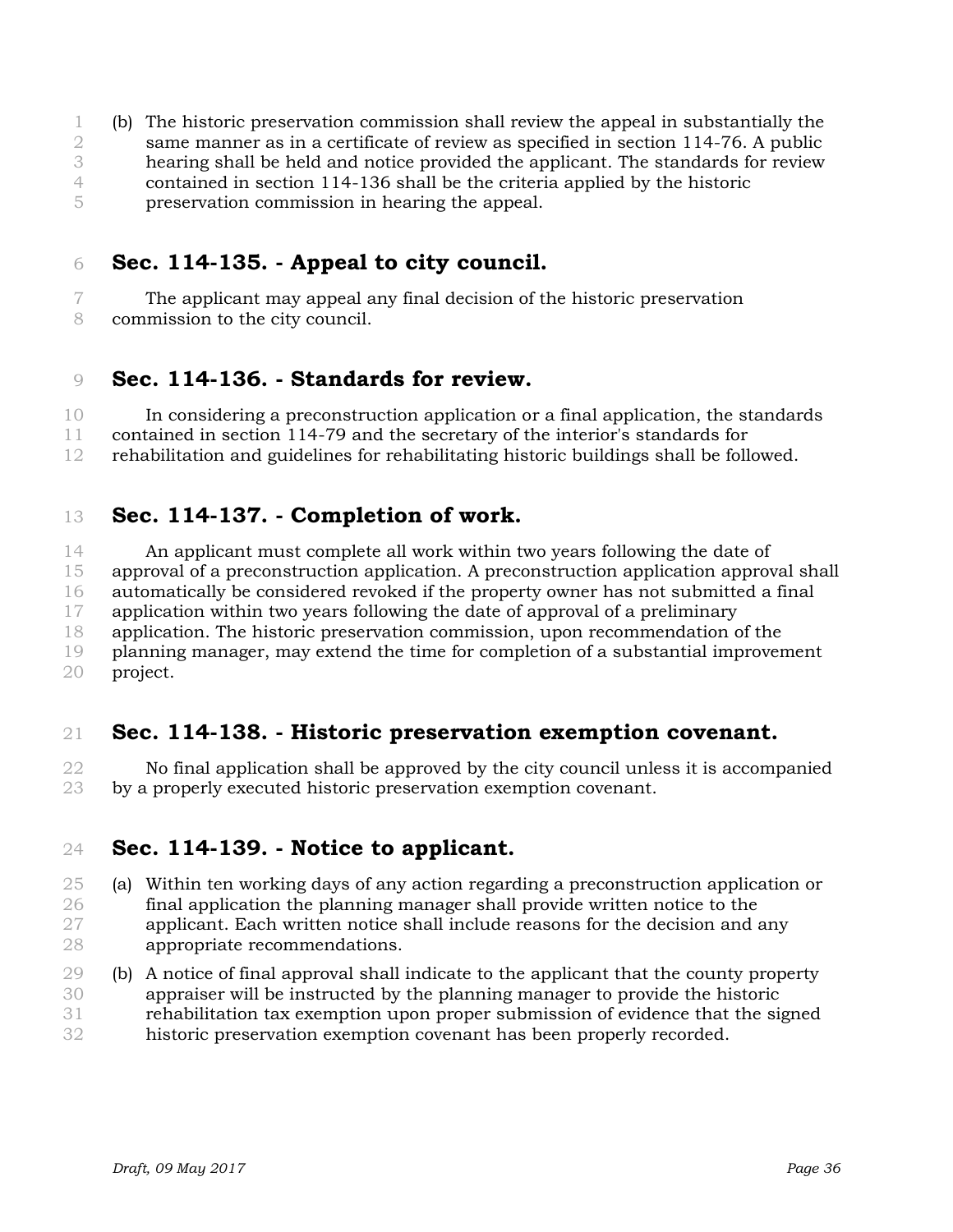#### **Sec. 114-140. - Notice to property appraiser.**

 Within three working days following receipt by the planning manager from the applicant of a certified copy of the recorded preservation exemption covenant, the planning manager shall transmit a copy of the approved final application to the county property appraiser for exemption of the cost of the substantial improvement project from ad valorem taxation, with instructions that the property appraiser provide the historic rehabilitation tax exemption to the applicant. A copy of the letter of transmittal to the county property appraiser shall be sent to the applicant.

#### **Sec. 114-141. - Effective date.**

 The effective date of the historic rehabilitation tax exemption shall be January 1 of the year following the year in which a historic preservation exemption covenant is recorded and a copy of the final application, as approved, has been transmitted to the county property appraiser.

### **Sec. 114-142. - Revocation proceedings.**

 The planning manager may initiate proceedings to revoke the historic rehabilitation tax exemption in the event that the applicant or any subsequent owner or successor in interest to the property, fails to maintain the property according to the terms, conditions and standards of the historic preservation exemption covenant. The historic preservation commission shall provide notice to the current owner of record of the property and hold a hearing in the same manner as in the certificate of review as 21 specified in section 114-76, and make a recommendation to the city council. The city council shall review the recommendation of the historic preservation commission and make a determination whether the historic rehabilitation tax exemption shall be revoked.

#### **Sec. 114-143. - Notice of revocation.**

 (a) Upon a determination by the city council that the historic rehabilitation tax exemption shall be revoked, the planning manager shall provide written notice of the decision to the property owner of record as well as to the county property appraiser. The notice to the owner of record shall be accompanied by reasons and recommendations for changes to the property that may result in reinstatement of the exemption.

 (b) Upon receipt of a notice of revocation, the county property appraiser shall discontinue the historic rehabilitation tax exemption on the property as of January 1 of the year following receipt of the notice of revocation.

#### **Sec. 114-144. - Statement of penalties.**

 The notice of revocation shall include a statement that a penalty equal to the total amount of taxes that would have been due in March in each of the previous years in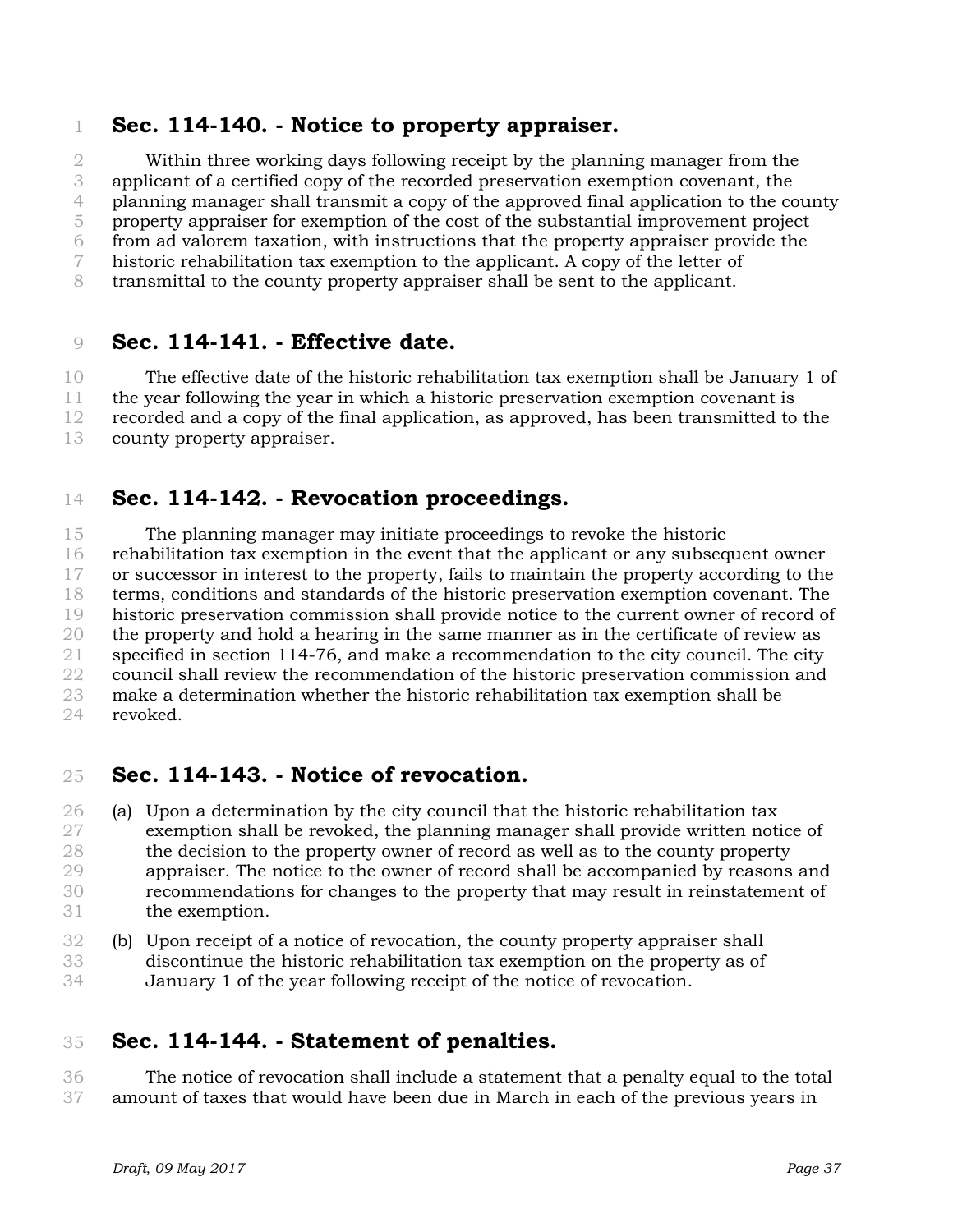which the historic preservation exemption covenant was in effect had the property not

received the exemption, less the total amount of taxes actually paid in those years,

plus interest on the difference calculated as provided in F.S. § 212.12, shall be

imposed by the county tax collector for violation of the terms, conditions and

standards of the historic preservation exemption covenant.

## **Sec. 114-145. - Reinstatement.**

 A property may be reinstated for the historic rehabilitation tax exemption upon satisfactory submission of evidence that the recommendations for changes to the property previously made by the planning manager have been completed. The process for reinstatement shall be the same as the process for review of a final application as set forth in section 114-130. Upon completion of the reinstatement process, the planning manager shall notify the property appraiser pursuant to section 114-140. The historic rehabilitation tax exemption shall only be reinstated for the remaining unexpired term of the initial exemption period.

## **Sec. 114-146. - Reapplication.**

 An applicant previously granted a historic rehabilitation tax exemption by the historic preservation commission may undertake an additional substantial improvement project during the exemption period, or following its expiration, and reapply for an additional historic rehabilitation tax exemption for such subsequent work.

### **Sec. 114-147. - Annual report.**

22 The planning manager shall prepare an annual report.....

## **Secs. 114-148 —114-150. - Reserved.**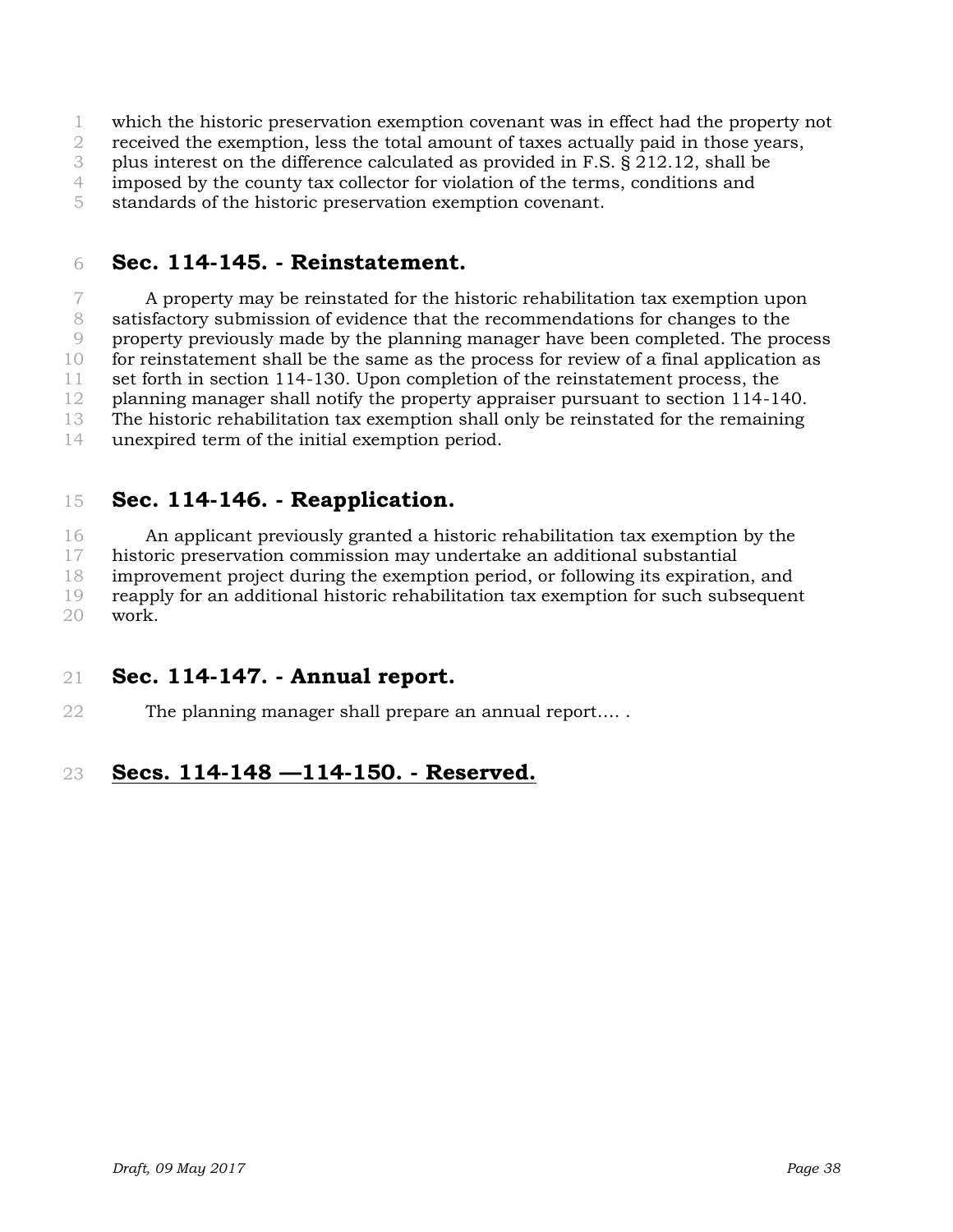# **ARTICLE V. – LOCAL HISTORIC DESIGNATIONS**

## **Sec. 114-151. – Maps and descriptions of historic designations.**

 This article provides maps and legal descriptions of historic districts and historic landmarks as designated by the City of Fort Myers.

## **Sec. 114-152. – Citywide map of historic designations.**

 Map 114-152 indicates the approximate location of all historic districts and of all historic landmarks that have been designated by the City of Fort Myers. Legal descriptions of historic districts are provided in section 114-157. Legal descriptions of historic landmarks are provided in section 114-158.

## **Sec. 114-153. – Map of Edison Park Historic District.**

 Map 114-153 indicates the precise boundary of the Edison Park Historic District 12 and identifies which lots in that district contain contributing structures, only non- contributing structures, or no structures. This district was designated in 1995 by Ordinance 2768. Lots with contributing structures were identified on Map 114-153 in 2017.

## **Sec. 114-154. – Map of Dean Park Historic District.**

 Map 114-154 indicates the precise boundary of the Dean Park Historic District and identifies which lots in that district contain contributing structures, only non- contributing structures, or no structures. This district was designated in 1997 by Ordinance 2802. In 2003, Ordinance 3147 reduced the size of this district and identified lots with contributing structures. Lots with contributing structures were updated on Map 114-154 in 2017.

## **Sec. 114-155. – Map of Downtown Historic District.**

 Map 114-155 indicates the precise boundary of the Downtown Historic District and identifies which lots in that district contain contributing structures, only non- contributing structures, or no structures. This district was designated in 1998 by Ordinance 2837 which identified contributing structures. Lots with contributing structures were updated on Map 114-155 in 2017.

## **Sec. 114-156. – Map of Seminole Park Historic District.**

 Map 114-156 indicates the precise boundary of the Seminole Park Historic District and identifies which lots in that district contain contributing structures, only non- contributing structures, or no structures. This district was designated in 1998 by Ordinance 2864. Lots with contributing structures were identified on Map 114-156 in 2017.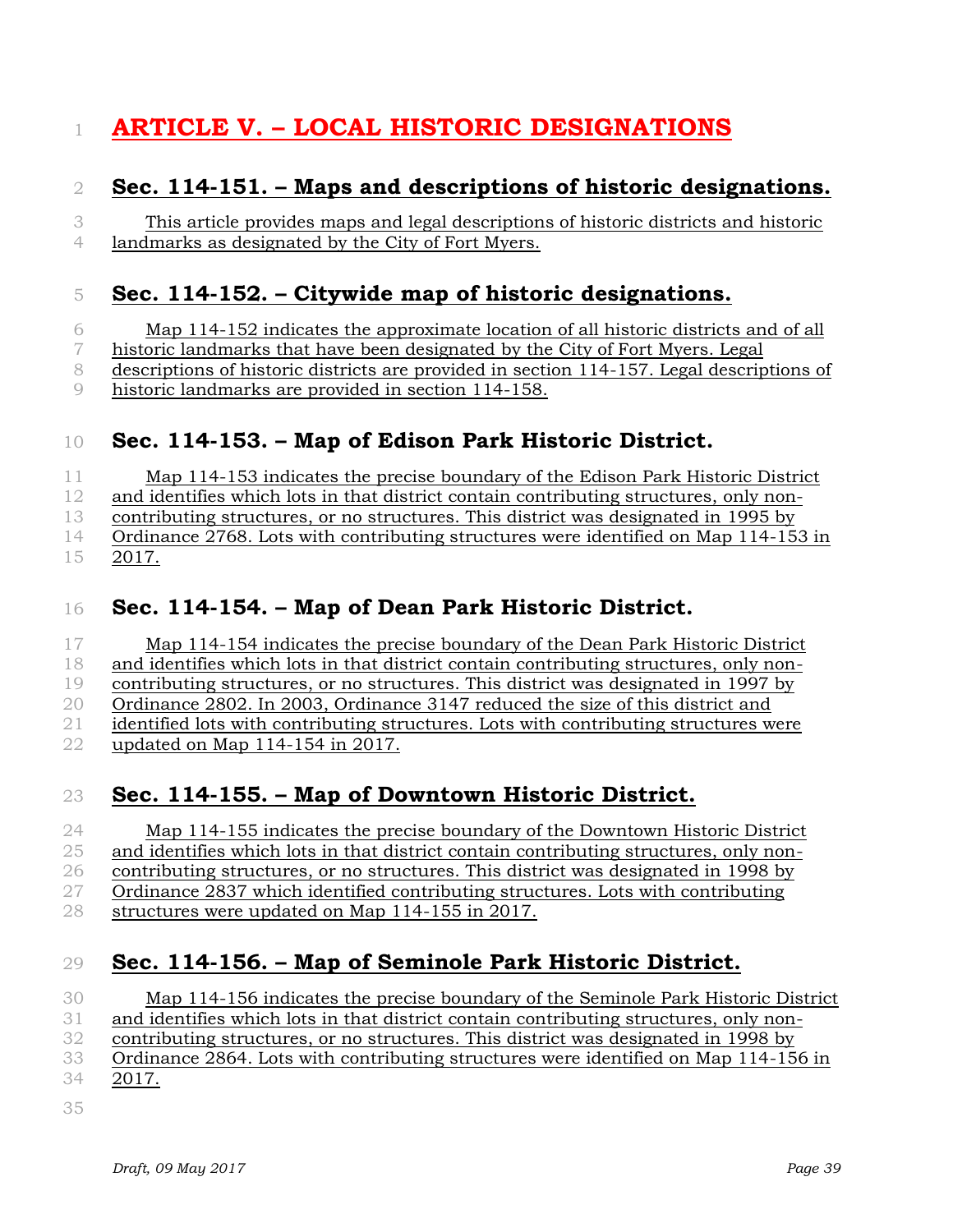<sup>1</sup> **Map 114-152 – Citywide map of historic designations**

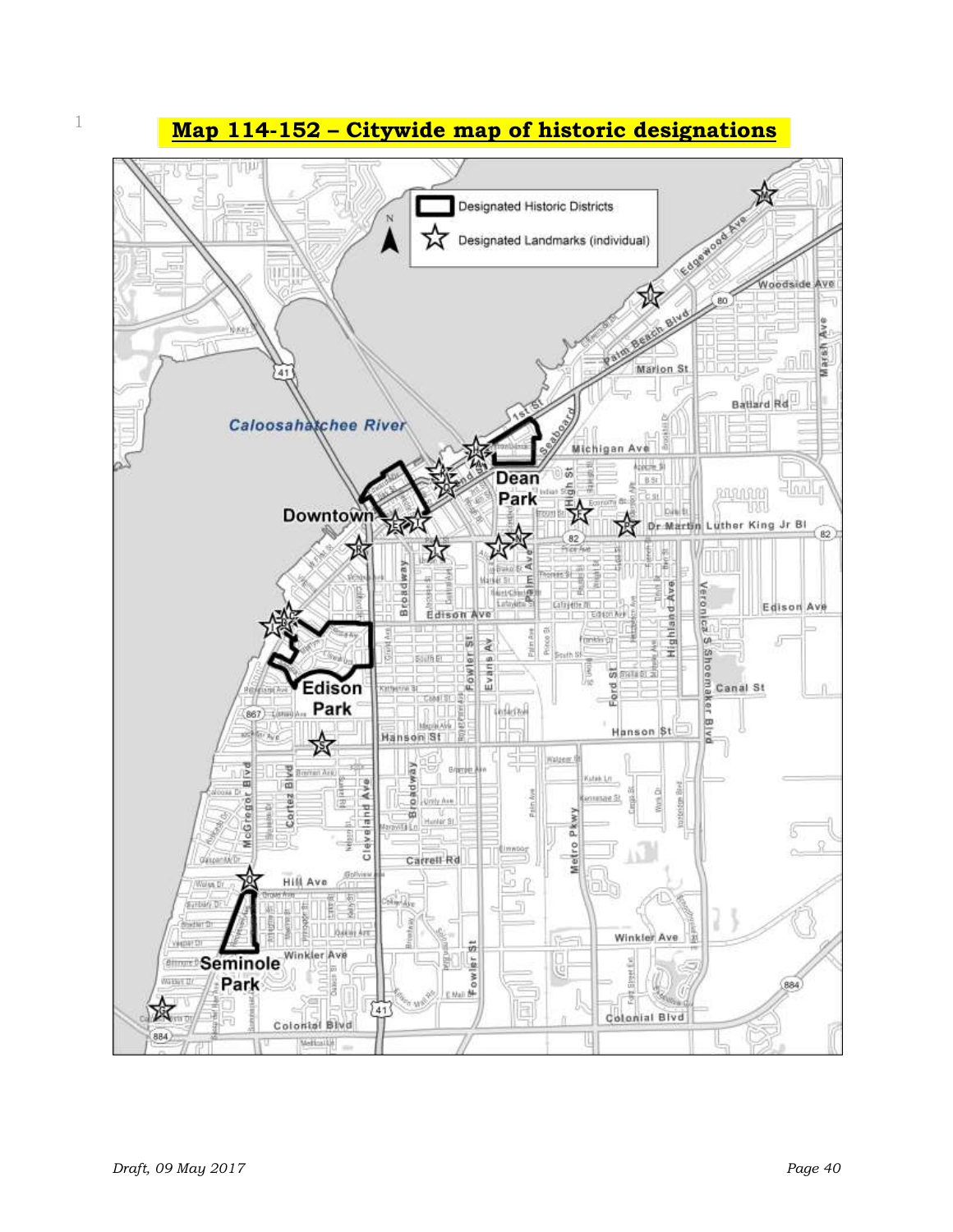

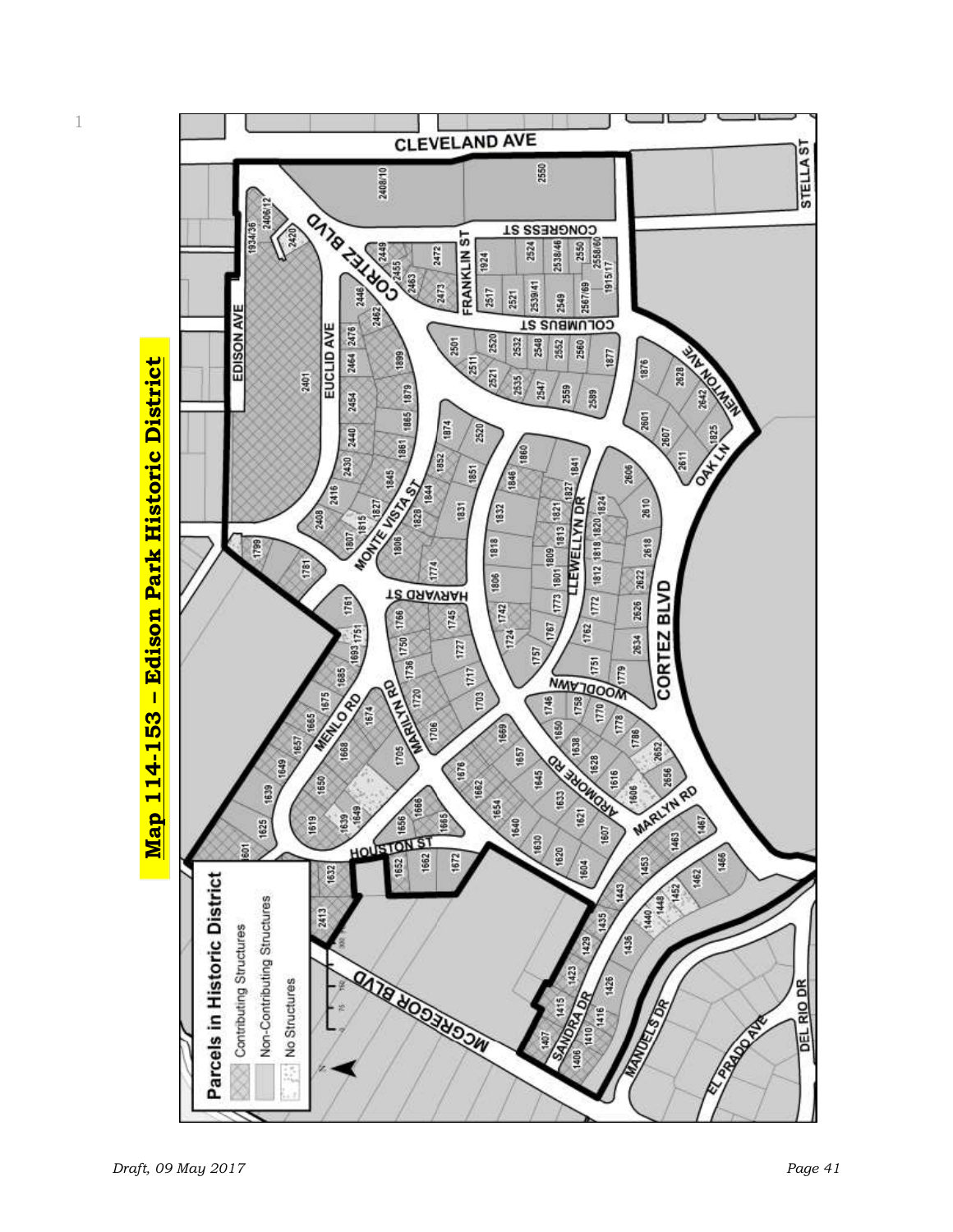

1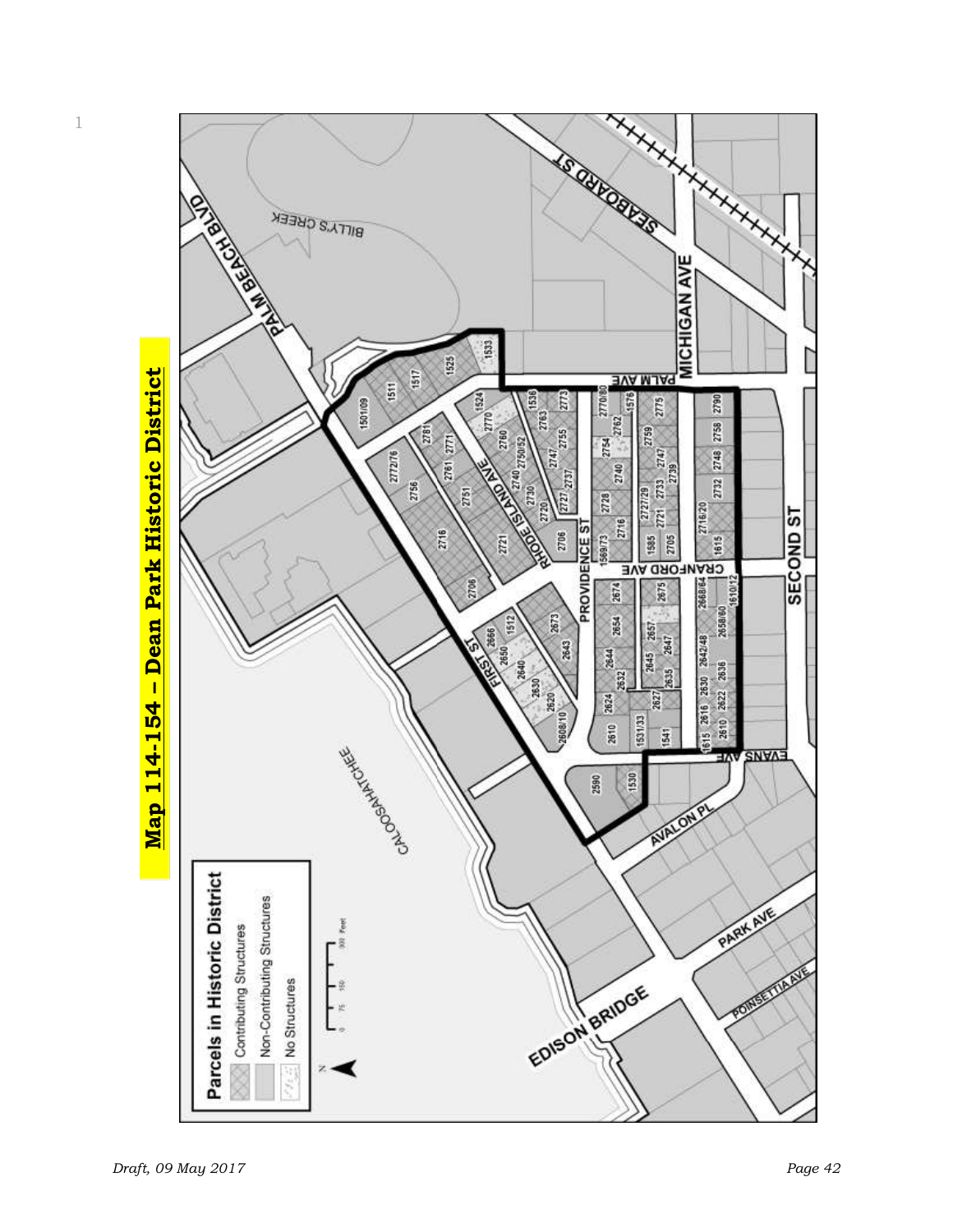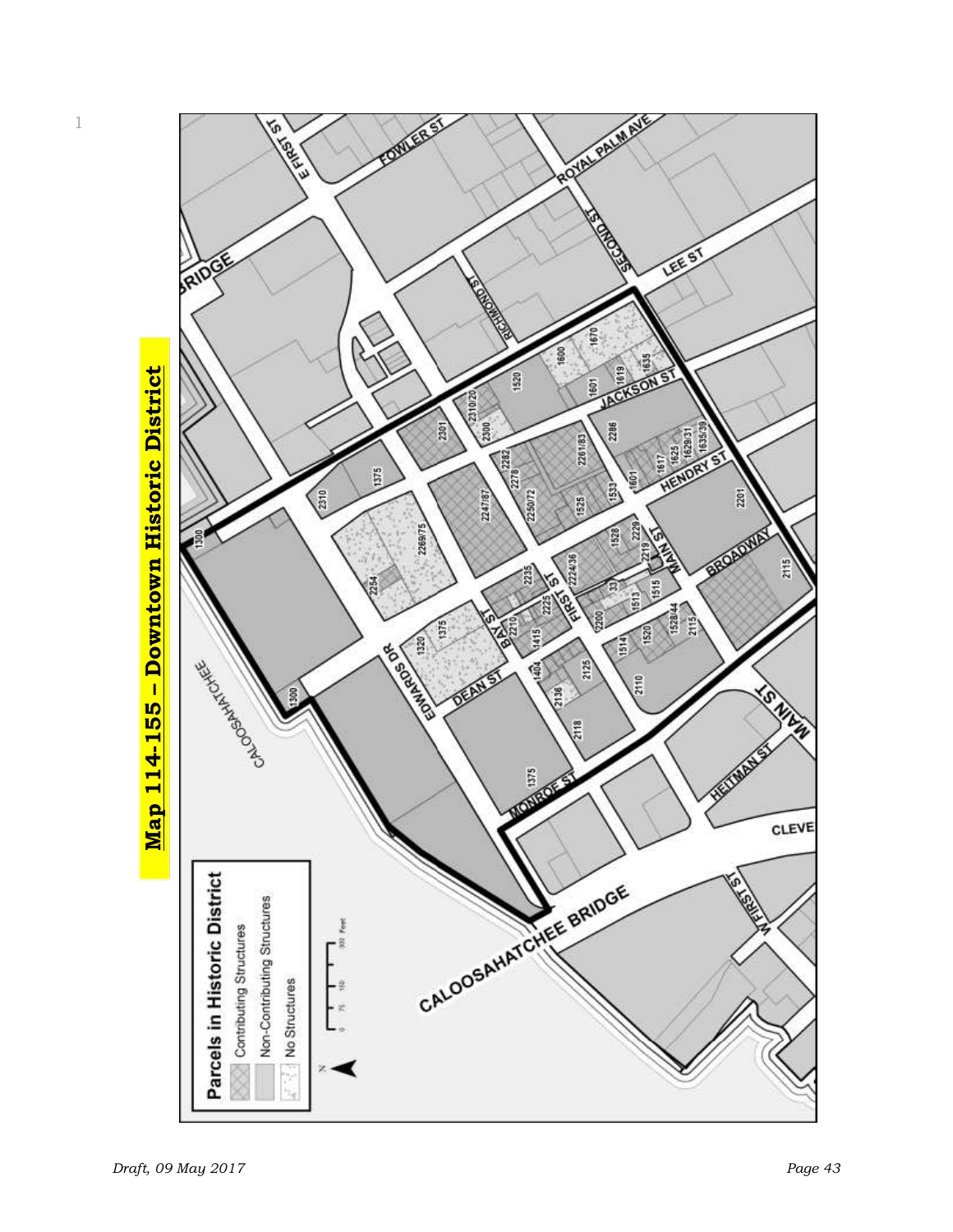Map 114-156 – Seminole Park Historic District **Map 114-156 – Seminole Park Historic District**

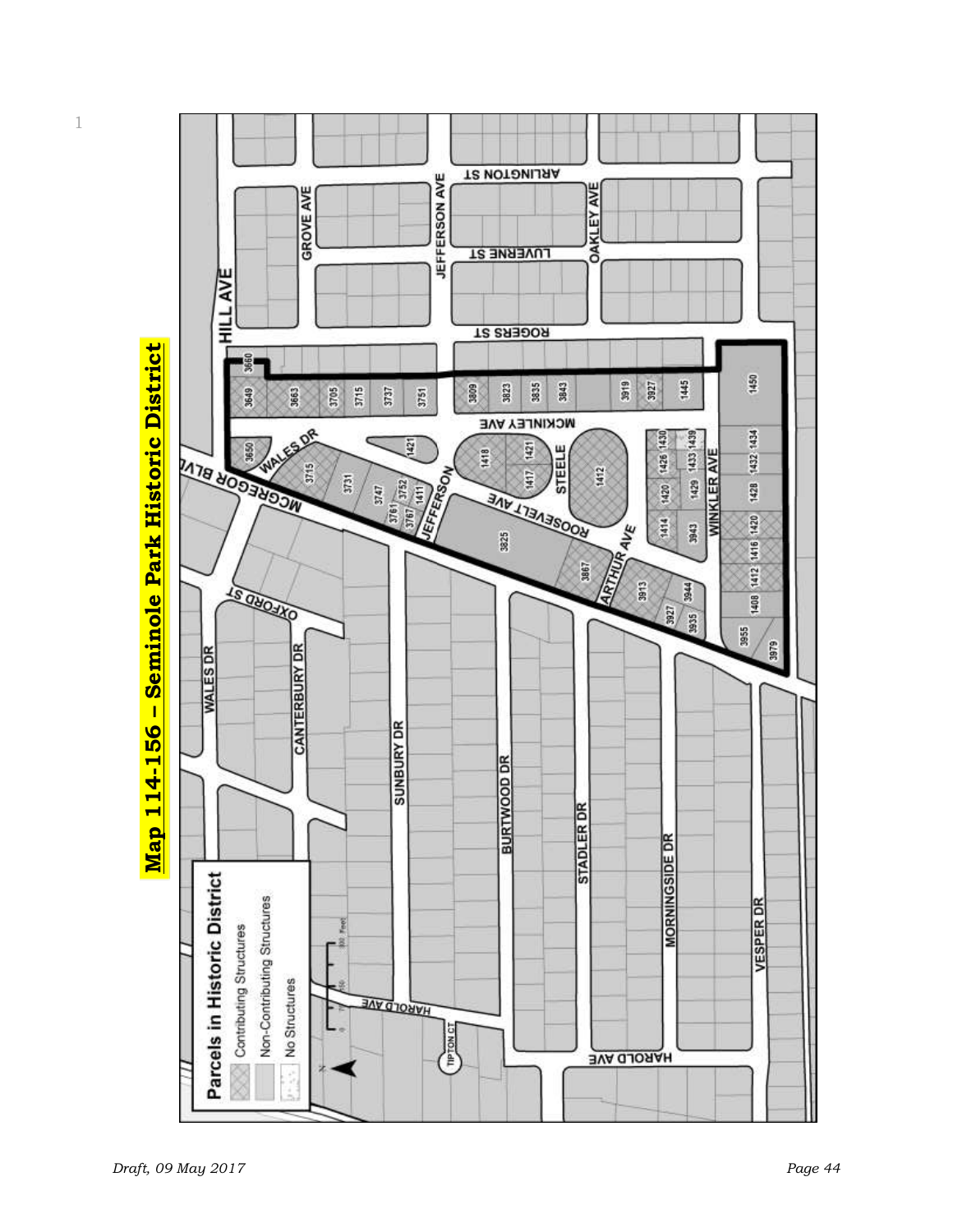### **Sec. 114- 157 148. - Historic district legal descriptions.**

- **(a) Edison Park Historic District,** more particularly described as follows: … *[no changes required]*
- **(b) Dean Park Historic District,** more particularly described as follows:

 A tract of land located in Section 13, Township 44 South, Range 24 East, and Section 18, Township 44 South, Range 25 East, City of Fort Myers, County of Lee, State of Florida, more particularly described as follows:

 Beginning at a point where the west right-of-way line of Palm Avenue intersects the north right-of-way line of a ten-foot alley bisecting Block 1, Evans Addition, as recorded in Plat Book 1 at Page 29, Public Records of Lee County, Florida, run north along said west right-of-way line of Palm Avenue for 830 feet, more or less, thence run east perpendicular to said west right-of-way line of Palm Avenue for 50 feet, more or less, to the southwest corner of parcel 13-44-24-P2-0020C.0060, as described in Official Record Book 2445 at Page 1169, said public records; thence run east along the south boundary of said parcel to the west bank of Billy's Creek; thence run along the west bank of Billy's Creek to the northerly right-of-way line of East First Street; thence run southwesterly along the northerly right-of-way line of East First Street to a point 60 feet northwesterly of the northeast corner of Parcel 13-44-24-P2-02700.0100, as described in Official Record Book 1903 at Page 4145, said public records; thence run southeasterly, parallel with Avalon Court, a distance of 249.75 feet to the southwest corner of Parcel 13-44-24-P2- 00500.0060, as described in Official Record Book 1823 at Page 3823, said public records; thence run east along the south boundary of said parcel for 145 feet MOL Caloosahatchee River; thence run southwesterly along the south shore of the Caloosahatchee River to a point 405 feet southwesterly of the west right-of-way **line of Shelton Court; thence run southeasterly and parallel to the west right-of-**27 way line of said Shelton to a point on the south right-of-way line of East First 28 Street (SR 82); thence run northeasterly along said south right-of-way line of East 29 First Street to a point 100 feet northeast of the east right-of-way line of Avalon Court; thence run southeasterly, parallel with Avalon Court, a distance of 189.75 feet to the southwest corner of parcel 13-44-24-P2-00500.0060, as described in Official Record Book 1823 at Page 3823, said public records; thence run east 33 along the south boundary of said parcel for 145 feet, more or less, to the west right-of-way line of Evans Avenue; thence continue east 50 feet to a point on the east right-of-way line of Evans Avenue; thence run south along said east right-of- way line of Evans Avenue a distance of 330 feet, more or less, to the north right-of- way line of a ten-foot alley bisecting Block 2, Evans Addition, as recorded in Plat Book 1 at Page 29, said public records; thence run east along said north right-of- way line a distance of 600 feet, more or less, to the intersection of said north right- of-way line and the west right-of-way line of Cranford Avenue; thence continue east 50 feet along an extension of the north right-of-way line of the ten-foot alley bisecting Block 2 to a point of intersection with the east right-of-way line of Cranford Avenue; thence run east 600 feet, more or less, along the north right-of- way line of a 10 foot alley bisecting Block 1, Evans Addition, as recorded in Plat Book 1 at Page 29 said public records, to the west right-of-way line of Palm Avenue and the Point of Beginning.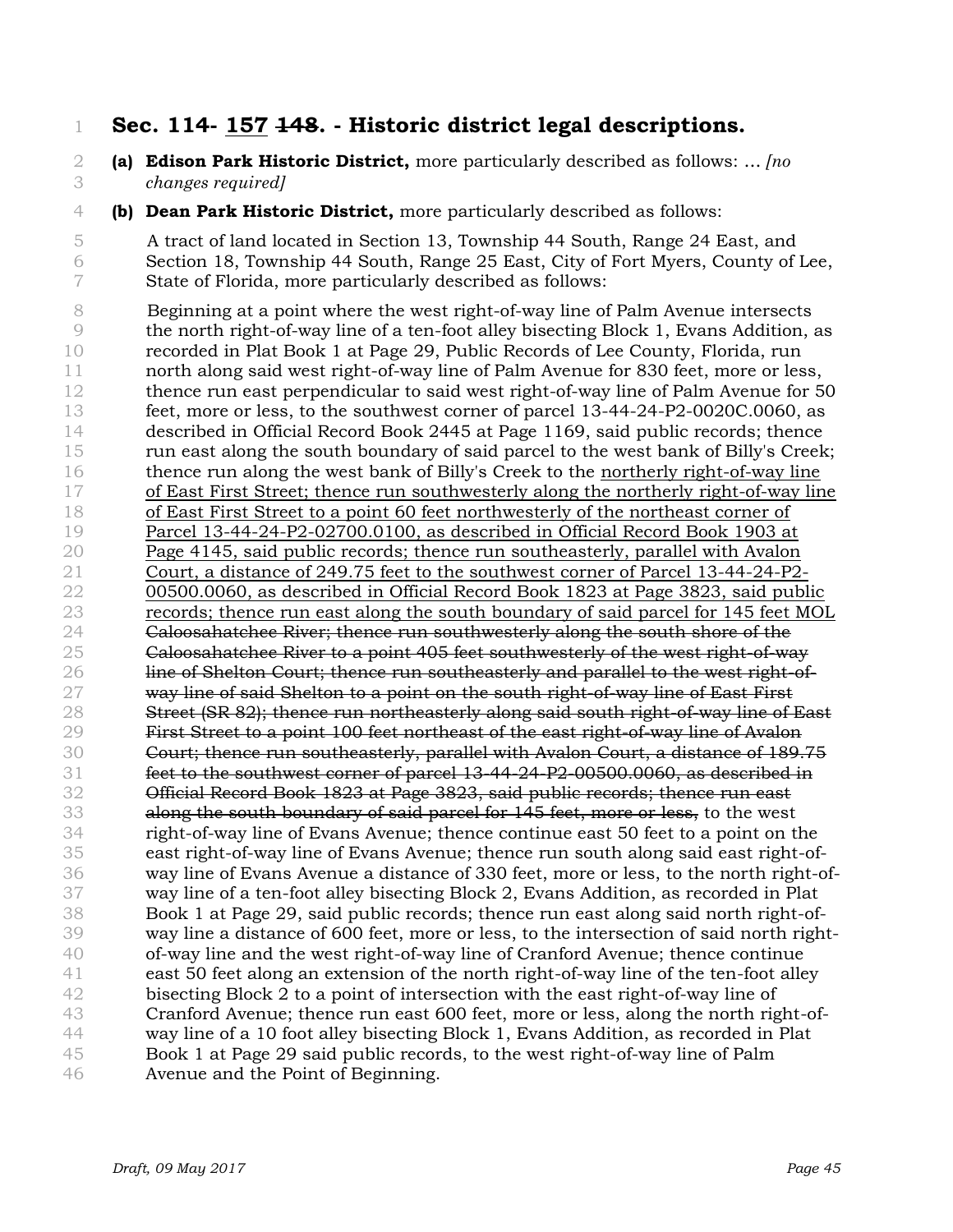- **(c) Fort Myers Downtown Historic District,** more particularly described as follows: … *[no changes required]*
- **(d) Seminole Park Historic District,** more particularly described as follows: … *[no changes required]*

## **Sec. 114-158 149. - Historic landmark legal descriptions.**

- **(a) Alderman House,** 2572 First Street, more particularly described as follows: … *[no changes required]*
- **(b) Murphy-Burroughs Home,** 2505 First Street, more particularly described as follows: … *[no changes required]*
- **(c) Thomas Edison Winter Home,** 2350 McGregor Boulevard, more particularly described as follows: … *[no changes required]*
- **(d) Henry Ford Estate,** 2376 2400 McGregor Boulevard, more particularly described as follows: … *[no changes required]*
- **(e) Lee County Courthouse,** 2120 Main Street, more particularly described as follows: … *[no changes required]*
- **(f) Paul Laurence Dunbar Community School,** 1857 High Street, more particularly described as follows: … *[no changes required]*
- **(g) Residence at 1318 Caloosa Vista Road,** more particularly described as follows: … *[no changes required]*
- **(h) Gilmer Heitman House,** 2577 First Street, more particularly described as follows: … *[no changes required]*
- **(i) Casa Rio,** 2424 McGregor Boulevard, more particularly described as follows: … *[no changes required]*
- **(j) 1937 Works Progress Administration Brick Water Plan Building,** 2600 Dr. 25 Martin Luther King Jr. Boulevard 2000 Cranford Street, more particularly described as follows: … *[no changes required]*
- **(k) Langford-Kingston Home,** currently located at 2500 2466 First Street, more particularly described as follows: … *[no changes required]*
- **(l) Atlantic Coast Line Railroad passenger station,** 2031 Jackson Street, **Southwest Florida Museum of History,** 2300 Peck Street, more particularly described as follows: … *[no changes required]*
- **(m) Residence at 336 346 Van Buren Street,** more particularly described as follows: … *[no changes required]*
- **(n) McCollum Hall**, 2701 2717 Dr. Martin Luther King, Jr. Boulevard, more particularly described as follows: … *[no changes required]*
- **(o) Tootie McGregor Terry Memorial Fountain,** donated to the city on December 6, 1912, by General M.O. Terry, currently located at 3591 McGregor Boulevard, more particularly described as follows: … *[no changes required]*
- **(p) Williams Academy** (building only), currently located at 1936 Henderson Avenue.